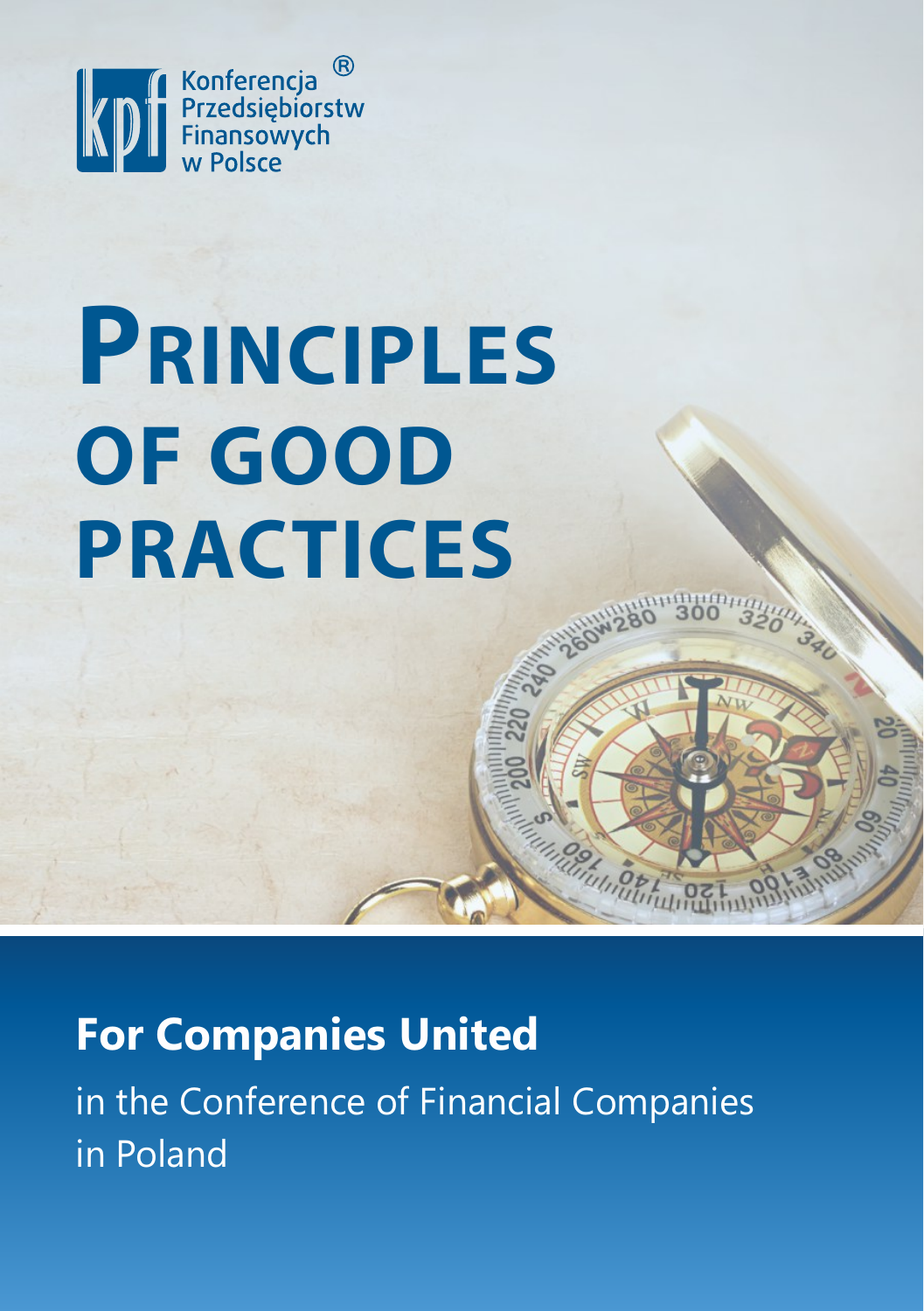

**Conference of Financial Companies in Poland** (hereinafter referred to as "KPF") has been created on October 27th 1999 and currently associates several dozen key institutions active on the polish consumer finance market (banks, financial advisors and intermediaries, money lending companies, economic information bureaus, debt management companies and insurers). The companies associated in KPF decided to represent their interest in the form of an trade organization which has the right to present opinions about bills and legal acts as a social partner of the legislative process. These entitlement is honored by state authorities and administration. KPF plays active role in polish legislation as a professional organization which cooperates with Ministry of Finance, Ministry of Economy, Polish Financial Supervision Authority. It shall be stressed here that KPF has its representative among experts cooperating with Ministry of Justice – Codification Commission of Civil Law.

KPF decided to join the European Federation of Finance House Associations – EUROFINAS. EUROFINAS, the European Federation of Finance House Associations, is the main voice of the specialized consumer credit industry at European level. It currently represents 18 Member Associations, in turn bringing together more than 1,00 finance houses, captive companies, specialized and universal banks. Together, these consumer credit providers financed over EUR 400 billion worth of new loans during 2007, with outstandings reaching EUR 713 billion at the end of the year.



8th EDITION, January 2017

**COPYRIGHT © Konferencja Przedsiębiorstw Finansowych w Polsce – Związek Pracodawców**

**Konferencja Przedsiębiorstw Finansowych w Polsce – Związek Pracodawców**

Ul. Długie Pobrzeże 30 80 – 888 Gdańsk Tel.: 58 302 92 05 www.kpf.pl info@kpf.pl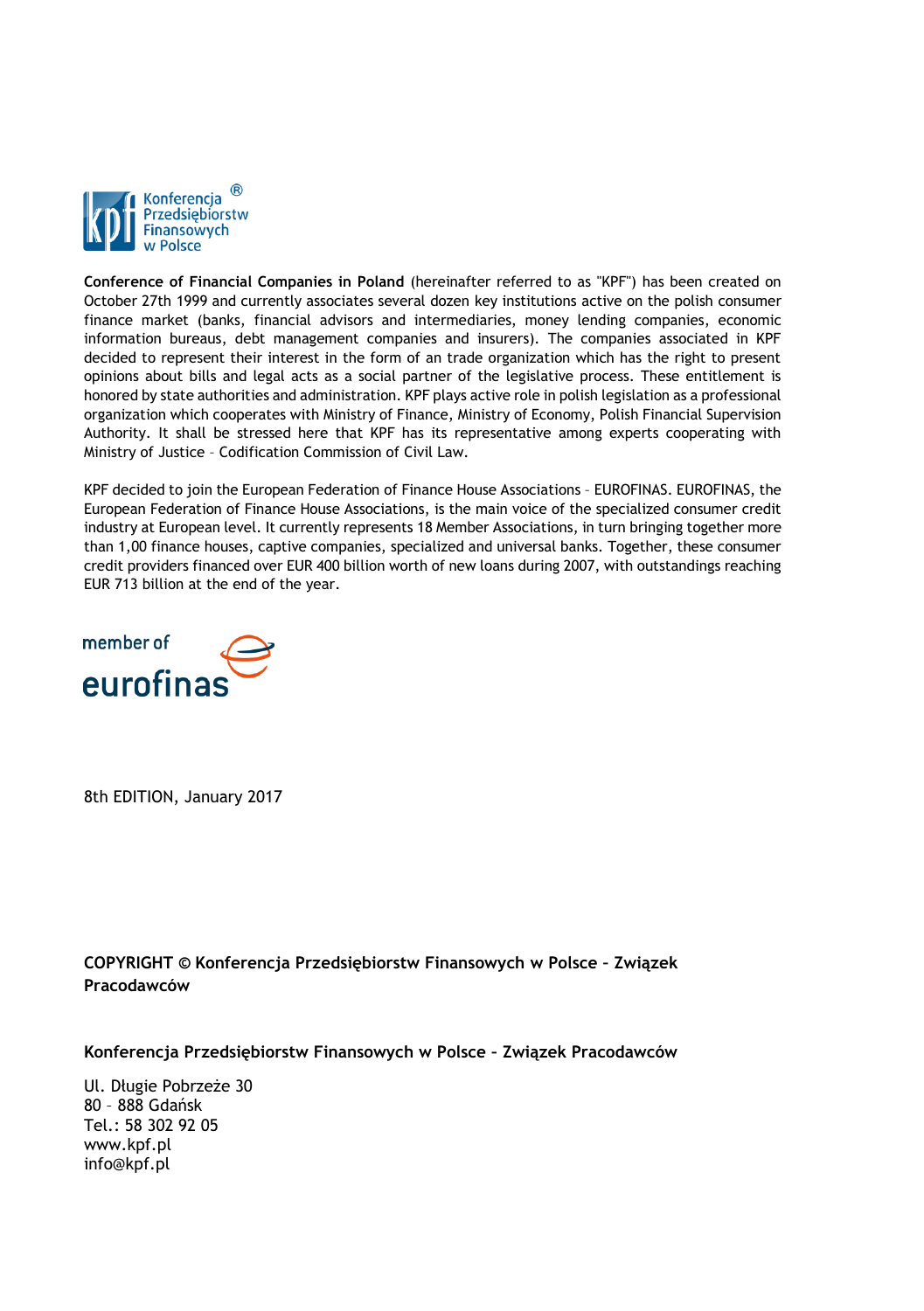



# **TABLE OF CONTENTS**

| Part IV Liability for a breach of the provisions of these Principles  9             |  |
|-------------------------------------------------------------------------------------|--|
|                                                                                     |  |
|                                                                                     |  |
| Book Two THE PRINCIPLES OF GOOD PRACTICE IN SELLING CREDIT PRODUCTS 11              |  |
|                                                                                     |  |
|                                                                                     |  |
| 1. Activities involved in the selling of credit products  12                        |  |
|                                                                                     |  |
|                                                                                     |  |
|                                                                                     |  |
| Part III Protection of information and protection of personal data 15               |  |
|                                                                                     |  |
|                                                                                     |  |
|                                                                                     |  |
|                                                                                     |  |
|                                                                                     |  |
|                                                                                     |  |
|                                                                                     |  |
|                                                                                     |  |
|                                                                                     |  |
|                                                                                     |  |
| Part IV Protection of information and protection of personal data 24                |  |
|                                                                                     |  |
| Book Four GOOD PRACTICES IN ECONOMIC INFORMATION BUREAUS 26                         |  |
|                                                                                     |  |
|                                                                                     |  |
| Part III Information duties and contacts with interested parties27                  |  |
| Part IV Providing economic information about applicant and from the inquiry         |  |
|                                                                                     |  |
| Part V Acceptance, storage and disclosure of economic information 29                |  |
| Part VI Organization and documentation of the process of providing economic         |  |
|                                                                                     |  |
|                                                                                     |  |
| Part VIII_Complaints and requests from entities affected by economic information 31 |  |
|                                                                                     |  |
|                                                                                     |  |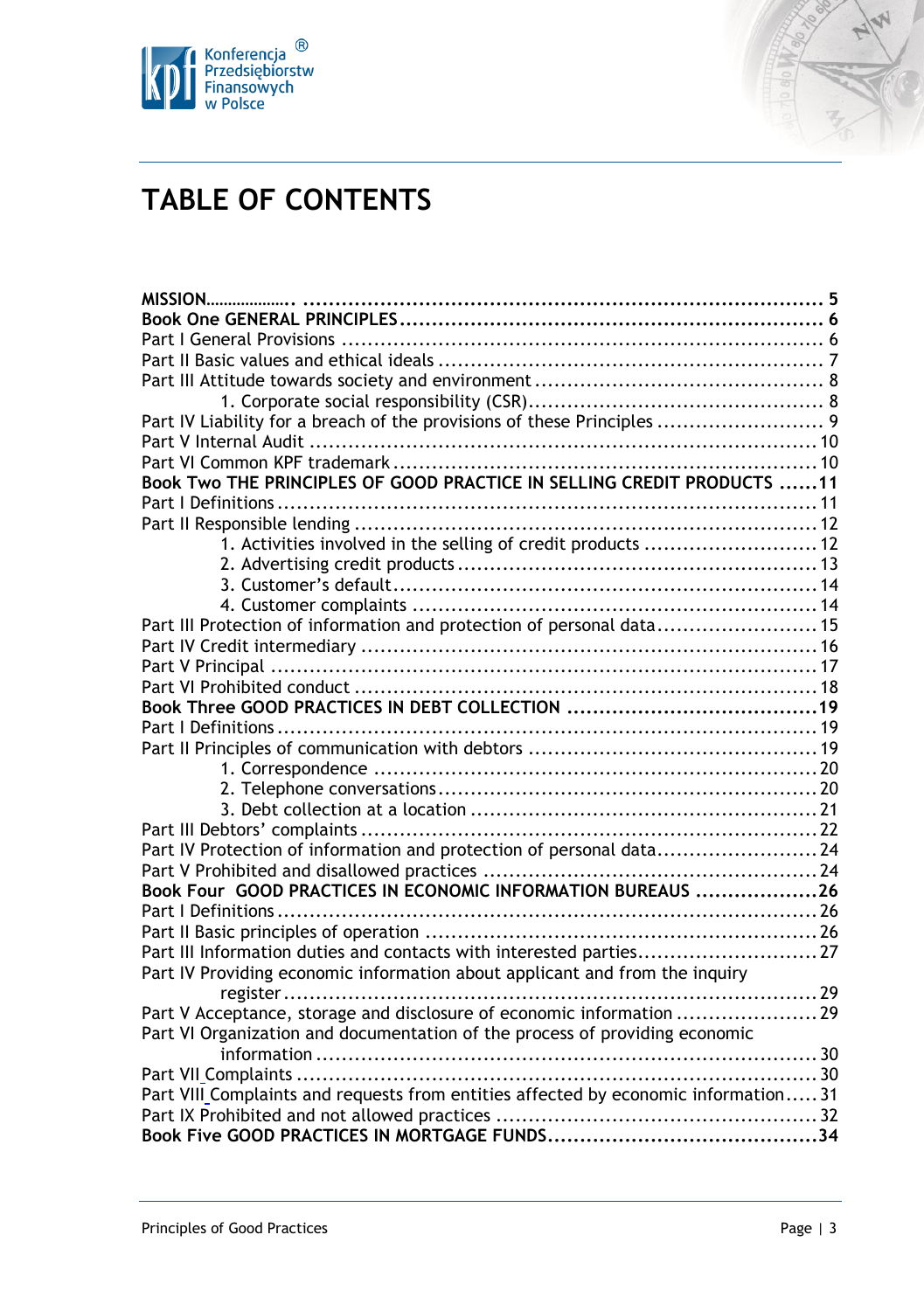



| Part III Activities undertaken by a Fund in order to recruit Seniors  35              |  |
|---------------------------------------------------------------------------------------|--|
|                                                                                       |  |
|                                                                                       |  |
|                                                                                       |  |
|                                                                                       |  |
|                                                                                       |  |
|                                                                                       |  |
|                                                                                       |  |
|                                                                                       |  |
|                                                                                       |  |
|                                                                                       |  |
|                                                                                       |  |
| Book Six GOOD PRACTICES IN FINANCIAL INTERMEDIATION 41                                |  |
|                                                                                       |  |
|                                                                                       |  |
|                                                                                       |  |
|                                                                                       |  |
|                                                                                       |  |
|                                                                                       |  |
|                                                                                       |  |
| Part VIII Cooperation between financial intermediaries and financial institutions  45 |  |
|                                                                                       |  |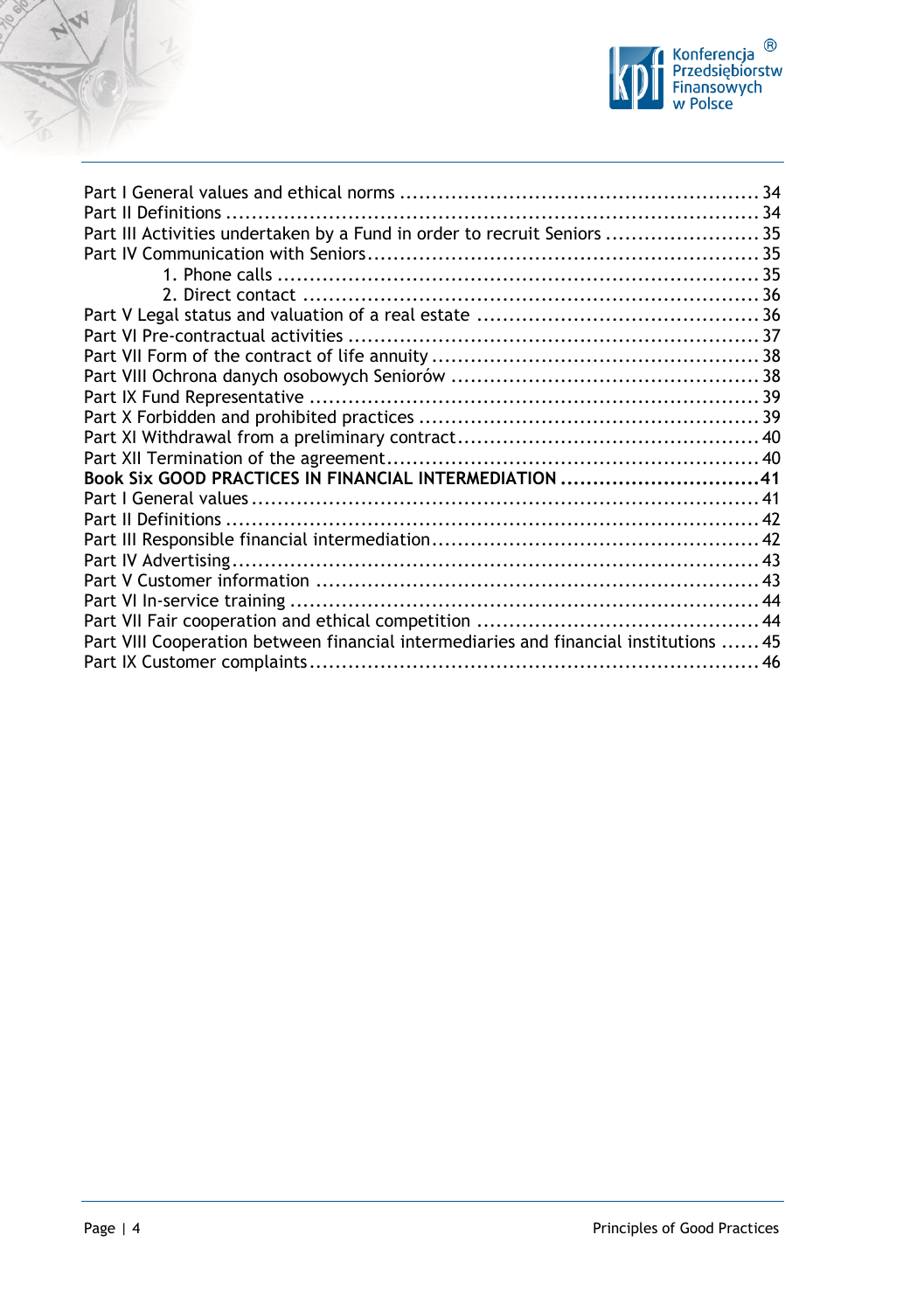



# **MISSION**

<span id="page-4-0"></span>Our mission is building social capital in the financial sector in Poland. We organize professional environment for players in the sector, setting a forum to exchange knowledge and experiences, promoting professionalism, mutual respect and respect for ethical principles in relations with customers and business partners. We represent the interests of the financial sector to legislators, administration and public opinion in Poland and the European Union, reaching our objectives by providing reliable knowledge and opinions about trends relevant for the harmonious business development. We disseminate knowledge about financial markets, contributing to the image of the companies involved as an institutions of public trust.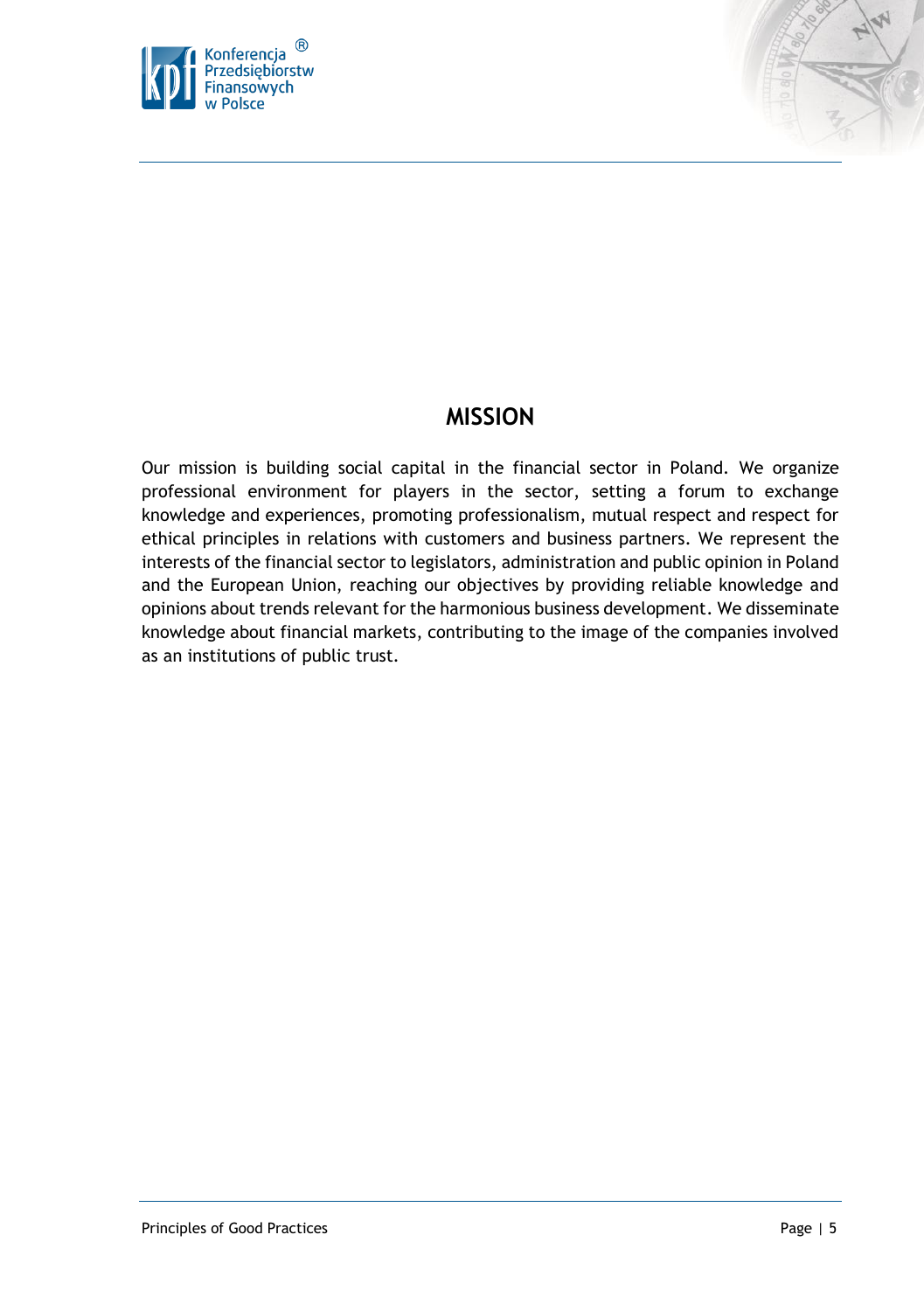



Considering the mission adopted by the Conference of Financial Companies (KPF) and its Members and in order to create a proper economic and social environment, necessary for the balanced growth of the Members of the Conference through consistent implementation of the Mission, the General Meeting adopted these Principles of Good Practices of the Conference of Financial Companies in Poland – Association of Employers, stipulating the following:

# **Book One GENERAL PRINCIPLES**

## **Part I General Provisions**

#### § 1

<span id="page-5-1"></span><span id="page-5-0"></span>This document is a set of principles of conduct based on general moral norms, consistent with the laws of the Republic of Poland. The principles have been adopted by companies operating in the financial market, in particular those working on the consumer finance market, which are members of The Conference of Financial Companies in Poland – Association of Employers ("KPF").

#### § 2

- 1. In conducting their business, the Members of the KPF ("Financial Companies") shall observe binding laws, the Principles of Good Practices ("Principles") and the rules of social co-existence, regarding their operations in the financial market as an obligation to employ the highest standards in their business activity so as to assure and confirm to the customers by their conduct that they are public trust institutions.
- 2. Financial companies are obliged to cooperate with statutory bodies of the KPF and to adhere to their resolutions made within their statutory powers.

#### § 3

Motivated by respect for customers' interests and their right of protection, Financial Companies declare that their business activity, in particular the one carried out in the consumer finance market, is compliant with binding laws and KPF's bylaws, as well as good business manners.

#### § 4

In doing their business, the Financial Companies shall use the name, symbols and abbreviation of the KPF, particularly in letters addressed to customers, their advertising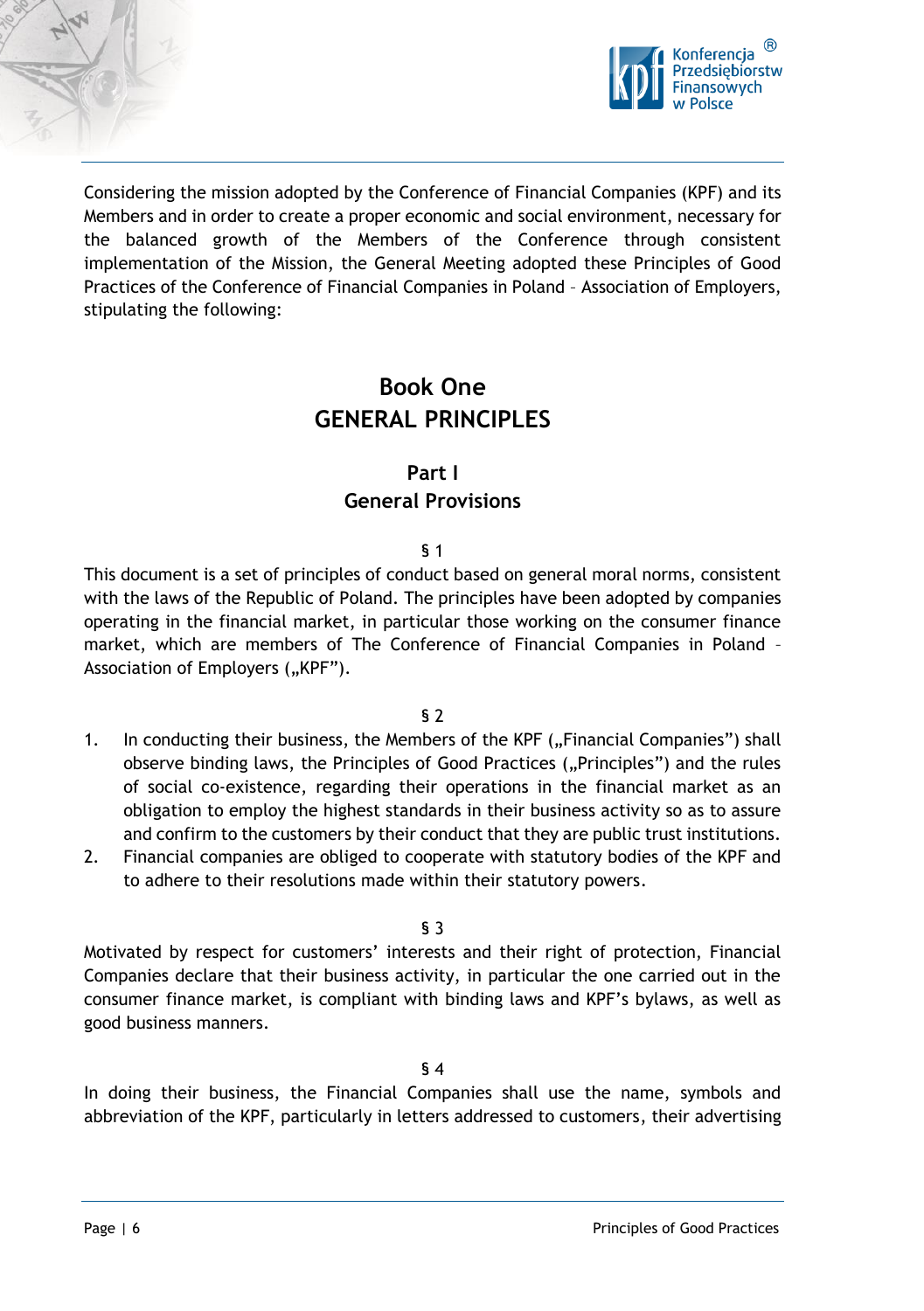



materials, complying with the standards and principles stipulated in the resolutions adopted by the KPF Committee.

§ 5

Financial companies shall resolve all possible disputes among themselves using arbitration, including the help or assistance of the appropriate bodies of the KPF.

§ 6

Financial companies commit themselves to guaranteeing the knowledge of the principles included in this document by their employees and to them keeping these rules while performing their professional duties, outside working hours and after ending their work for the company.

# **Part II Basic values and ethical ideals**

#### § 7

<span id="page-6-0"></span>Financial companies consider the following rules as the basic values and ethical ideals:

- 1. *Fairness*  a financial company acts fairly and judiciously, respecting fair interest of clients and the good of the financial market and does not abuse its dominant position resulting from the advantage of resources, including professional qualifications and competence of the persons acting on its behalf.
- 2. *Diligence and competence* a financial company conducts its business reliably and with due diligence, caring for the proper professional competence and ethical attitude of the persons acting on its behalf.
- 3. *Dignity and trust* a financial company's conduct is trustworthy and guarantees respect for the dignity of clients and business partners, adding to its transparency.
- 4. *Rules and procedures*  a financial company uses resources and procedures necessary for efficient execution and monitoring of its business activity and does so in good faith.
- 5. *Internal relations*  a financial company cares for building proper relations with its employees and cooperators in a spirit of mutual respect and responsibility, providing adequate working conditions to its employees and the persons acting on its behalf.
- 6. *Avoiding conflict of interest*  a financial company avoids conflict of interest which could violate clients' justified interest and if despite due diligence such conflicts occurs the company strives to solve it in a manner guaranteeing fair and honest treatment.
- 7. *Information for clients*  a financial company aims at recognizing its clients' needs in the scope necessary for proper adjustment of its offer, scope or level of its services to the clients' needs.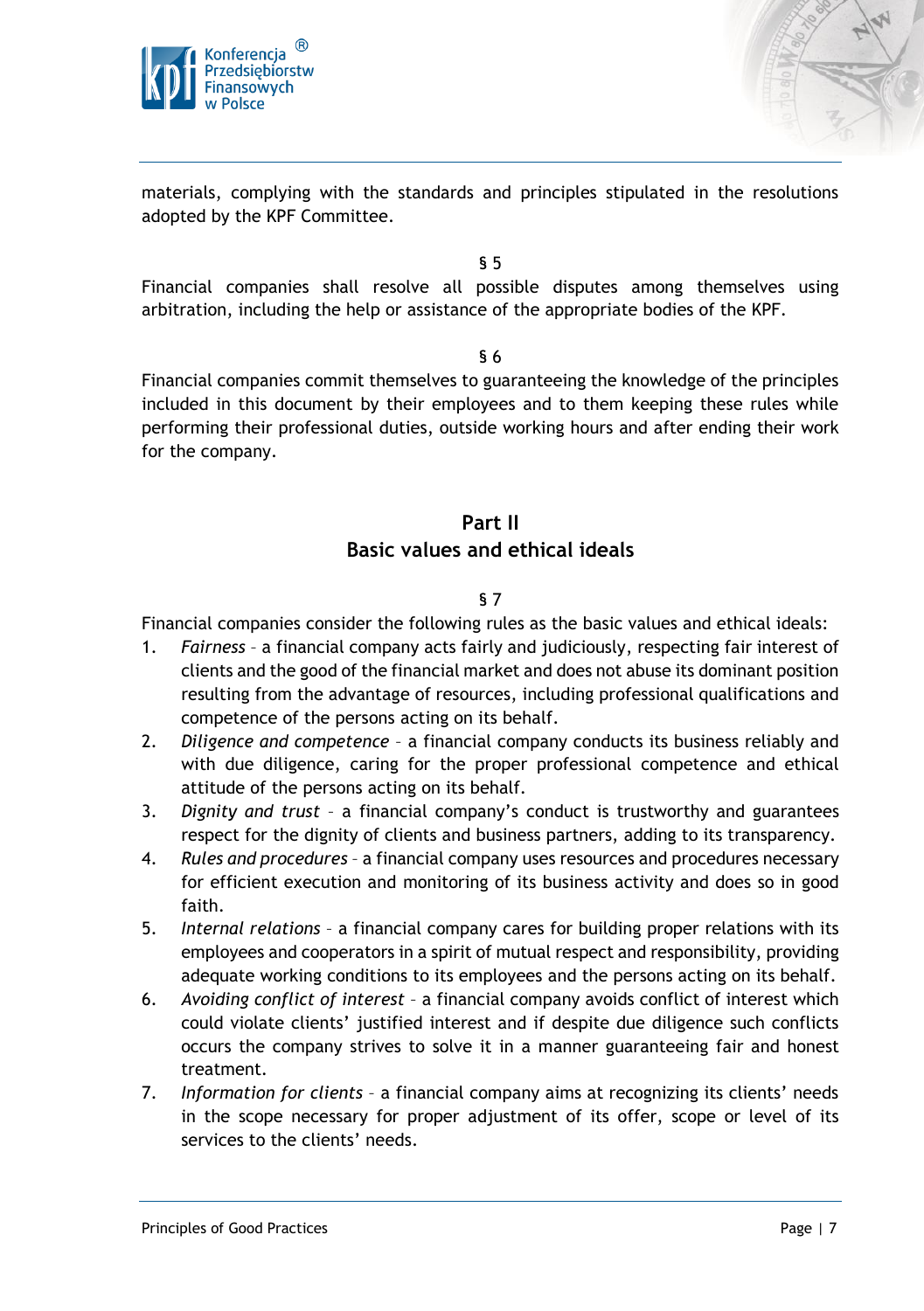



- 8. *Client information protection*  a financial company protects information about its clients and cares for its lawful usage.
- 9. *Information for clients*  a financial company provides the client with clear and reliable information about the products and services provided and about the costs, risk and potential profits related with these products allowing the client to make the right choice.
- 10. *Services profiling*  a financial company uses uniform and substantially justified criteria to differentiate the offer, scope or level of provided services according to the client's situation or the profile of the client group which does not exclude the possibility of an individual negotiation of contract terms.
- 11. *Fair advertising* when advertising a financial company makes use of the terms of fair competition and makes sure the information it provides is fair and not misleading particularly in relation to risks connected with potential gains.
- 12. *Clients' claims* a financial company considers clients' claims diligently, fairly and timely, using, when appropriate, mediation and arbitration.
- 13. *Mutual relations and fair competition* in their relation financial companies use good business manners, respecting the rules of fair competition.
- 14. *Resolving disputes* financial companies aim at solving disputes using mediation and amicable forms of arbitration.
- 15. *Supporting market development*  without infringing their own interests, professional and trade secrets financial companies cooperate in promoting good market practice and corporate governance. Additionally they try to eliminate events hampering market development, especially unfair conduct which is not compliant with the rules put down in this document.
- 16. *Using the rules*  a financial company which adheres to the Principles of Good Practice cares that its employees and persons acting on its behalf know and use the rules put down in this document and provides its clients and cooperators insight onto the full content of the Principles.

#### **Part III**

# **Attitude towards society and environment**

#### § 8

<span id="page-7-0"></span>In its business conduct a financial company considers a high level of responsibility for the natural environment. A financial company is obliged to care for environment protection and responsibly use natural resources.

# <span id="page-7-1"></span>**1. Corporate social responsibility (CSR)**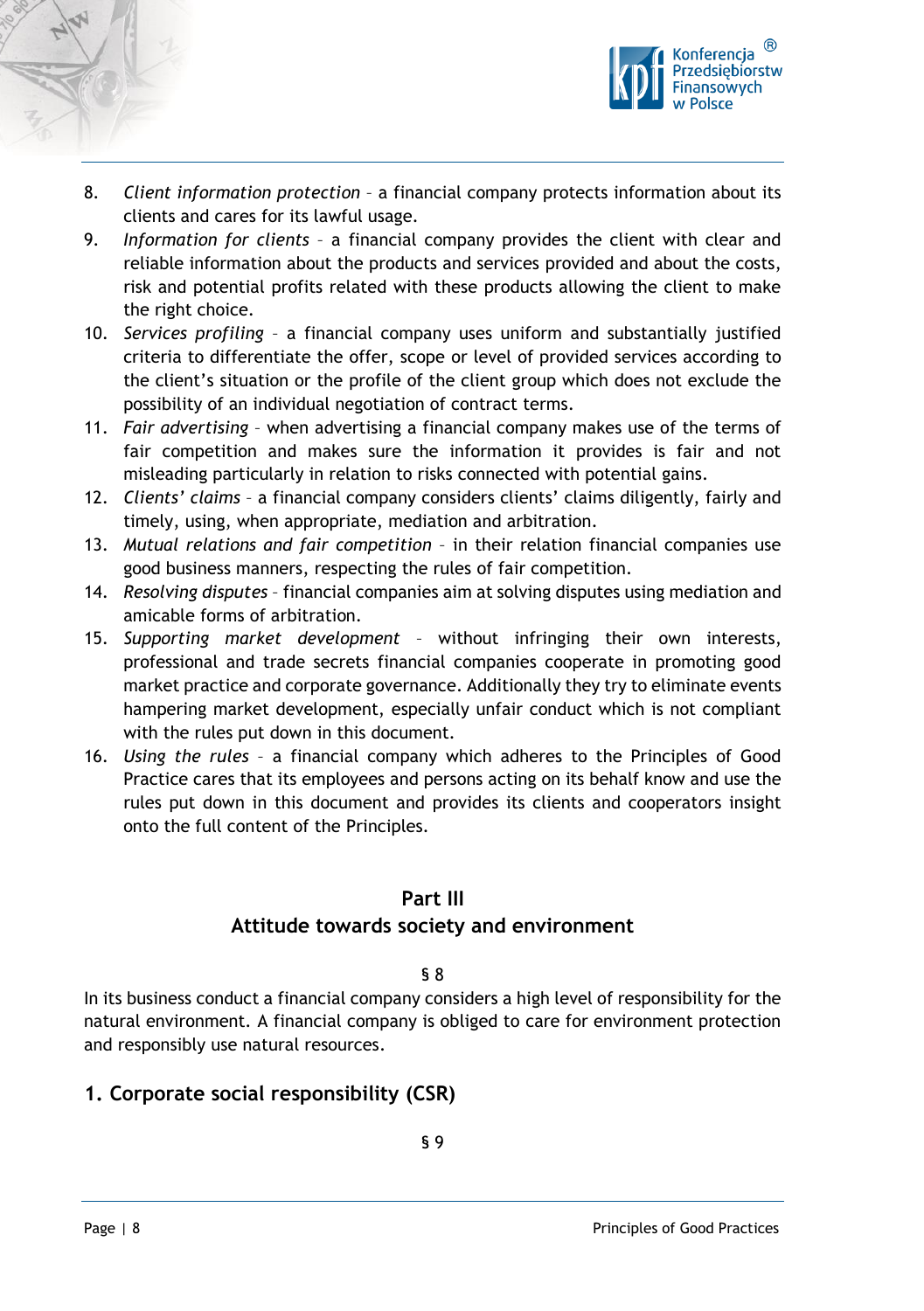



A financial company fulfills clients' needs taking into account the expectations of the remaining stakeholders such as employees, suppliers and local community.

§ 10

A financial company should have positive influence on the environment in which it operates, including the local community and the natural environment.

#### **Part IV**

#### <span id="page-8-0"></span>**Liability for a breach of the provisions of these Principles**

#### § 11

- 1. All matters related to a breach of the provisions hereof by any Financial Company shall be decided by the Ethics Committee.
- 2. The Ethics Committee shall be composed of at least 3 members elected by the General Meeting of KPF Members.
- 3. Membership in the Ethics Committee is available to KPF Members, persons referred to in § 14 KPF Statutes or persons from outside the organization.
- 4. The Ethics Committee shall elect a Chairperson from its members.
- 5. The term of office of the Ethics Committee shall last two years.
- 6. The Ethics Committee shall work on the basis of the Work Bylaws of the Ethics Committee, adopted by the General Meeting of the KPF Members.

§ 12

- 7. Anybody can report a case of breach by a Financial Company of any provision of the Principles to the Ethics Committee or the KPF Office. The report shall be made in writing and contain a description of the breach committed by the Financial Company concerned.
- 8. The KPF Office shall immediately inform the Chairperson of the Ethics Committee.

#### § 13

The Ethics Committee shall take immediate action aimed at conducting thorough assessment of the accusations.

§ 14

The Ethics Committee may give an admonishment or reprimand to a financial company, obliging it to eliminate the irregularities and the cause of the violation if it establishes that the financial company in question has violated the Principles. The Committee may also deprive the financial company of the right to use the common trademark of the KPF.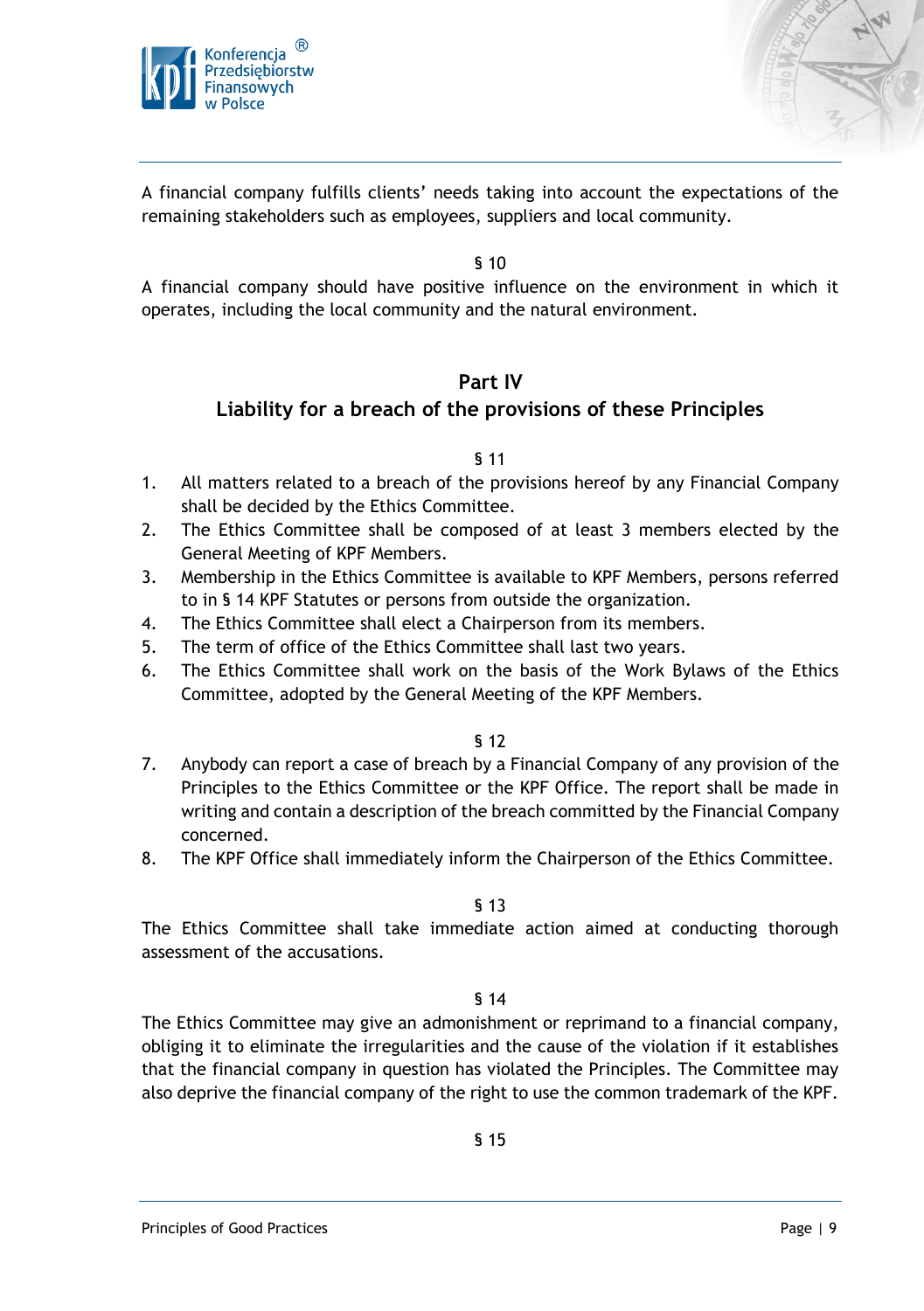



In the event of a particularly flagrant violation of the Principles or in the event of continued violations, the Ethics Committee may motion to the General Meeting for an adoption of a resolution excluding a financial company in question from KPF, in the manner stipulated in § 15.2 of the Statute.

# **Part V Internal Audit**

#### § 16

<span id="page-9-0"></span>In order to verify the compliance of the procedures applied by every financial company with the Principles of Good Practices, every company shall carry out an internal audit once a year.

#### § 17

Internal audits shall be carried out on the basis of the internal audit form appropriate for the business sector in which the company operates. The internal audit forms to be used for the purpose of carrying out audits shall be established by the Ethics Committee by way of adopting a pertinent resolution.

# **Part VI**

# **Common KPF trademark**

#### § 18

<span id="page-9-1"></span>Having signed a commitment to comply with the Principles of Good Practice, a Financial Company shall receive the right to use the common KPF trademark.

#### § 19

The rules regulating the use of the Trademark are put down in the Trademark Regulations established by a resolution of the KPF Committee.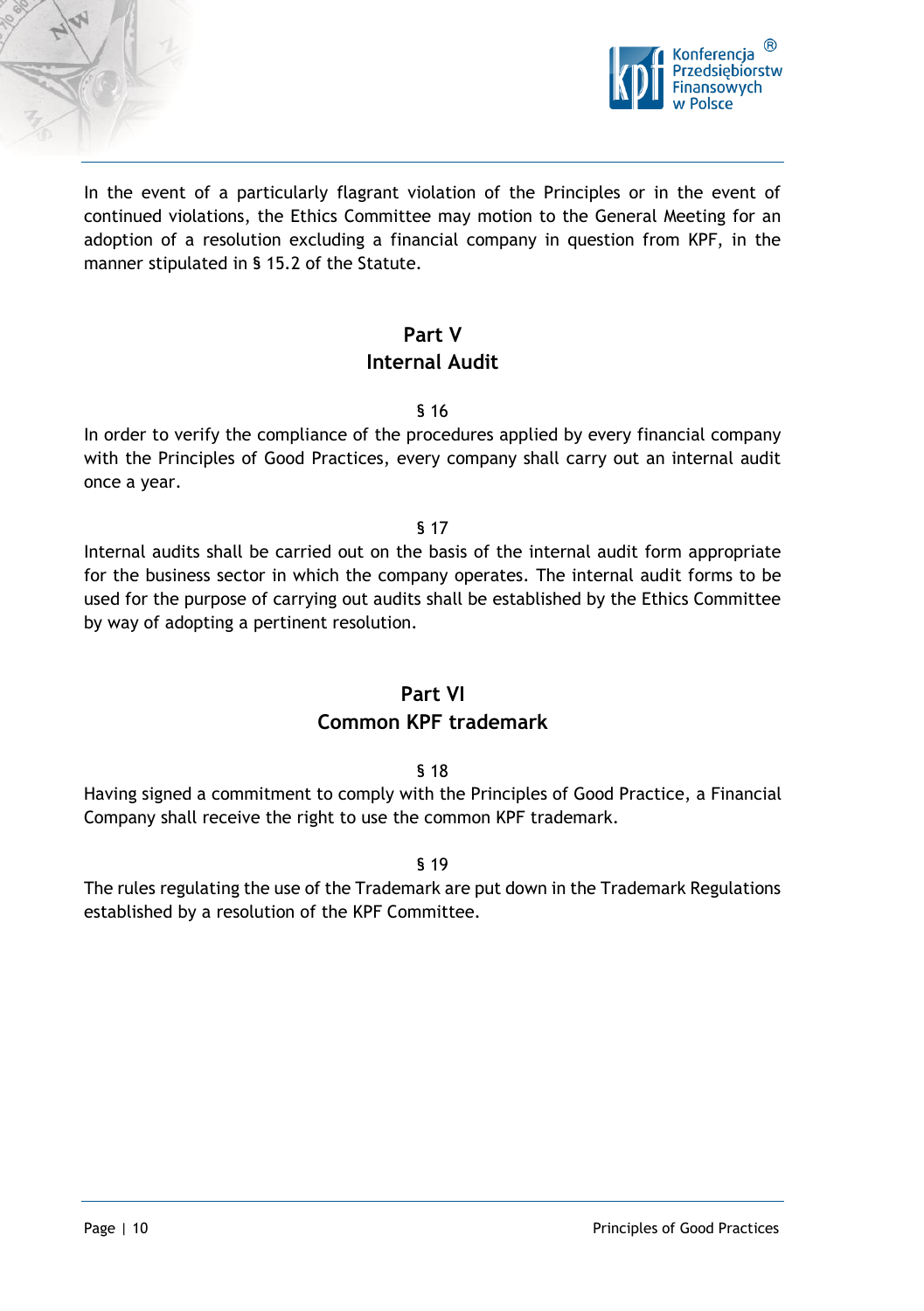



# <span id="page-10-0"></span>**Book Two THE PRINCIPLES OF GOOD PRACTICE IN SELLING CREDIT PRODUCTS**

# **Part I Definitions**

#### § 20

<span id="page-10-1"></span>The following terms as used in these Principles shall mean the following:

- a) *"customer"* a natural person doing or intending to do an act of law with a financial comapny, not directly connected with their business or work.
- b) *"Financial Company"* a bank or any other enterprise offering credit products,
- c) *"credit products"* **–** financial products addressed to customers from the consumer finance market, including consumer credits and loans, car loans, as well as mortgage credits and loans sold directly at the premises of a financial company or via direct sales, or via authorized credit intermediaries.
- d) *"sales contract"* a contract whereby a financial company sells credit products.
- e) *"credit intermediary"* an entrepreneur being a private individual, a legal person or an unincorporated organizational unit which is given legal capacity under an Act of Parliament, carrying out a business of selling credit products and other services related to such sale, for and/or on behalf of principals.
- f) *"principal"* an entity which gives credit intermediaries powers to conclude credit contracts on its behalf or for its benefit.
- g) *"credit intermediation activities"* a set of real acts and legal acts undertaken in order to establish relations between a customer and a financial company.
- h) *"law governing credit intermediation"* all the binding laws applicable to offering and selling credit products, in particular the Consumer Credit Act, the Law on Economic Information Exchange, the Banking Law, the Civil Code and the Law on Protection of Personal Information.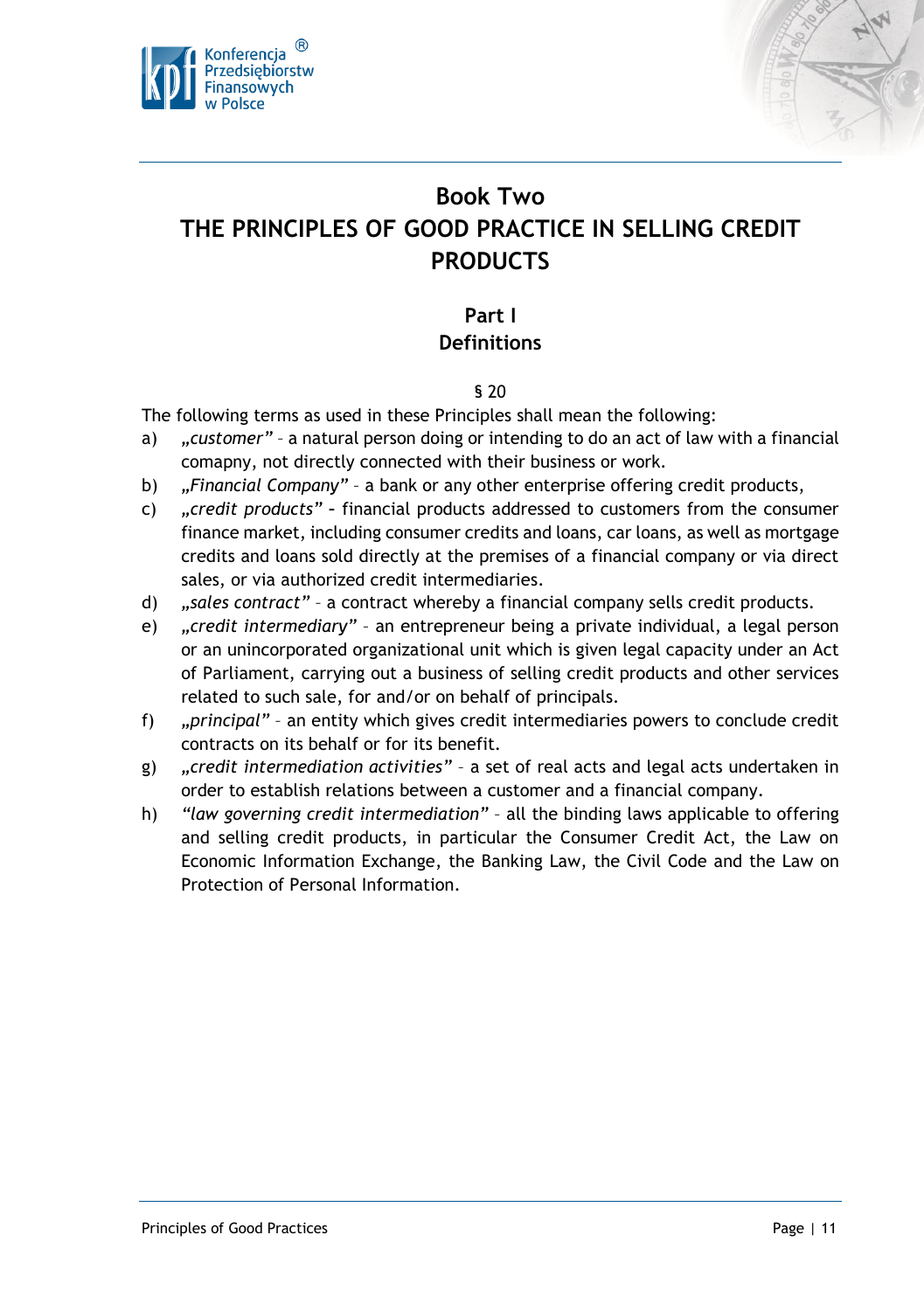



# **Part II Responsible lending**

# <span id="page-11-1"></span><span id="page-11-0"></span>**1. Activities involved in the selling of credit products**

§ 21

A Financial Company shall endeavour to realise the principle of responsible lending, through the examination of customer's capacity to discharge the liability resulting from their purchase of a credit product.

§ 22

Before the conclusion of a contract, a Financial Company shall require every customer to submit documents confirming his/her ability to discharge the liability resulting from their purchase of a credit product in the amount they request.

#### § 23

A Financial Company shall check the customer's identity.

#### § 24

A Financial Company shall make customers familiar with the most important conditions of the credit product offered before concluding the sales contract.

#### § 25

Before entering into contract, a Financial Company shall inform the customer about the obligation to read the contract and at the customer's request it shall clarify all doubts the customer might have and shall provide him/her with all the relevant information.

§ 26

The contract shall not be concluded earlier than after the lapse of the time necessary for the customer to read the contract in a natural course of action.

#### § 27

A Financial Company shall not sell a credit product if it should establish that the customer in question will not be able of discharging his/her liability under the contract.

#### § 28

A Financial Company shall present all the conditions and provisions of the contract in a clear and comprehensible way. This applies in particular to the sanctions a customer will face in the event of default or inadequate performance of his/her obligations under the contract, including any delay in the payment of dues.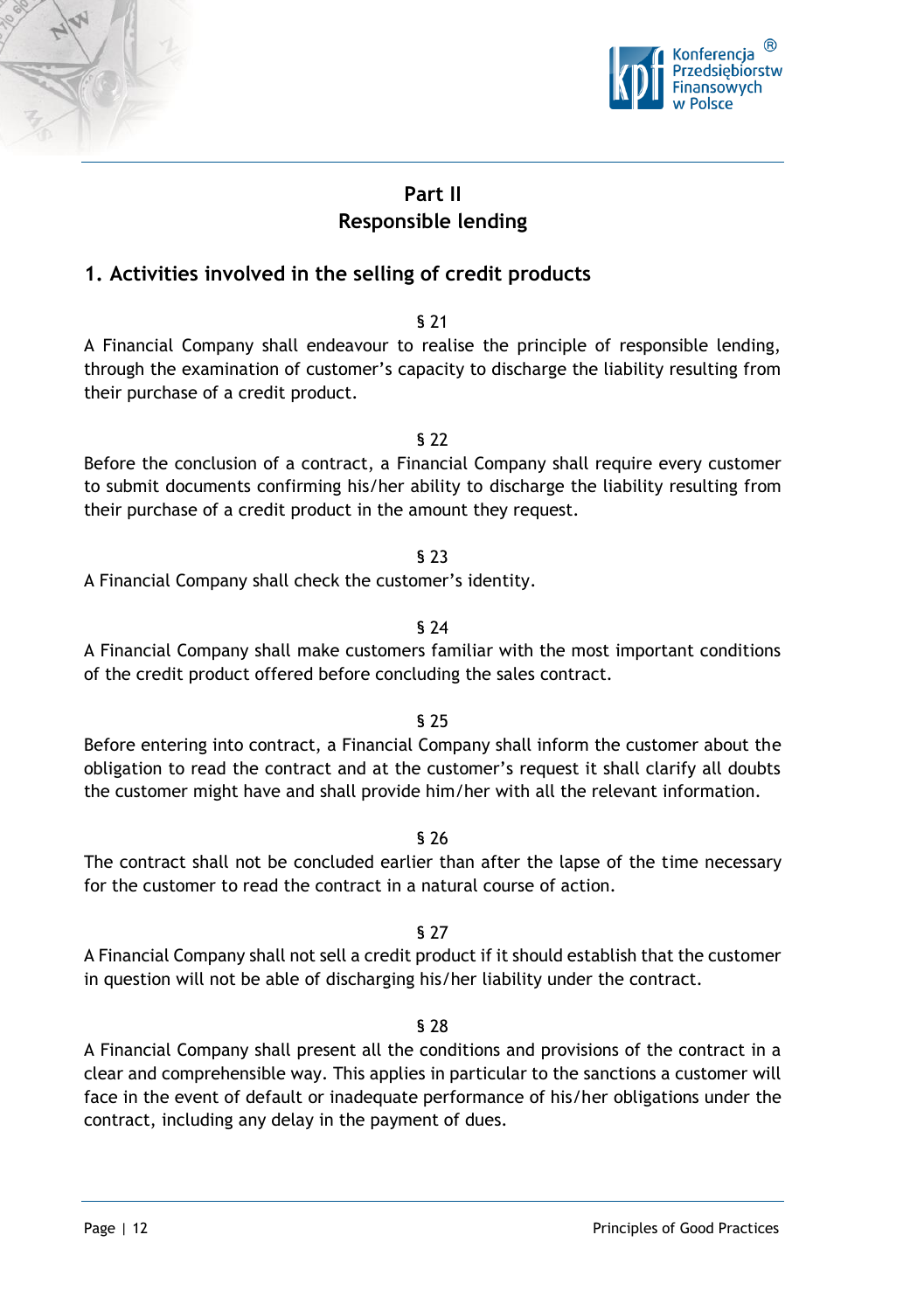



Any clauses relating to costs payable by the customer if he/she buys a certain credit product, including any costs arising in connection with late payment of dues shall not be typed in the forms of contracts used by a Financial Company in smaller print than any other components of the text of the contract form.

#### § 30

If a customer, for reasons beyond his/her reasonable control, such as the loss of source of income stated in the application form for the given credit product, the death of a family member, or the customer's ailment, is unable to timely meet his/her obligations, the Financial Company, at the Customer's request, shall consider offering such conditions and terms of payment as would suit the current financial capabilities of the customer.

#### <span id="page-12-0"></span>**2. Advertising credit products**

#### § 31

In no practicable form of advertisement shall a Financial Company convey messages which are untrue or misleading to potential customers as regards the features of the credit product advertised.

#### § 32

A Financial Company's advertisements containing information of credit products requiring material security must contain information about the security required.

#### § 33

Advertising must not convey messages suggesting that the sale of a credit product associated with risk is carried on without the application of the procedure of verification of the customer's ability to discharge the obligations resulting from the purchase of such credit product.

#### § 34

Every Financial Company shall observe the principle that if an advertisement mentions conditions of payment of dues resulting from the purchase of a credit product, then only real conditions shall be presented.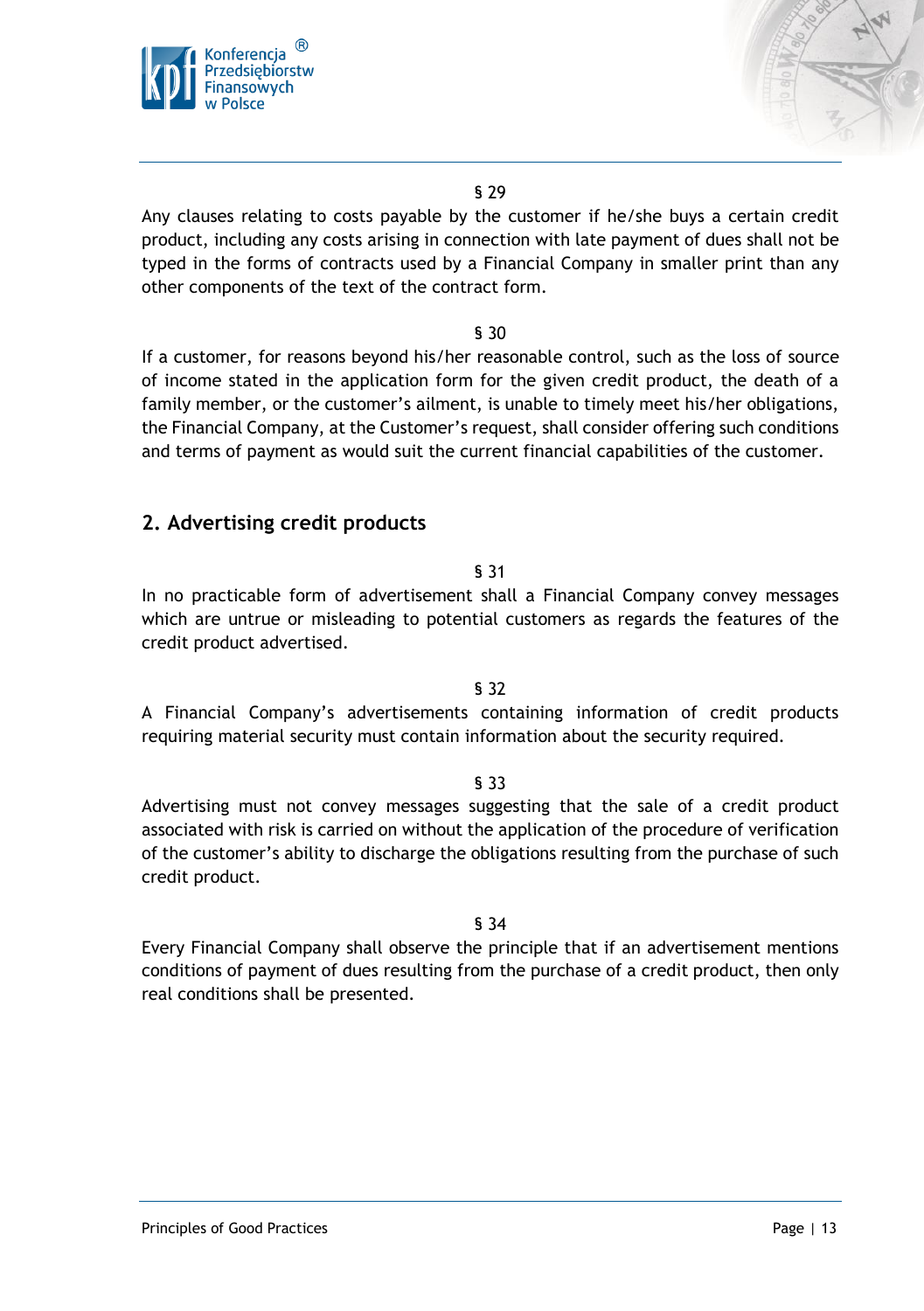

# <span id="page-13-0"></span>**3. Customer's default**

§ 35

In the event of customer's default, a Financial Company may not apply any excessive measures in order to recover amounts due and in particular it shall never undertake any extralegal or illegal actions.

§ 36

The total sum of interest and late payment fees resulting from contracts entered into by a Financial Company should be commensurate with the expenses incurred by the Financial Company in connection with the customer's default or inadequate performance.

§ 37

In the event of customer's default, a Financial Company may terminate the contract on principles laid down therein, in compliance with the law, and call the debt in. However, the credit contract may only be terminated after the customer is sent a notice of his default with the information about the consequences of his/her default.

§ 38

The notice of customer's default may contain a demand that the customer fulfils the relevant obligations within a reasonable time limit proposed by the Financial Company. In a justified situation, the Financial Company shall consider the customer's request for a change in the credit amortization table. No notice shall be required if the borrower has committed fraud.

#### § 39

In the event of his/her default or early discharge of the liability, the customer shall have the right to request a detailed account statement, free of charge, which will enable him/her to verify the legitimacy of the fees and interest demanded by the Financial Company.

#### <span id="page-13-1"></span>**4. Customer complaints**

§ 40

Upon the conclusion of the credit contract, a customer shall be informed about the place and manner of the complaint procedure.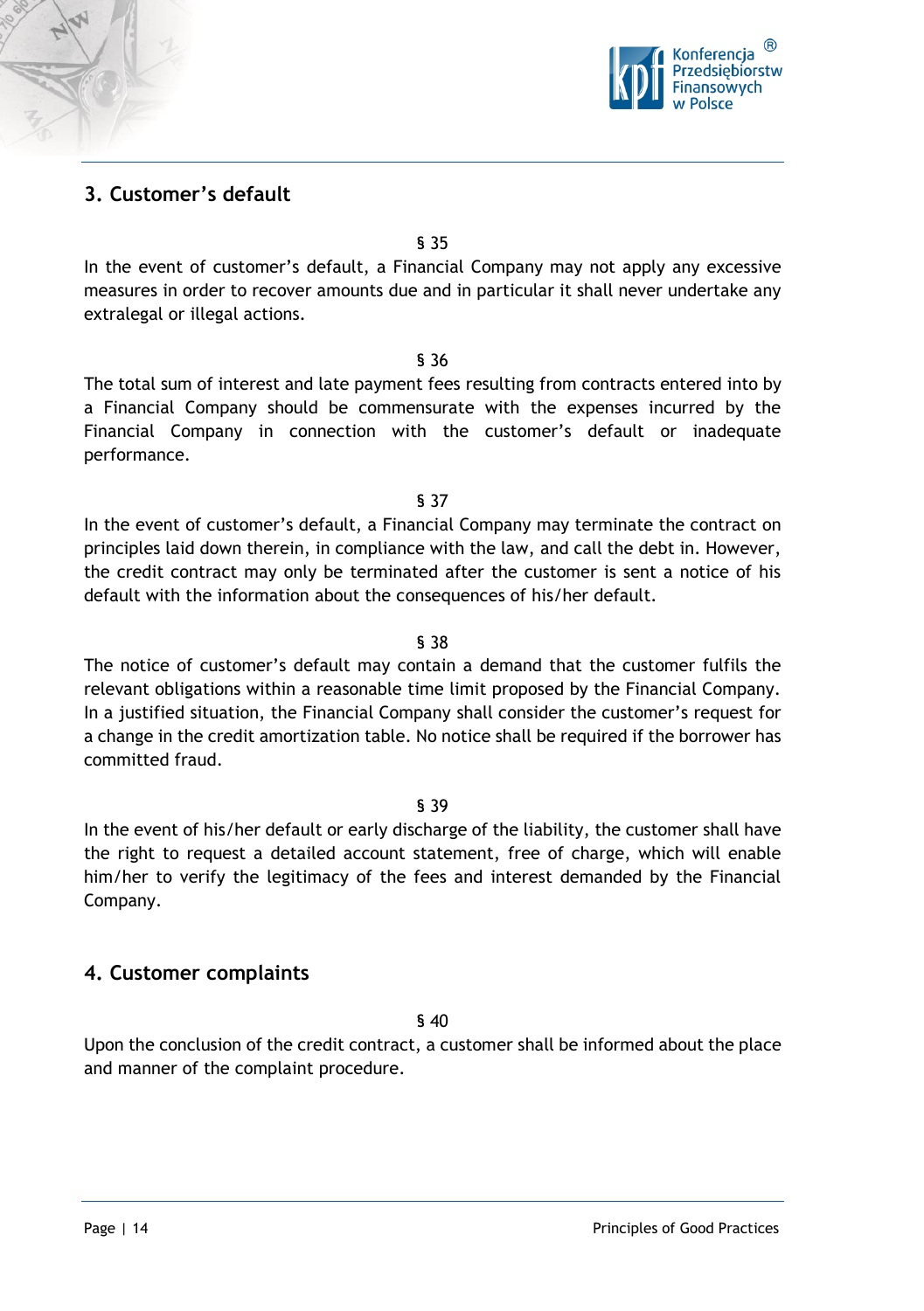



A Financial Company shall process customer complains promptly, though never later than within 30 days of the receipt thereof.

#### § 42

Whenever it is impossible for a complaint to be processed within 30 days, the Financial Company concerned shall notify the complaining customer in writing about the cause of the delay and the new time limit for the processing of the delay, which on no account shall exceed 60 days of the date of receipt of the complaint.

#### **Part III**

#### <span id="page-14-0"></span>**Protection of information and protection of personal data**

#### § 43

The Financial Companies and parties acting on their behalf shall ensure:

- 1. Complete technical and legal protection of all information acquired from the customers in connection with negotiating, concluding and performing contracts, and in particular that they will never use such information for any other purpose than the one for which the information was provided or made available; that the information shall not be made available or passed on to other parties unless it is necessary for the purpose of credit intermediation activities.
- 2. full protection of the customer's personal data provided to the Financial Companies in connection with negotiating, concluding and performing contracts as well as provided in connection with the performance of credit intermediation activities, in compliance with the requirements stipulated in the Personal Data Protection Act In particular, the Financial Companies shall ensure that the data will not be used for any other purpose than the one for which it was provided or made available; that the information shall not be made available or passed on to other parties unless it is necessary for the purpose of credit intermediation activities.
- 3. that the personal data of customers is processed only by staff authorised to process personal data. Such staff members, who have access to personal data, shall keep the data in secrecy; this obligation shall survive the termination of their employment.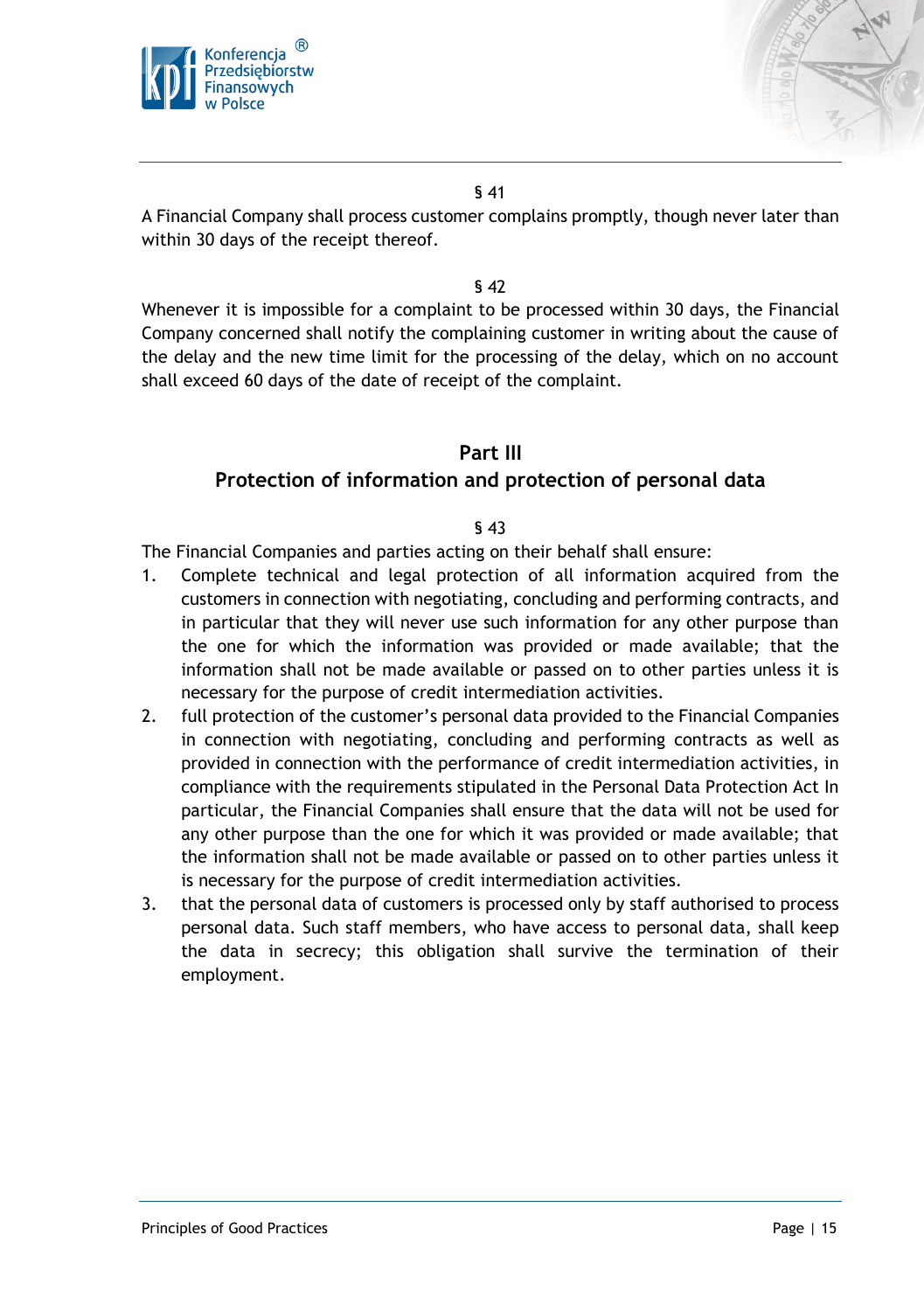



# **Part IV Credit intermediary**

§ 44

<span id="page-15-0"></span>A credit intermediary and persons acting on its behalf shall:

- 1. Apply due diligence and care for the principals' interests in the performance of credit intermediation activities.
- 2. Ensure adequate representation of the principal before the customer and among them.
- 3. Observe, during the performance of credit intermediation activities, the provisions of the law regulating the performance thereof as well as the provisions of the contracts concluded, and also exercise diligent oversight and verification of correctness the contracts concluded with the customers.
- 4. Protect and never disclose to any other parties, especially any other principals, the personal data of the customers using the products and services supplied by the given principal. They shall keep secret all information they acquire from the principal, customers or any of the principal's business partners, in connection with the performance of credit intermediation activities.
- 5. Observe the procedures and regulations concerning the sale of credit products as well as any other orders, guidelines and instructions issued by the principals in connection with the business in question.
- 6. Immediately inform the principals about any symptom of deterioration of the customers' economic standing.
- 7. Provide the principals with all documents and information necessary for the assessment of their economic and financial standing.
- 8. Respect and implement all conclusions stated in properly substantiated opinions and comments made by the principals as to the performance of the staff employed by the intermediary for the performance of credit intermediation activities.
- 9. Use the principals' trademarks for advertising purposes in a way agreed with the principals.
- 10. Carry out all activities in a manner ensuring protection of the customers' interests, at the same time in full compliance with the binding laws and good practices; in particular, they shall provide the customers with the information required by the laws defining specific rights of consumers.
- 11. Maintain the office where credit intermediation activities are conducted in proper order and in accordance with the proper technical conditions as required and agreed on and they shall apply such protection measures as not to exposure the customers to any unnecessary risk.
- 12. Pay visits at the customers' places of residence at times when according to anybody's reasonable judgement this will not be a nuisance to the customers, paying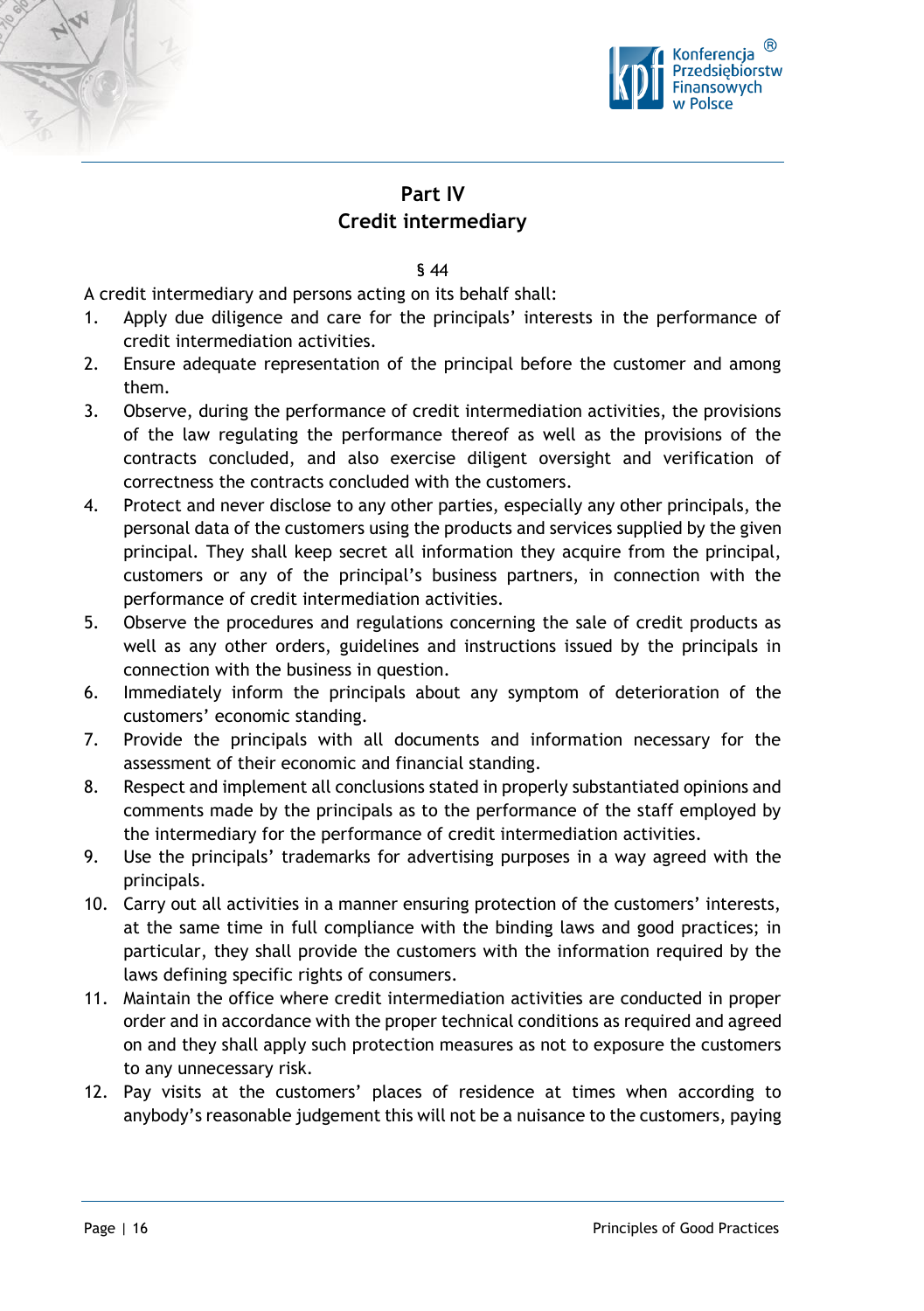



due respect to their right to protect secrecy. Every visit at a customer's place of residence or work shall be require the customer's prior consent.

- 13. Present to the customers only the current offer in a way allowing them to make their own, informed choice of the most suitable product from the ones offered by the credit intermediary.
- 14. A credit intermediary's staff and agents shall be dressed neatly and in a way causing no negative associations. During a conversation aimed at the conclusion of a contract, the credit intermediary's agents shall endeavour to explain to the customer the features of the credit product offered.
- 15. Inform the customers about the source of compensation accruing to the credit intermediary, that is to say whether he is remunerated by the principal or by the customer.

# **Part V**

# **Principal**

#### § 45

<span id="page-16-0"></span>The principal and all persons acting on his behalf shall:

- 1. Enable credit intermediaries and their staff to enhance their professional skills and learn about the principal's credit products through their participation in training sessions arranged by the principal.
- 2. Treat credit intermediaries fairly, ensure that they have access to the necessary information, technical and organizational support and pay them adequate compensation for the services they render.
- 3. Protect financial data, personal data and commercial information relating to credit intermediaries and their staff.
- 4. Present to the credit intermediaries opinions about the quality of performance of credit intermediation activities by the intermediaries and their staff.
- 5. Apply restrictions towards credit intermediaries, such as limits relating to the sales of credit products or suspension of the realization of the contracts concluded by a given credit intermediaries, only in well-justified and confirmed cases.
- 6. Supply credit intermediaries and their staff with current offers of credit products, advertising material as well as valid guidelines and rules concerning the conclusion of contracts for credit products, as well as with materials, document forms and information necessary for the conclusion of such contracts, subject to the agreed terms and conditions.
- 7. Build commercial relationships with credit intermediaries, based on the law and fair trade practices.
- 8. Act in compliance with the principles of fair market competition.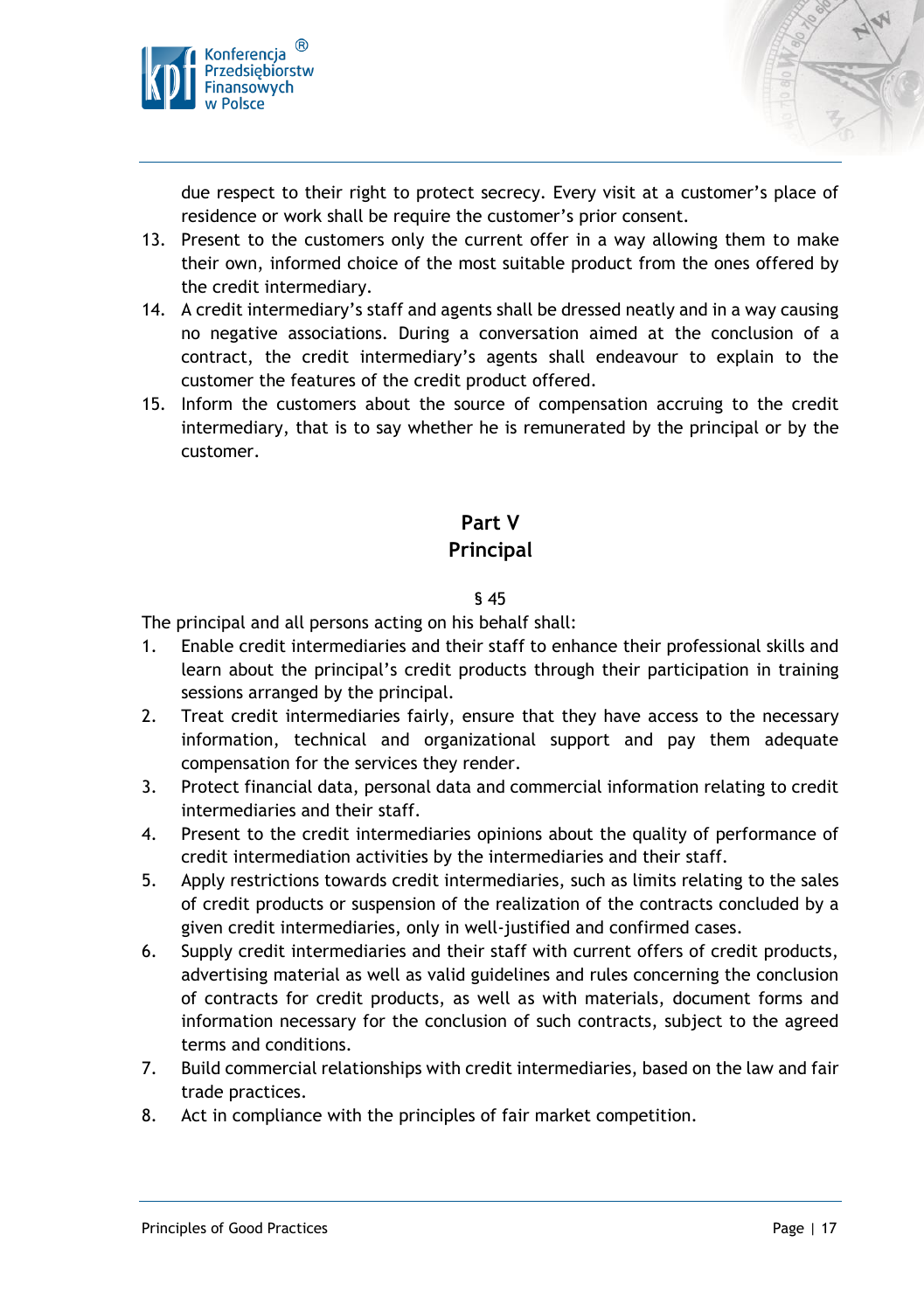



9. Keep secret all the commercial and organizational secrets entrusted to them throughout the period of business relations and after termination of business common.

# **Part VI Prohibited conduct**

#### § 46

<span id="page-17-0"></span>The Financial Companies as well as persons acting on their behalf shall not apply any methods or ways violating the law and decency. In particular, they shall not:

- 1. Charge customers any other fees or any other amounts of fees than the ones stipulated in the relevant contracts and agreements with the customers or payable under the binding law.
- 2. Pass on or disclose information about customers and the course of the process of selling credit products to any unauthorized third parties.
- 3. Apply, use or threaten to use force or resort to any other measures involving violence or violating personal dignity.
- 4. Use vulgar or obscene language, or expressions violating personal dignity, nor impolite tone of voice in contacts with customers.
- 5. Use ways or methods of operation that might mislead the customer or any other person concerned by credit intermediation activities, or cause uncertainty about facts or legal status. Above all, they shall never:
	- 5.1. present any untrue data concerning the credit products offered,
	- 5.2. give untrue information about their status, qualifications, experience or professional rights.
- 6. Mislead the customers about the real origin of the credit product in question.
- 7. Lead customers to sing incomplete contract forms.
- 8. Demand a customer to pay any fees for acceptance of his her application for a credit product before the conclusion of a contract for the sale of the product.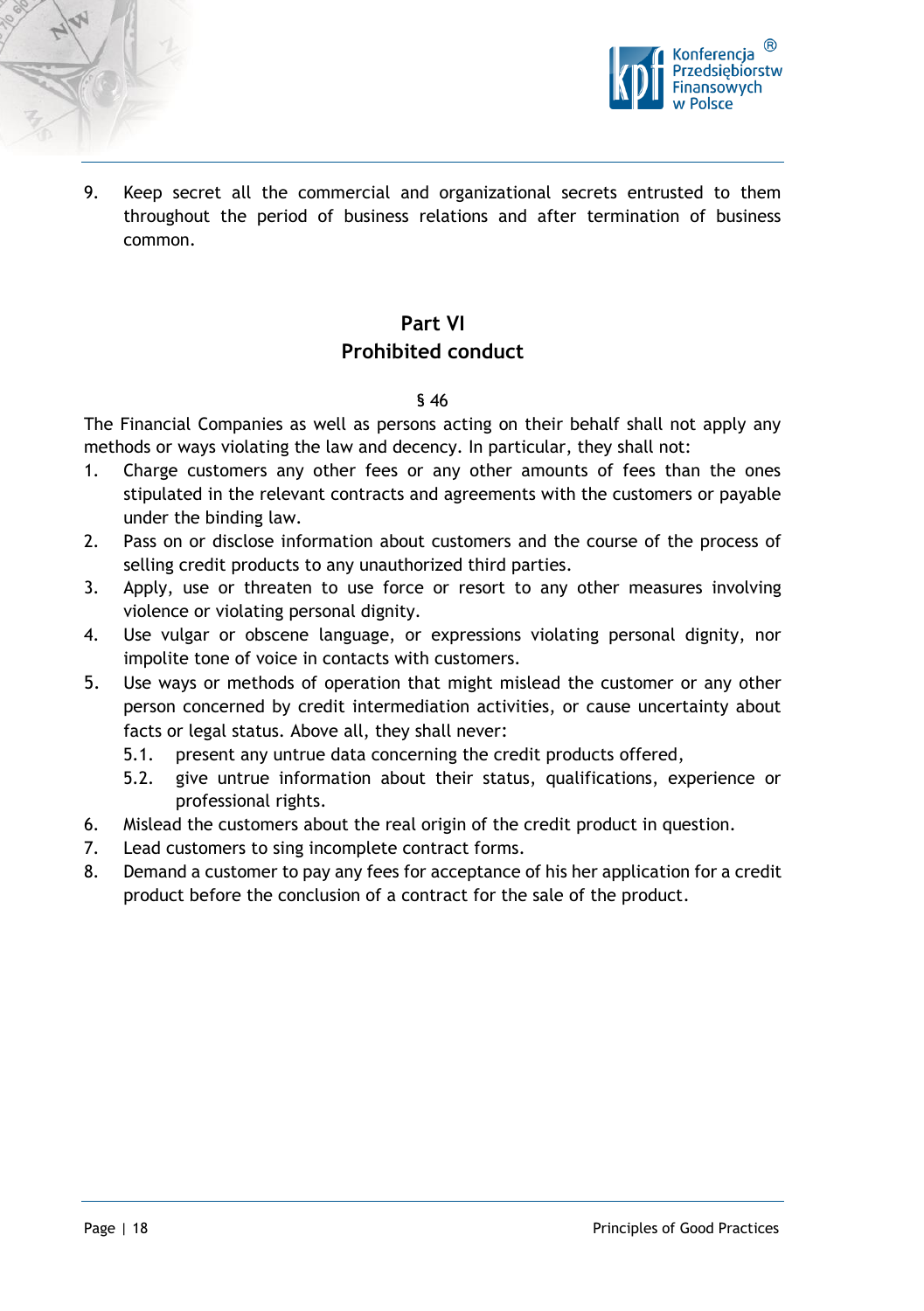



# <span id="page-18-0"></span>**Book Three GOOD PRACTICES IN DEBT COLLECTION**

# **Part I Definitions**

#### § 47

- <span id="page-18-1"></span>1. The following terms as used in these Principles shall mean the following:
	- a) "debt collection company" an entrepreneur whose business it is to deal in debt trading and collection of dues, in monitoring debts and other associated or related services, on their own account as well as on behalf of their clients,
	- b) *"debt collector"* an employee, agent or another private individual who carries out debt collection by proxy of a debt collection company,
	- c) *"debt collection activities"* a set of factual and legal acts undertaken in order to have the debtor discharge their liabilities,
	- d) *"liability"* a right accruing to one party of a legal relationship to require the other party of that legal relationship to provide a certain performance,
	- e) *"debt"* a debtor's monetary or material obligation to provide a performance,
	- f) *"debtor"* a legal person or private individual oblige to make a certain performance towards another legal person or private individual,
	- g) "consumer" a private individual carrying out an act at law, not directly connected with the business or profession they pursue,
	- h) "*counter party*" an entity commissioning debt collection activities to a debt collection company or a seller of a liability.
- 2. All terms used above and all decisions of this Book apply equally to all KPF members that are not debt collecting companies, in case a company carries on a debt collection procedure of its own claims.

#### **Part II**

#### **Principles of communication with debtors**

#### § 48

<span id="page-18-2"></span>A debt collection company shall carry out all its activities and communicate with debtors in a way ensuring the protection of interests of the counter party and at the same time compliance with law, decency and respect to the just rights of debtors.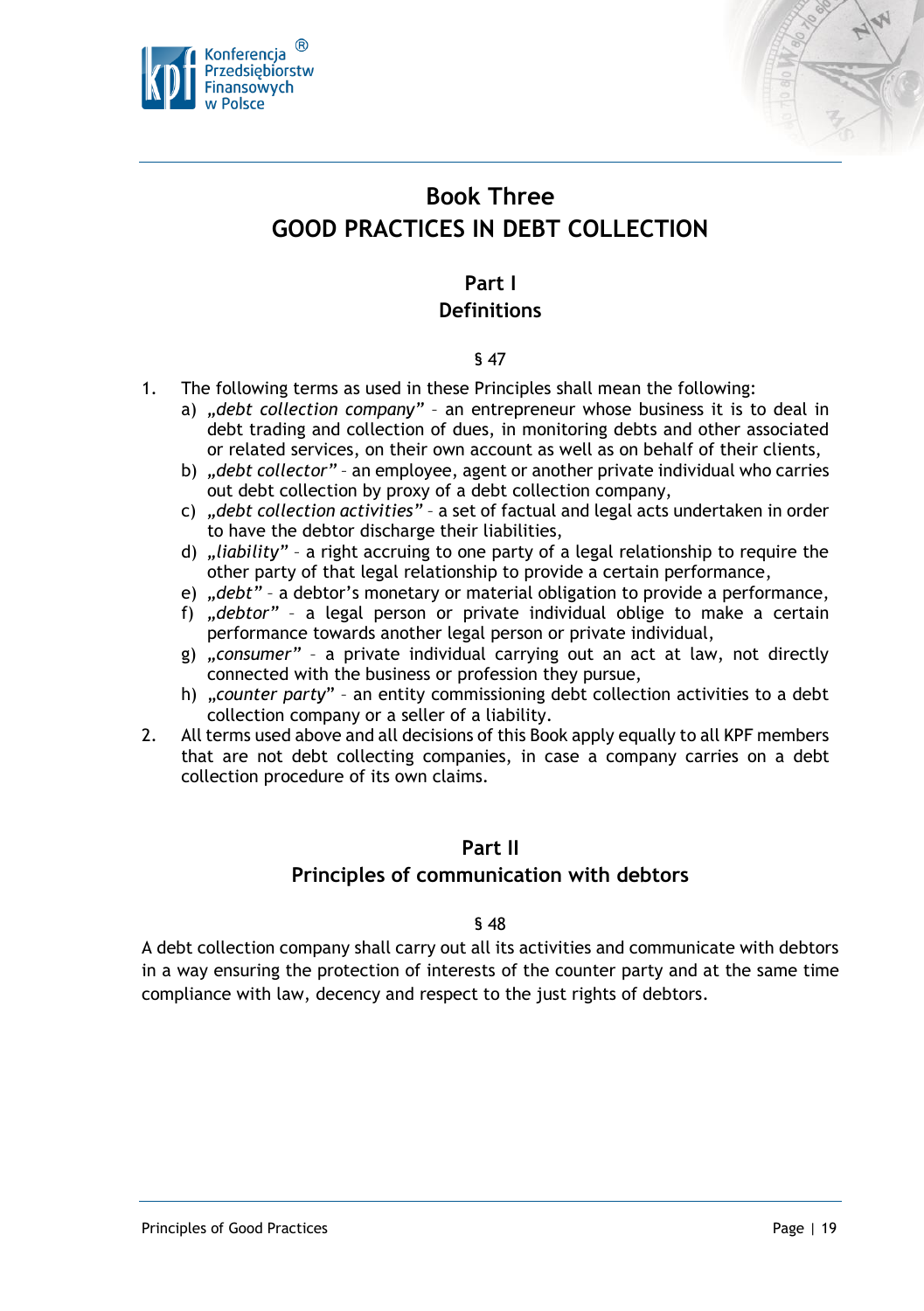

# <span id="page-19-0"></span>**1. Correspondence**

§ 49

Correspondence addressed to a debtor shall be sent to his/her place of residence or any other address at which the debtor may be reachable, in a sealed envelope, without any indications or signs on the envelope suggesting that the correspondence is in connection with the addressee's debt. The reservation about placing signs on envelopes does not concern graphic identification of the debt collection company.

§ 50

- 1. The first request for payment should precisely describe the liability (the title, the creditor, issue of the invoice, the principal debt, its due date, accrued interest and other payables, invoice number and date of issuance, the period covered by the invoice if the vindicated liability has a continuous character); subsequent requests for payment should contain information identifying the case and the stage at which it is, as well as the updated amount of the debtor's liability.
- 2. In the event that after sending the first request for payment (or subsequent calls) the claim was sold to another debt collection company (assignee), the first demand for payment sent by the assignee should include an explanation of how the buyer has become the new creditor and at least the following information: title of debt, the amount of claims divided into the principal, accrued interest and other receivables, the date of repayment obligation, the bank account number to which liability should be paid, contact details, under which the debtor may obtain information regarding his debt, information about the rights of the debtor in relation to the processing of personal data and purpose of processing it by the new creditor.
- 3. Not later than the first demand for payment sent by the assignee, the debtor should be sent a letter with information about the assignment and an indication of the new creditor, signed by the assignor.

# <span id="page-19-1"></span>**2. Telephone conversations**

§ 51

Telephone conversations may be conducted at a time and place which according to reasonable judgement will not be onerous to debtors that is on weekdays between 06:00 a.m. and 10:00 p.m. If it is impossible to contact the debtor during such time, telephone calls can be made on the other days of the week but only between 8:00 a.m. and 8:00 p.m.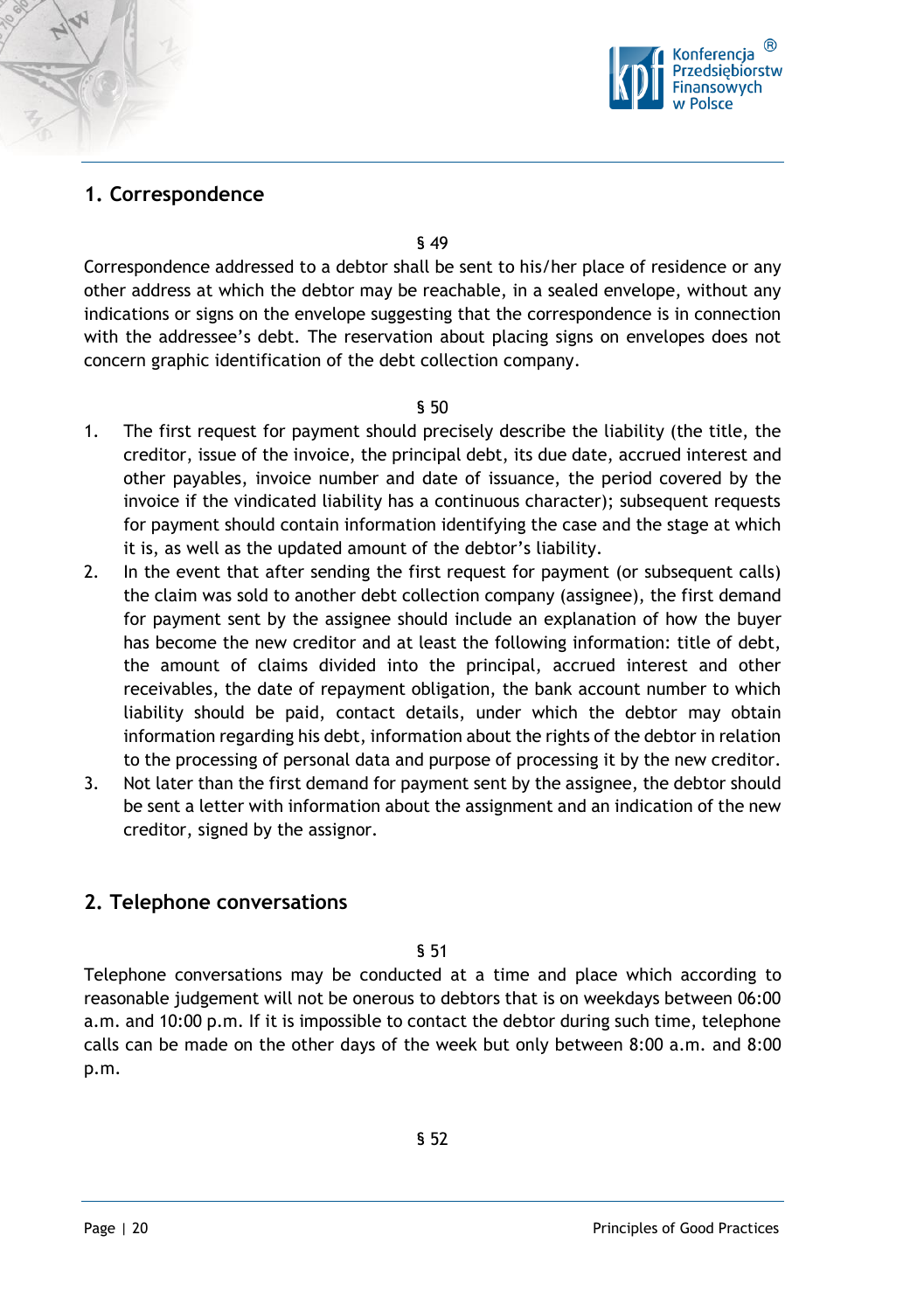

One should oblige, if possible, with any request made by the debtor for a meeting or a visit of the debt collector at any other time or place than those defined in § 51 unless the conditions suggest that the debtor is deliberately trying to avoid any contact and conversation.

#### § 53

Conversations shall be conducted in a polite and well-mannered way, ensuring preservation of secrets and non-disclosure to any third parties any information about the debtor's liabilities and personal data; at the start of the conversation debt collectors shall say their names, state the company name and specify the creditor and the issuer of the invoice.

§ 54

In the course of the conversation, debt collectors shall seek to explain to the debtor the purpose of the conversation as well as to establish and clarify all uncertainties and doubts.

#### § 55

In the course of the conversation, debt collectors shall seek to determine the financial standing and personal situation of the debtor as well as collect any information that may useful in order to make a decision about the advisability of further collection activities and the manner in which they are to be conducted.

#### § 56

The frequency of telephone calls to the debtor shall not be oppressive to the debtor and must not have the attributes of harassment.

#### <span id="page-20-0"></span>**3. Debt collection at a location**

#### § 57

Visits by local debt collectors may be paid at times and a place which according to reasonable judgement will not be a nuisance to the debtors, that is on weekdays between 06:00 a.m. and 10:00 p.m. If it is impossible to contact the debtor during such time, debt collector may attempt a visit on the other days of the week but only between 8:00 a.m. and 8:00 p.m.

#### § 58

Visits can be paid to debtors in other places than their residence in a way ensuring respect of the debtor's right to privacy. They may only be ventured is the place of residence is unknown or the debtor is unavailable there. Furthermore, debt collectors shall not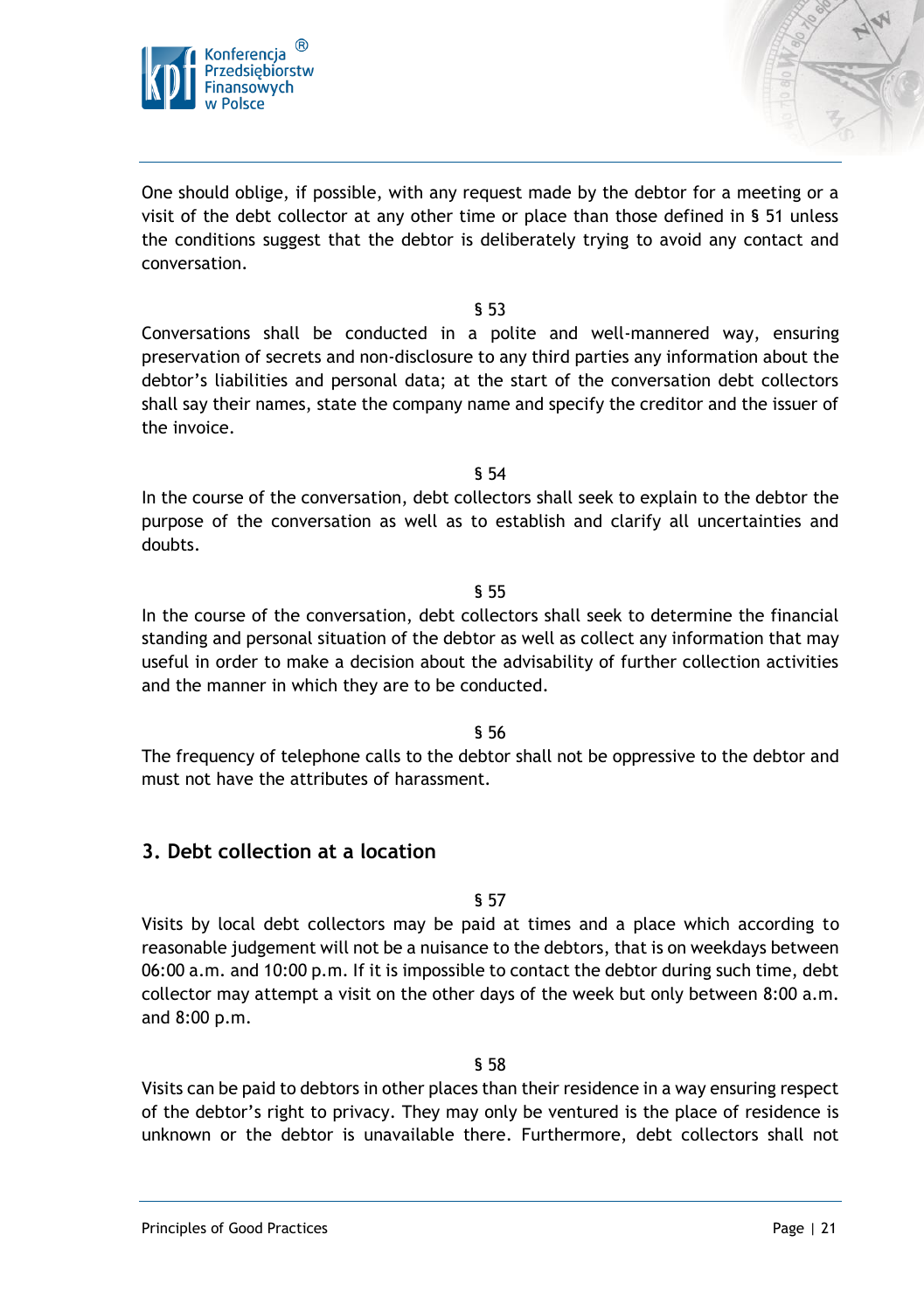

contact any third parties about the liability under collection without prior consent given by the debtor.

§ 59 Local debt collectors should be dressed neatly, in a way not provoking any negative associations.

§ 60

When embarking on debt collection activities and talking to a debtor, a local debt collector shall introduce him/herself, unbidden - show his/her identity card, authorisation to act in the particular case given by a debt collection company based on the authorisation or powers to act vested in it by the counter party, clearly specifying the extent of the powers, the acknowledgement of debt signed by the debtor, agreements, collection of the due amount in cash, etc., as well as the request for payment.

#### § 61

If during the debt collection activities there are other persons present, apart from the debtor and the debtor requires discretion, this should be allowed to him/her unless the circumstances suggest that it is just a ploy to mislead the debtor collector or to avoid the conversation.

#### § 62

Conversations shall be conducted politely and showing good manners.

#### § 63

In the course of the conversation, debt collectors shall seek to explain to the debtor the purpose of the conversation as well as to establish and clarify all uncertainties and doubts.

#### § 64

<span id="page-21-0"></span>During a visit, a debt collector may only act within the scope of authorization given to him/her. If he collects cash, the debt collector shall give a receipt with the stamp of the debt collection company.

# **Part III**

# **Debtors' complaints**

#### § 65

At the first contact with a debtor, the debt collection company shall inform them about their rights and shall provide such information on the debtor's clear demand.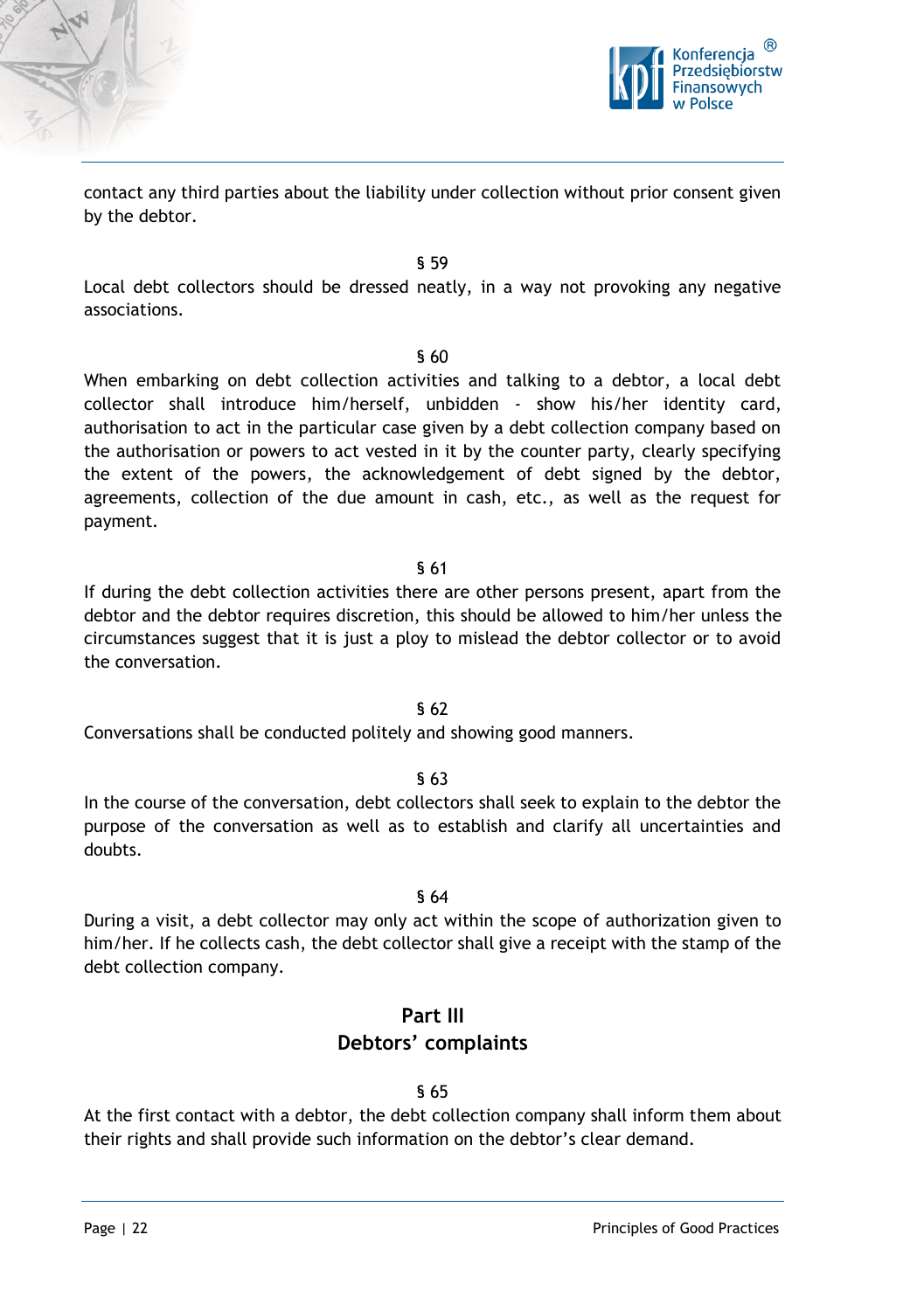



A debt collection company shall ensure the protection of all rights vested in debtors, including any objections they are entitled to with regard to the creditors or sellers of the liability, within the limits set in Art. 513 of the Civil Code and other provisions of law.

#### § 67

- 1. A debt collection company shall clarify all objections raised by the debtors with the creditor or seller of the liability, in accordance with the liability assignment contract, making allowances for the history and outcome of the grievance procedure conducted so far, the rules laid down in the contract with the debtor, any applicable regulations or master agreements.
- 2. The liability assignment contract should determine the manner of cooperation between assignor and assignee in clarifying doubts and complaints of debtors, in case when the information held by the buyer is insufficient to deal with the complaint.

#### § 68

A debt collection company shall process complaints lodged by the debtors promptly, though not longer than within 30 days of the receipt thereof.

#### § 69

If it is impossible to process a complaint within 30 days, the debt collection company shall notify the debtor in writing of the causes of the delay and the new time limit for the possession of the claim, which under no circumstances may exceed 60 days of the receipt of the complaint.

#### § 70

If a debt collection company refuses to acknowledge objections or a complaint, it shall reply to the debtor, explaining the reasons for the refusal to acknowledge them, stating further means of appeal.

#### § 71

If the objections raised by the debtor are unequivocally acknowledged to be legitimate, all transgressions or irregularities shall be removed and in justified cases, any further debt collection activities shall be abandoned.

#### § 72

A debt collection company is not obliged to continue talks or correspondence with the debtor if they are aimed to protract the proceedings or evade payment and the debtor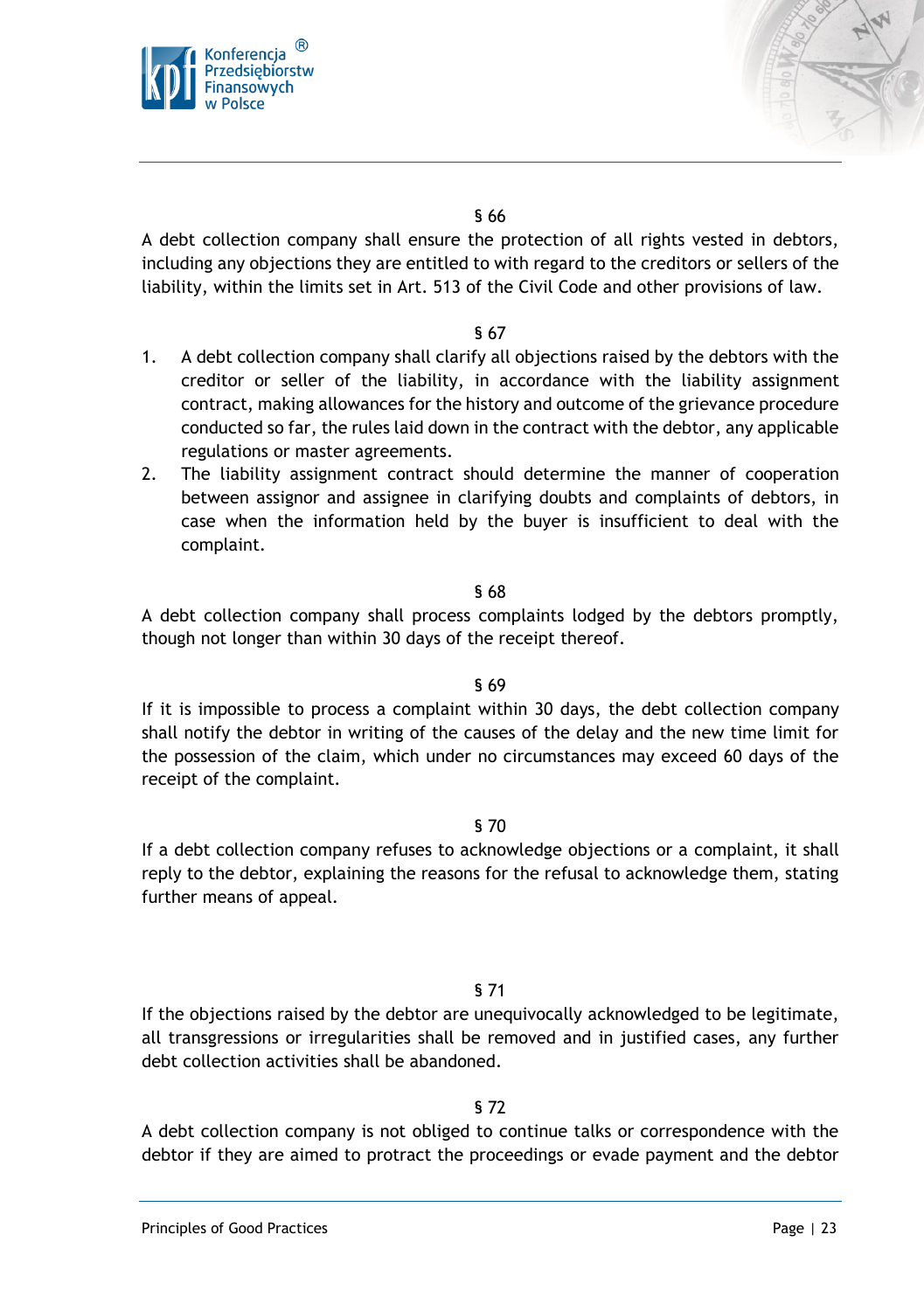



has not presented any documents or has formulated no objections in a straightforward way, enabling their unbiased assessment.

#### **Part IV**

# <span id="page-23-0"></span>**Protection of information and protection of personal data**

#### § 73

Debt collection companies shall ensure secrecy and complete technical and legal protection all information acquired from the counter parties in connection with negotiating, concluding and performing contracts, and in particular that they shall never use such information for any other purpose than the one for which the information was provided or made available; that the information shall not be made available or passed on to other parties unless it is necessary for the purpose of debt collection activities, to the extent permitted by law (residence registry offices, law firms, legal counsel offices, court, court execution officers, etc.).

#### § 74

- 1. Debt collection companies shall ensure secrecy and complete protection of debtors' personal data provided to them in connection with sale as well as made available in connection with the performance of debt collection activities, in compliance with the requirements stipulated in the Personal Data Protection Act. In particular, the Financial Companies shall ensure that the data will not be used for any other purpose than the one for which it was provided or made available; that the information shall not be made available or passed on to other parties unless it is necessary for the purpose of performance of debt collection activities (residence registry offices, law firms, legal counsel offices, court, court execution officers, etc.).
- 2. In the process of the sale of receivables, before submitting any personal data of the debtors or any other data necessary for the valuation of receivables, potential parties to the transaction sign a confidentiality agreement in the field of information provided.

# **Part V Prohibited and disallowed practices**

#### § 75

<span id="page-23-1"></span>Vindication companies and persons acting on their behalf shall not use in the performance of debt collection activities any methods and ways violating the law and decency. IN particular, they shall not:

1. Use force, punishable threats or any other measures violating personal dignity.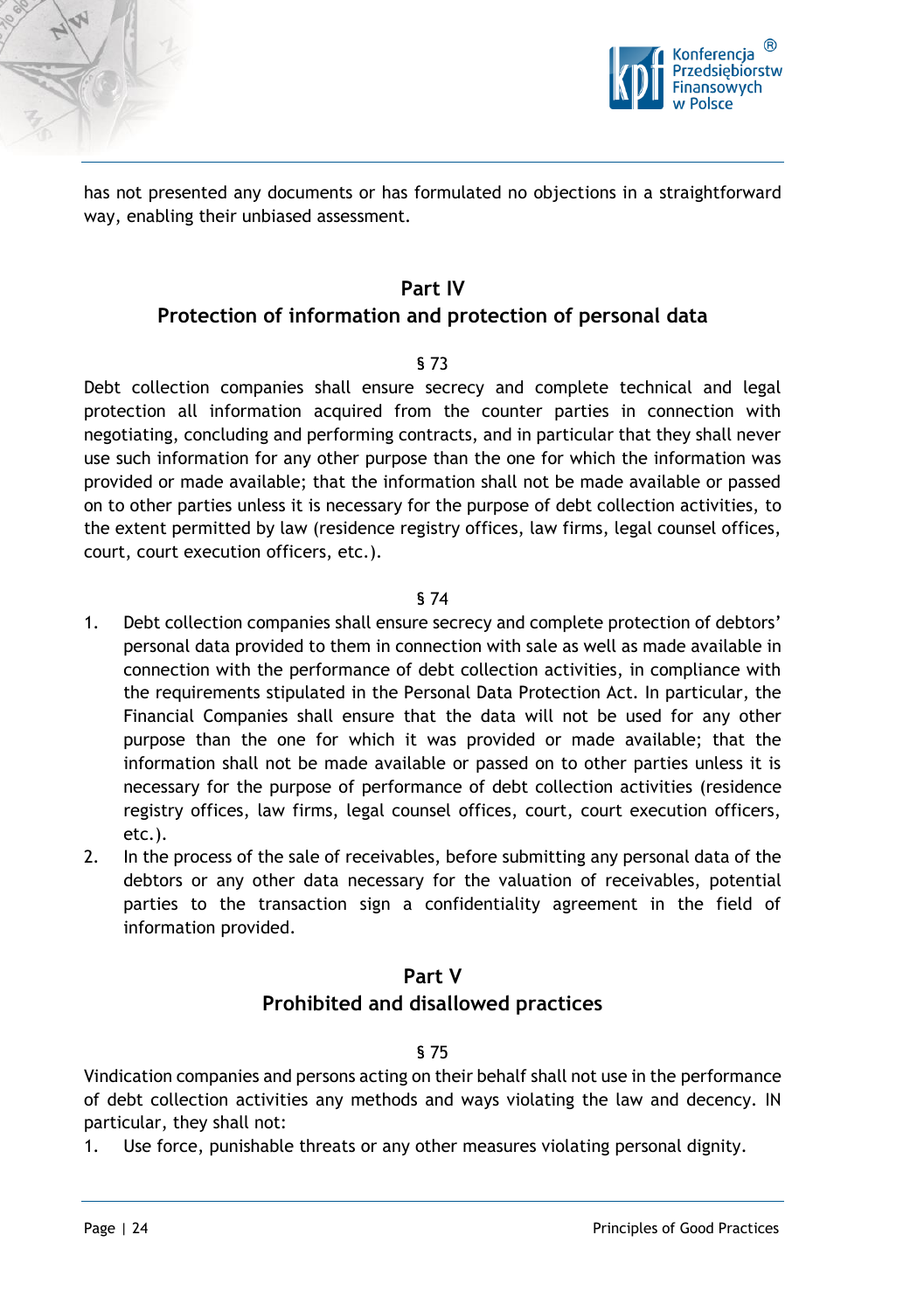

- 2. Use vulgar or obscene language or expressions violating personal dignity, nor impolite tone of voice in conversations.
- 3. Use any other measures aiming to intimidate the debtor.
- 4. Pass on or divulge any information about the indebtedness and the course of debt collection activities to any unauthorized third parties, including especially any underage members of the debtor's family.
- 5. Send or use, documents, writs, outfits or tools suggesting that the acts in question are carried out by the court or any state authority, or containing information typical of or meant for such institutions.
- 6. Present untrue data about the debt, especially specifying the nature, amount and legal status of the debt.
- 7. Provide untrue information about one's status, qualifications, experience or professional powers, in particular pretend to act, without proper authorisation, on behalf of another debt collection company, or provide untrue information about qualifications and rights in any of the legal professions.
- 8. Provide untrue information about the consequences of failure to pay back the debt, such as arrest, deprivation of liberty, forfeiture of personal property.
- 9. Imply or suggest, in contacts with a debtor or other parties, that the debtor is a criminal.
- 10. Debt collectors shall not accept any money or things whatsoever without receipt.
- 11. Threaten in any way or take action aiming to violate the right of ownership or possession.
- 12. Charge any fees from the debtor related to the debt collection activities conducted, without a legal title resulting from concluded contracts or general law.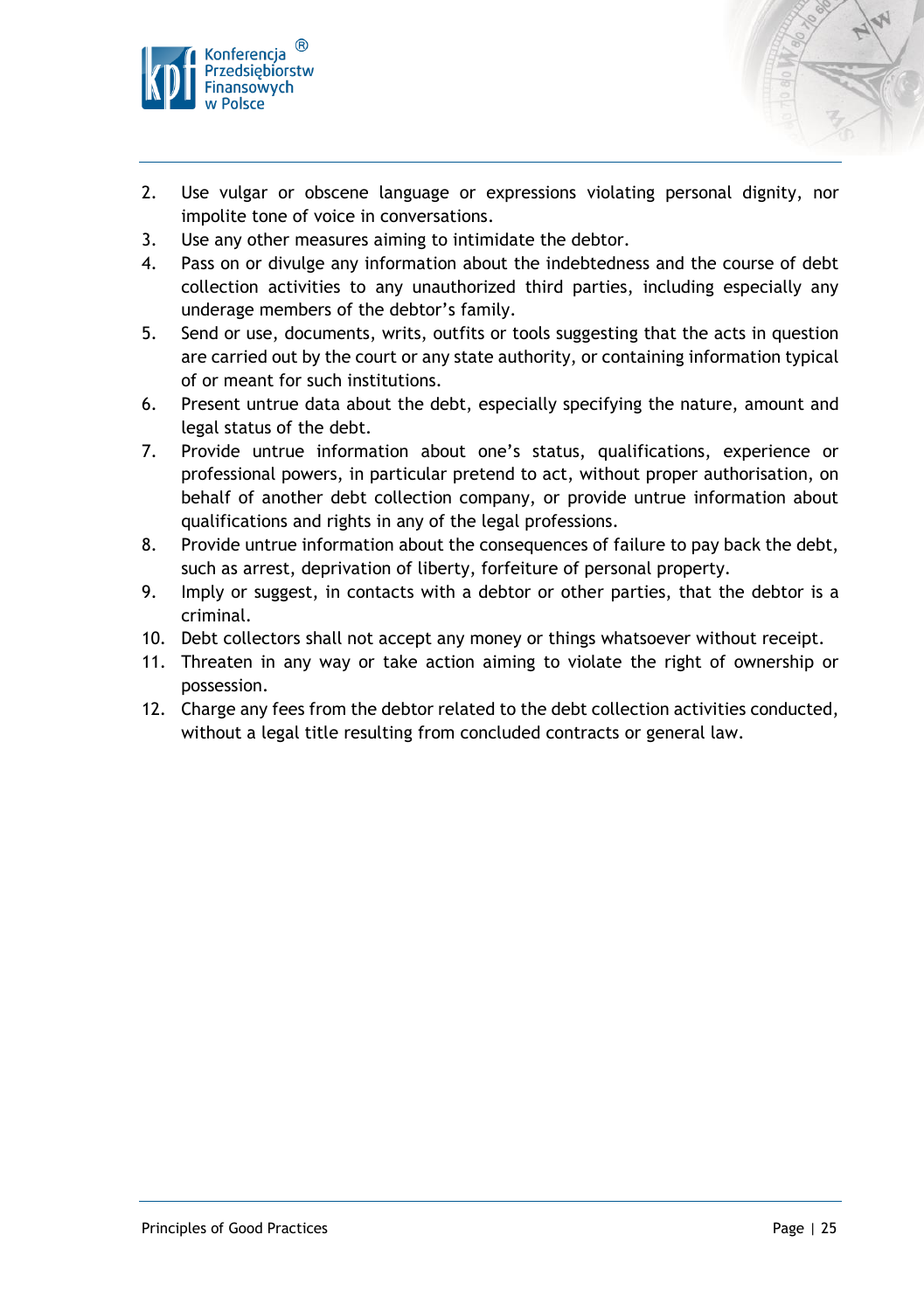



# <span id="page-25-1"></span><span id="page-25-0"></span>**Book Four GOOD PRACTICES IN ECONOMIC INFORMATION BUREAUS**

# **Part I Definitions**

#### § 76

The following terms as used in these Principles shall mean the following:

- a) "the Act" the Act of 9th of April 2010 on disclosing economic information and exchange of economic data (Journal of Laws 2014 No. 1015, with subsequent changes).
- b) "Economic information" information on the creditworthiness of the entity being a natural person, legal person or organizational unit without legal personality, in particular information on outstanding liabilities of the entity, information on recourse against this entity by forged or somebody else's document confirming the identity or certificating the employment, as well as information about the fulfillment of commitments by the entity or other information referred to in the Act.
- c) Bureau Economic Information Bureau which operates based on the Act and which business objective is the agency in disclosure of economic information consisting in collecting economic information from Creditors and other eligible entities, storage and disclosure of such information.
- d) Rules data management regulations, adopted, approved and announced in accordance with art. 11 Act.
- e) The creditor a natural person whose claim was established by way of executive order, a natural person carrying out an economic activity, a legal person or an organizational unit without legal personality, which, in connection with the economic activity or legal relationship, is entitled to claim, or another entity referred to in Art. 2 sec. 2 point 4 of the Act.
- <span id="page-25-2"></span>f) Entity to which the economic information relates - a natural person, including a natural person who conducts economic activity, a legal person or an organizational unit without legal personality to which the economic information provided through the office relates.

# **Part II Basic principles of operation**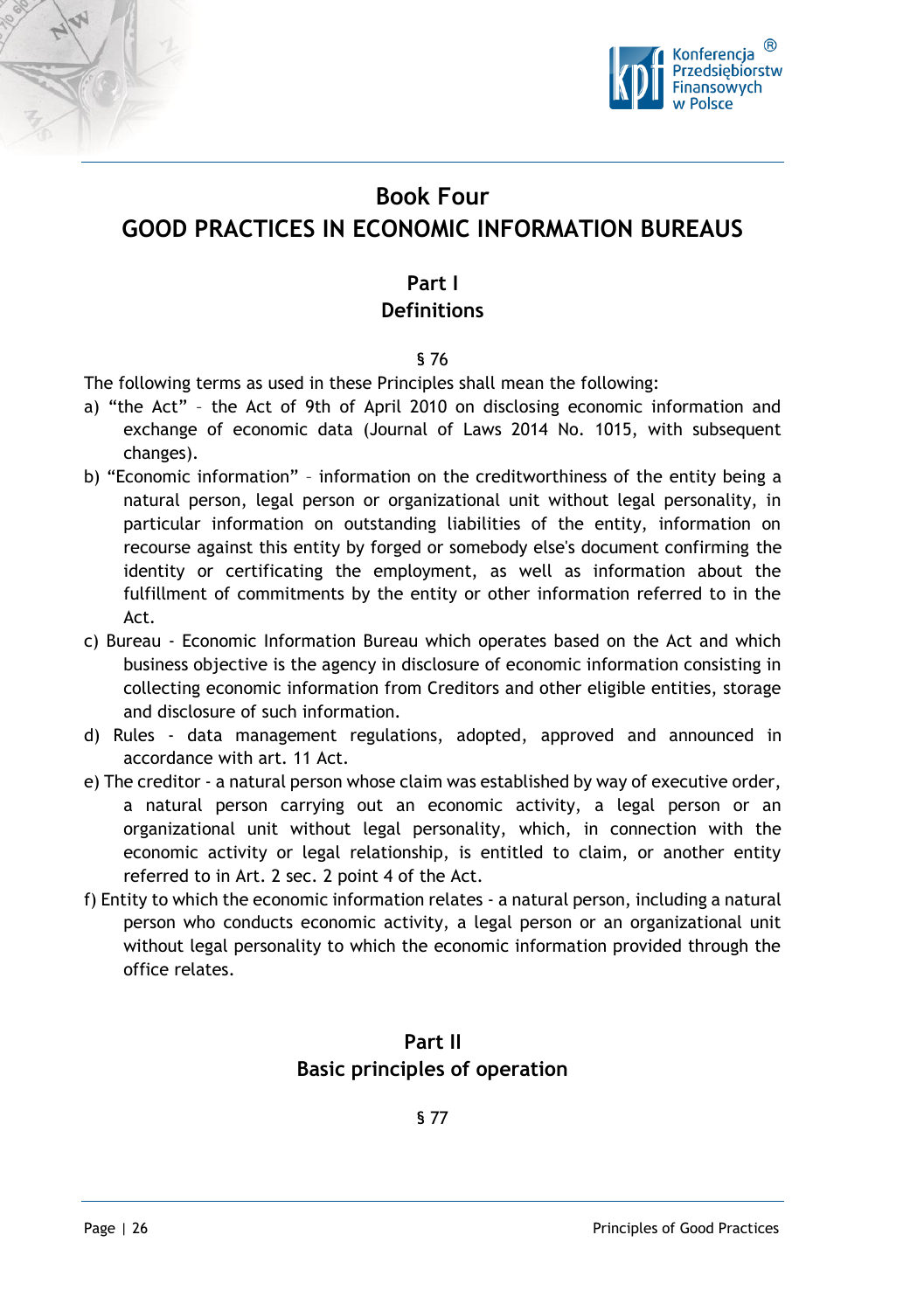

- 1. The Bureau operates in accordance with the law and other generally applicable laws, and respects the provisions of the regulations and the rules of social coexistence.
- 2. The purpose of the Bureau is to create conditions for improving business security by providing creditors and lenders with access to information on creditworthiness.
- 3. The purpose of the Bureau is also to create conditions for improving the reliability of debtors' repayments by providing information on the performance or non-performance of their obligations.
- 4. The Bureau takes steps to ensure the accuracy, completeness, timeliness and legality of economic information. To this end, the Bureau shall undertake information and educational activities to promote the use of statutory right of access to information by the entities to which that information relates and to provide such entities with effective access to that information.
- 5. The Bureau shall implement appropriate procedures for the verification of economic information in the event of raising objection by the entity to which they relate, taking care in particular that the procedures and solutions implemented are proportionate and do not constitute a barrier to accessing economic information by eligible third parties.
- 6. The Bureau in its activities is guided by the principle of respect for the right of participants in the process of making economic information available, taking care, in particular, of the need to ensure that creditors and lenders have access to economic information and to respect the right of privacy of the individuals concerned.
- 7. The Bureau, also in cooperation with other Bureaus through Self-government organization, is working to promote responsible payment behavior, in particular responsible commitment and reliable execution, and to build a positive payment history.
- 8. The Bureau is working to promote the idea of exchange, between the bureaus and other legitimate entities information on creditworthiness.

#### **Part III**

#### <span id="page-26-0"></span>**Information duties and contacts with interested parties**

#### § 78

The Bureau ensures that interested parties have easy access to clear and concise information about the subject matter and legal basis of their activities, in particular by posting relevant information on their websites. The Bureau makes available on its website the current uniform texts of the law and regulations, as well as examples of documents used in the process of providing economic information, in particular the example of the request for access to economic information on the subject, the example of the request for access to information from the register of inquiries and the example of the request for disclosure of consumer economic information.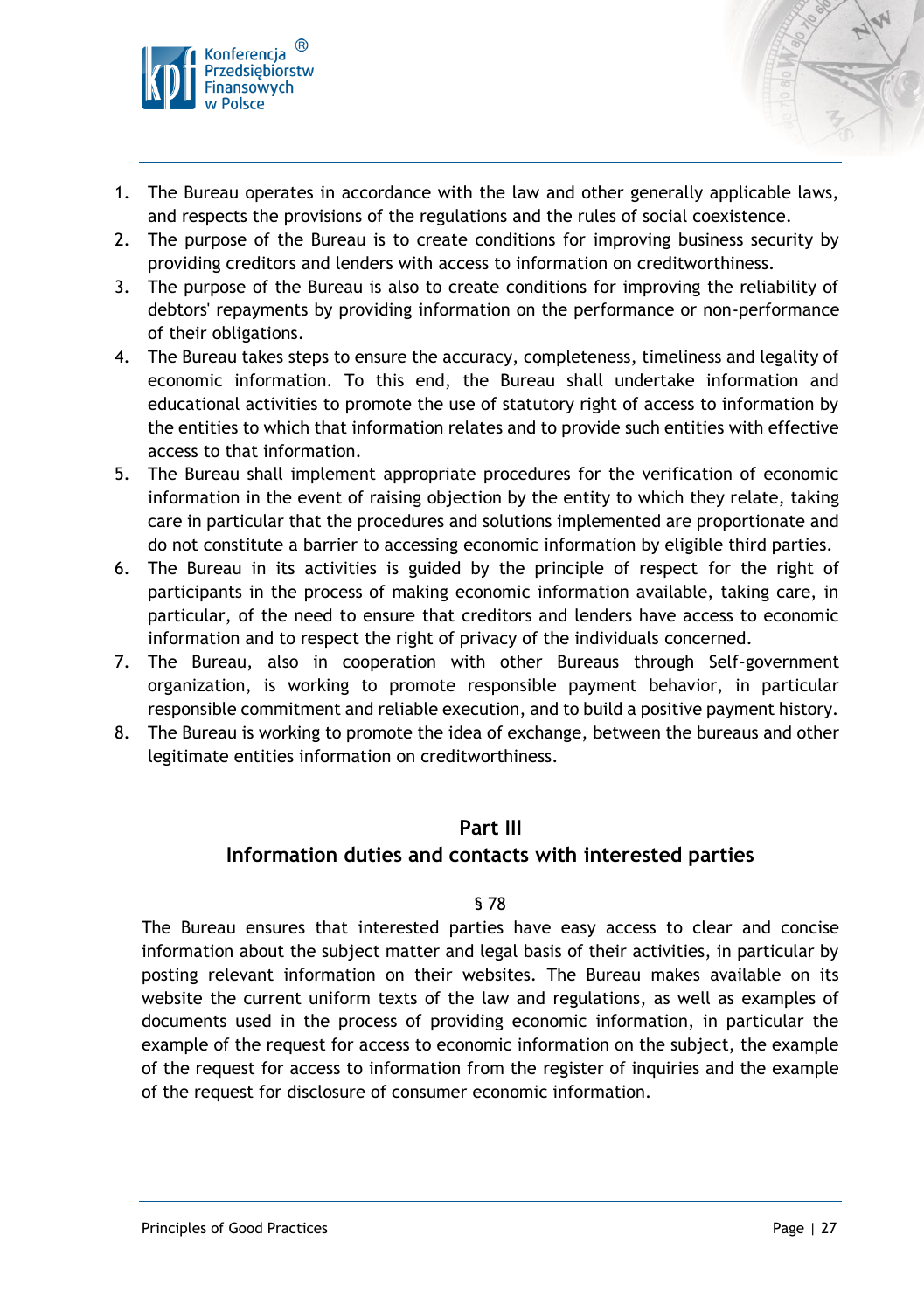

- 1. At the request of the loan holder providing the economic information, the Bureau may notify the entity concerned about the transfer of this information to the Bureau. The notification should contain at least the creditor's identification and the legal title of the obligation, and, in case of notification of the transmission of negative economic information, also an indication of the amount of arrears.
- 2. The notification may also contain information on the potential negative or positive effects of the transmission of economic information, on the creditworthiness of the entity to which the information relates. In the case of notification of the transmission of negative economic information, the notification may also contain a recommendation for the debtor to contact the creditor in order to clarify doubts about the legal basis or the actual liability or amount thereof, or to determine the terms of repayment.
- 3. The notice should not be misleading, in particular as to the nature of the activities of the Bureau, as well as the effects of the transfer, storage dates or uses of economic information.

#### § 80

Correspondence sent in the physical form of a letter, addressed by the Bureau to the entity to which the economic information relates, should be sent in a sealed envelope, with no annotation or signs on the envelope indicating that the correspondence concerns the addressee's debt. The stipulation in respect of the envelope does not apply to the sign and logo identifying the Bureau.

#### § 81

In the case of telephone contact with the subject of business information, the Bureau is obliged to ensure that telephone calls are conducted in a polite and friendly way, ensuring confidentiality and nondisclosure of personal data and obligations of the entity to which the economic information relates.

#### § 82

The Bureau may authorize the creditor to use elements of visual identification, in particular the logos, in correspondence addressed to recipients in connection with the process of providing economic information, in particular in the payment requests referred to in the law. In this case, however, the Bureau shall ensure that the elements of Bureau identification are not used in a way that could mislead the addressee, in particular as regards to the core business of the Bureau, as well as the effects of the transfer, storage dates or uses of economic information.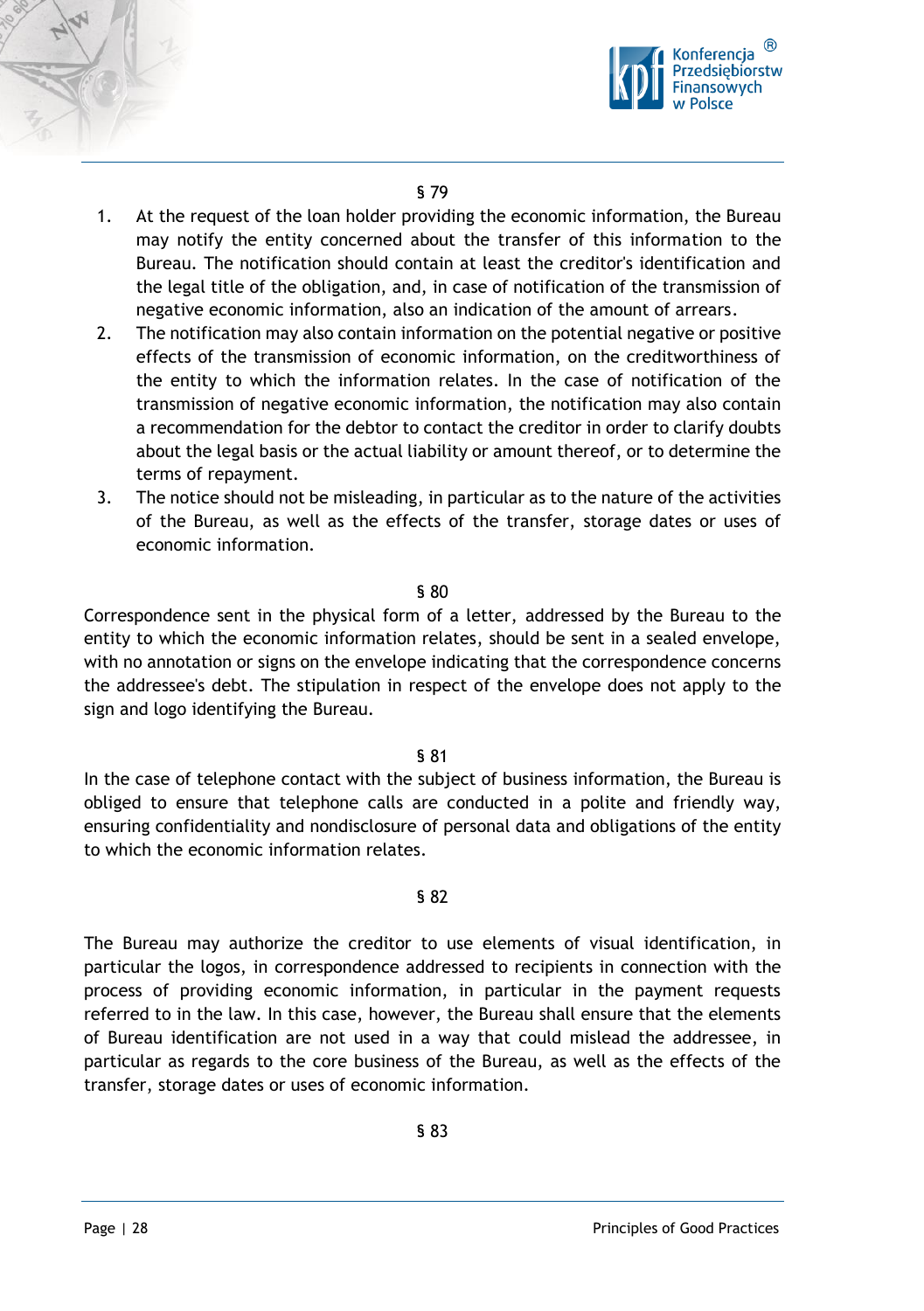



The Bureau shall inform the recipient of the economic information - in particular by providing the relevant instruction in the disclosure statement or credit report - about the statutory obligation to remove the economic information after 90 days from receiving it, and the statutory prohibition of disclosure to other entities the economic information about the consumer received from the Bureau.

#### **Part IV**

# <span id="page-28-0"></span>**Providing economic information about applicant and from the inquiry register**

#### § 84

- 1. The Bureau makes available on its website a request form for providing information concerning customer and a request form for access to information from the inquiry register, provided that the Bureau cannot refuse the application solely because the request was not made in accordance with the provided form.
- 2. The Bureau shall inform on its website of the fee for access to information about yourself and to information in the inquiry register as well as the right to access this information free of charge and the conditions for exercising this right.
- 3. The Bureau shall implement appropriate procedures to verify the identity of the applicant requesting access to information on himself (herself) or from the inquiry register, ensuring that the technical and organizational solutions used are proportionate and provide an adequate level of security for that information while maintaining effective access to them. These provisions shall also apply to the verification of the identity of the statutory representative or the plenipotentiary of the applicant.
- 4. If the request for information about applicant or from the inquiry register contains deficiencies that prevent it from running, the office will notify the applicant of the deficiencies, indicating their type and method of completion.

#### **Part V**

#### <span id="page-28-1"></span>**Acceptance, storage and disclosure of economic information**

#### § 85

The Bureau requires from the creditor providing the economic information to at least submit a statement about his compliance with the obligation to disclose information to the debtor, if such obligation arises under the Act. A claim may also be made by the creditor also implicitly, in particular by the transmission of economic information in the manner specified in art. 2 sec. 1 pt. G of the Act.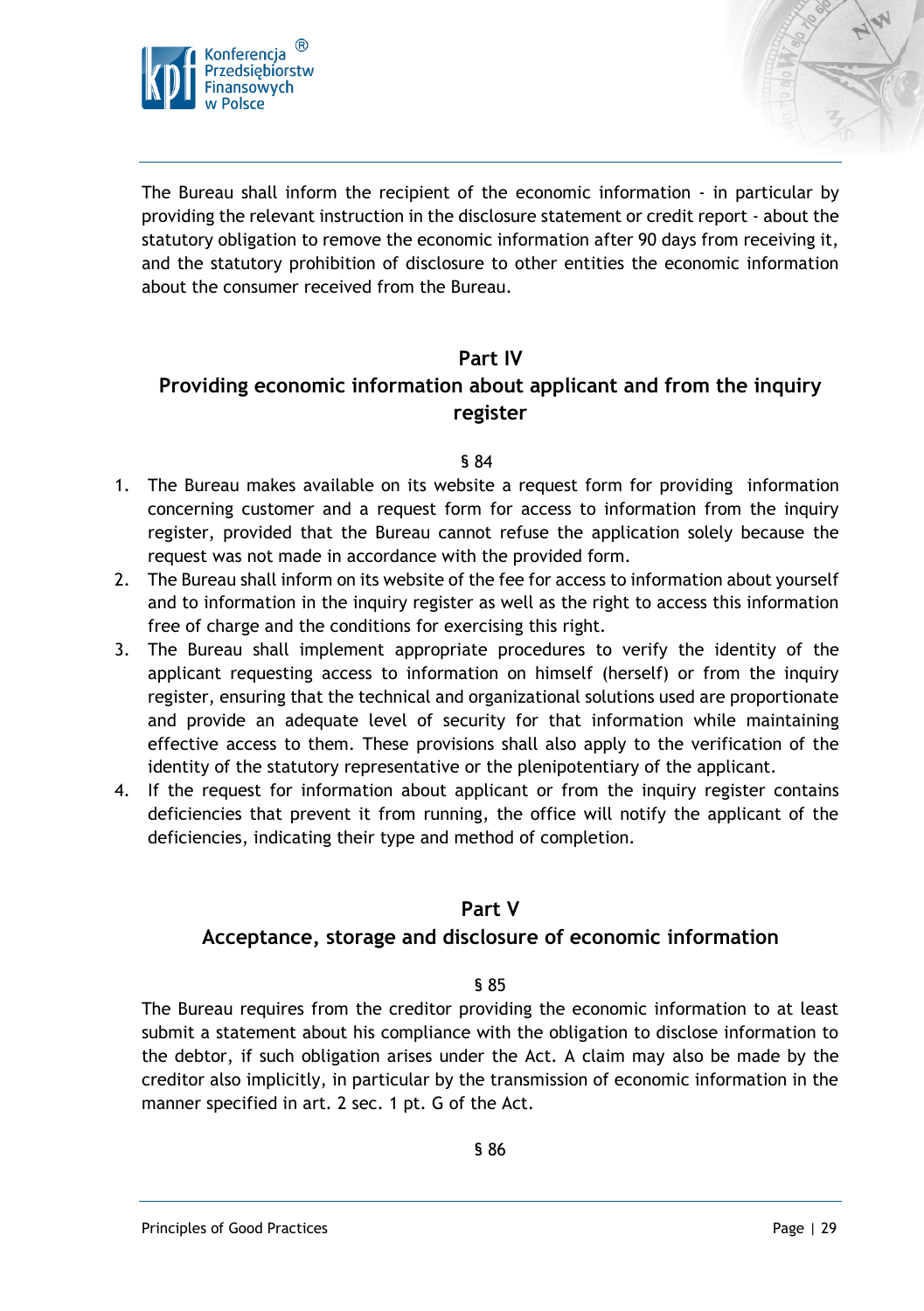



- 1. The Bureau ensures the confidentiality and security of stored economic information, and in particular protects this information from loss, damage, distortion and misuse of the information in a manner incompatible with the Act.
- 2. The Bureau shall ensure that only authorized economic agents have access to stored economic information to the extent necessary to perform their duties.

- 1. The Bureau requires from the entity applaying for disclosing economic information relating to the consumer at least submitting a statement regarding the date of obtaining the consumer's authorization - where the obligation to hold such authorization results from the act.
- 2. The Bureau makes available on its website a recommended pattern of consumer authorization to request disclosure of economic information about his (her) obligations.

#### § 88

In case of receiving a request for disclosure of economic information pursuant to art. 25 sec. 1 of the Act, derived from an unauthorized entity or from an authorized entity, but without all the conditions set out in the Act, the office refuses to disclose information and instructs the applicant about the content of this provision.

#### **Part VI**

# <span id="page-29-0"></span>**Organization and documentation of the process of providing economic information**

#### § 89

- 1. The Bureau ensures the security and confidentiality of the process of providing economic information. For this purpose, the Bureau shall use appropriate organizational and technical security, in particular providing the user's identification by login and password.
- 2. The Bureau shall respond promptly to any reported incidents which may indicate a breach of security or confidentiality of the disclosure process.
- <span id="page-29-2"></span><span id="page-29-1"></span>3. The Bureau maintains information about the process of making business information available through the Bureau. This information can be used by the Bureau for evidence related to the professional responsibility of the Bureau as well as made available to eligible state authorities upon request.

# **Part VII Complaints**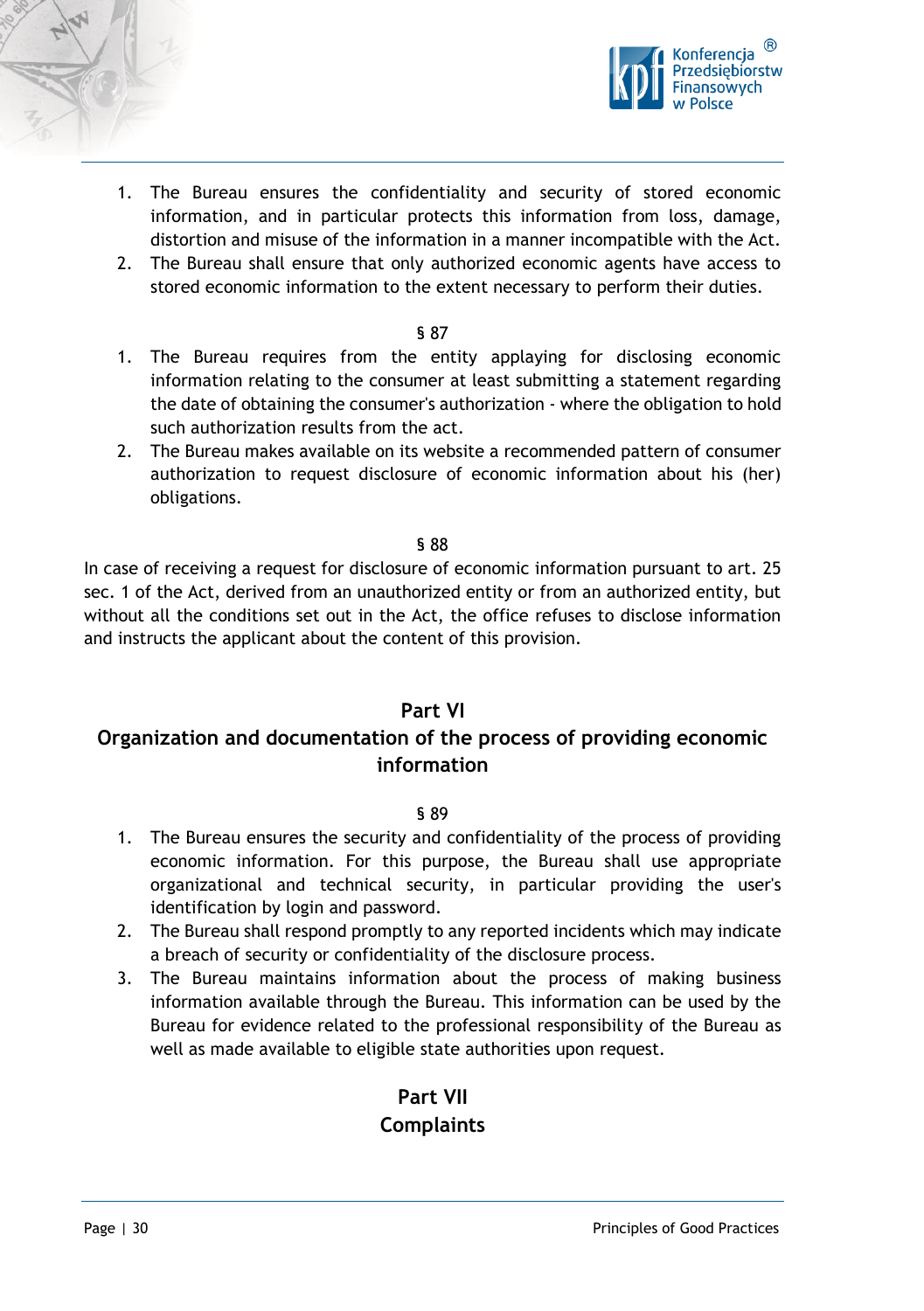



- 1. The Bureau accepts and handles customer complaints regarding the way of providing services to them.
- 2. Where a complaint submitted by a customer contains deficiencies that prevent it from being dealt with, the Bureau shall notify the applicant of the deficiencies, indicating the type and manner of completion.
- 3. The Bureau should deal with the complaint without delay, no later than within 30 days of its receipt. In the event that the complaint cannot be processed at the above time, in particular because the complaint contains deficiencies that prevent it from being dealt with or if the complaint requires further information or clarification from the client, the Bureau shall inform the complainant thereof, indicating the new expected date of the complaint, no longer than 60 days after receipt of the complaint.

# **Part VIII**

#### <span id="page-30-1"></span><span id="page-30-0"></span>**Complaints and requests from entities affected by economic information**

- 1. The Bureau accepts and deals with complaints from entities affected by economic information relating to the content of information about them.
- 2. Where the Bureau has reasoned that the economic information provided by the creditor is untrue, incomplete or outdated, or has been transmitted or stored in breach of the provisions of the Act, in particular as a result of an action brought by the party to which the information relates, the Bureau informs creditor, asking him to correct, supplement, update or delete the economic information, and sets an appropriate deadline of no more than 21 days.
- 3. Irrespective of the performance of the activities referred to in para. 2, where it is reasonable to assume that the information provided by the creditor relates to an obligation that has expired or does not exist, the Bureau shall suspend the disclosure of this information for the duration of processing the complaint. The Bureau may also suspend the disclosure of information if the creditor fails to comply with the summons referred to in para. 2 within the prescribed time limit or cannot make probable circumstances indicated in this summons.
- 4. The Bureau, withholding disclosure of economic information, shall, in justified case, advise the entity to which the economic information relates, with the powers of Article. 30 sec. 1 and 2 Act.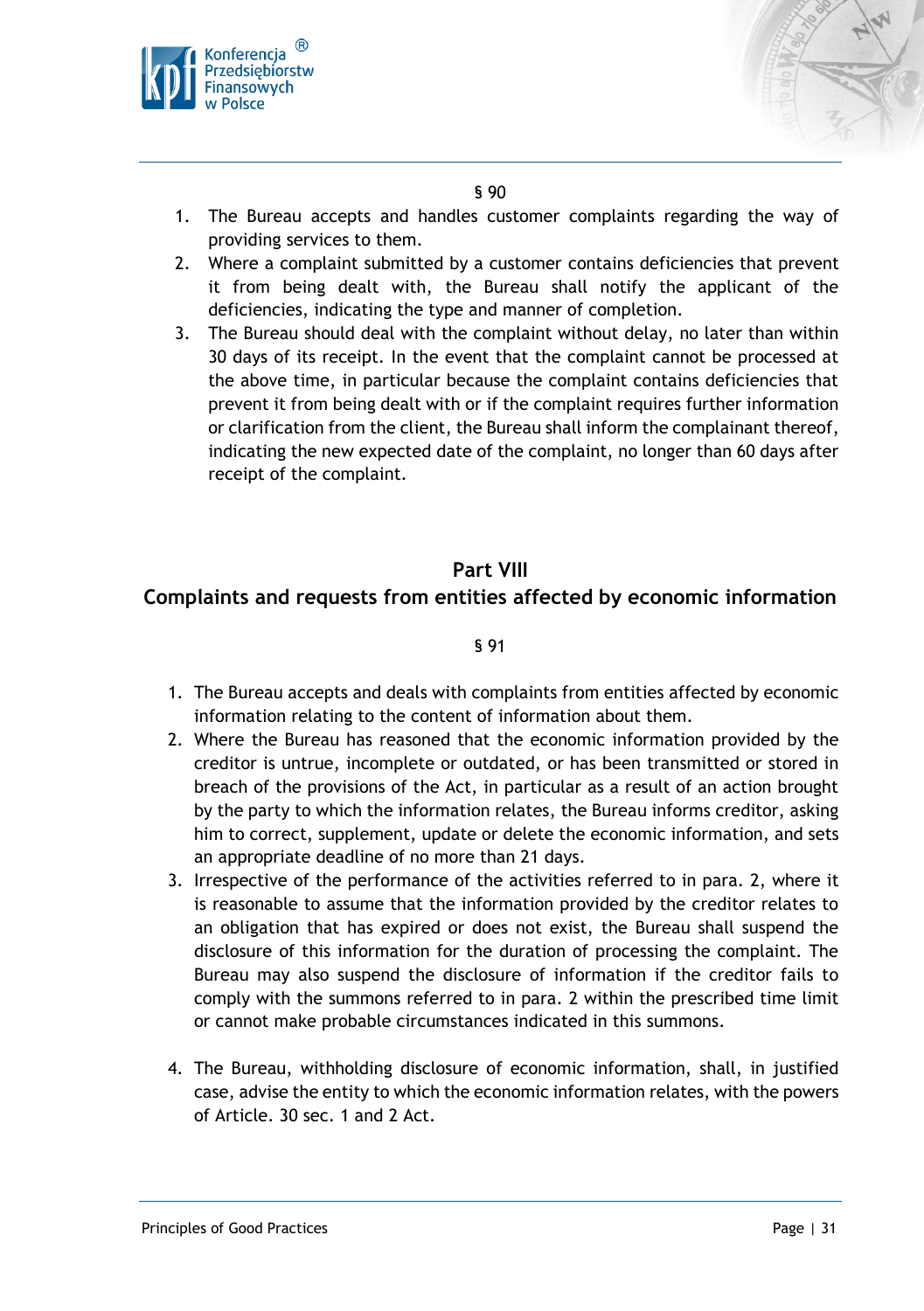



- 5. When dealing with a complaint, in particular before removing the economic information, the Bureau enables the creditor who provided the economic information to take a position on the case and sets an appropriate deadline of no more than 21 days for that purpose.
- 6. The Bureau will deal with the complaint without delay, no later than 45 days after its receipt. If it is not possible to deal with the complaint at this time, in particular due to the complexity of the case or the need to obtain additional information, documents or explanations from the entity to which economic information relates, or from the creditor, the Bureau may prolong the deadline informing the complainant.
- 7. The Bureau removes the economic information if it comes into possession, in particular as a result of the processing of the complaint, of justified information about the expiry or non-existence of the obligation. The fact of having or not having such legitimate information the Bureau is required to assess, on the basis of the circumstances and possible documents submitted by both the subject of the economic information and the creditor.
- 8. The Bureau publishes on its website a list of examples of documents that may justify the request for removal of economic information pursuant to art. 31 points 6 or 7 of the Act, provided that the creditor is entitled to take a position on these documents.

In the event of receipt of a request for remission of a debt or postponement of a repayment or of a request that goes beyond the scope of activity of an economic information office, the Bureau shall inform the entity of the nature of its business activities and the need to contact the creditor or other competent authority directly.

#### § 93

- 1. In the event of a re-submission by the same entity of a complaint or a request based on the same circumstances, the Bureau may refuse to accept the complaint or the request for consideration, informing the subject of the refusal and the reasons for it.
- <span id="page-31-0"></span>2. The Bureau is not be obliged to continue correspondence with the entity to which the economic information relates if its complaint or request was unfounded, unless the entity proposes new circumstances in the further correspondence.

# **Part IX Prohibited and not allowed practices**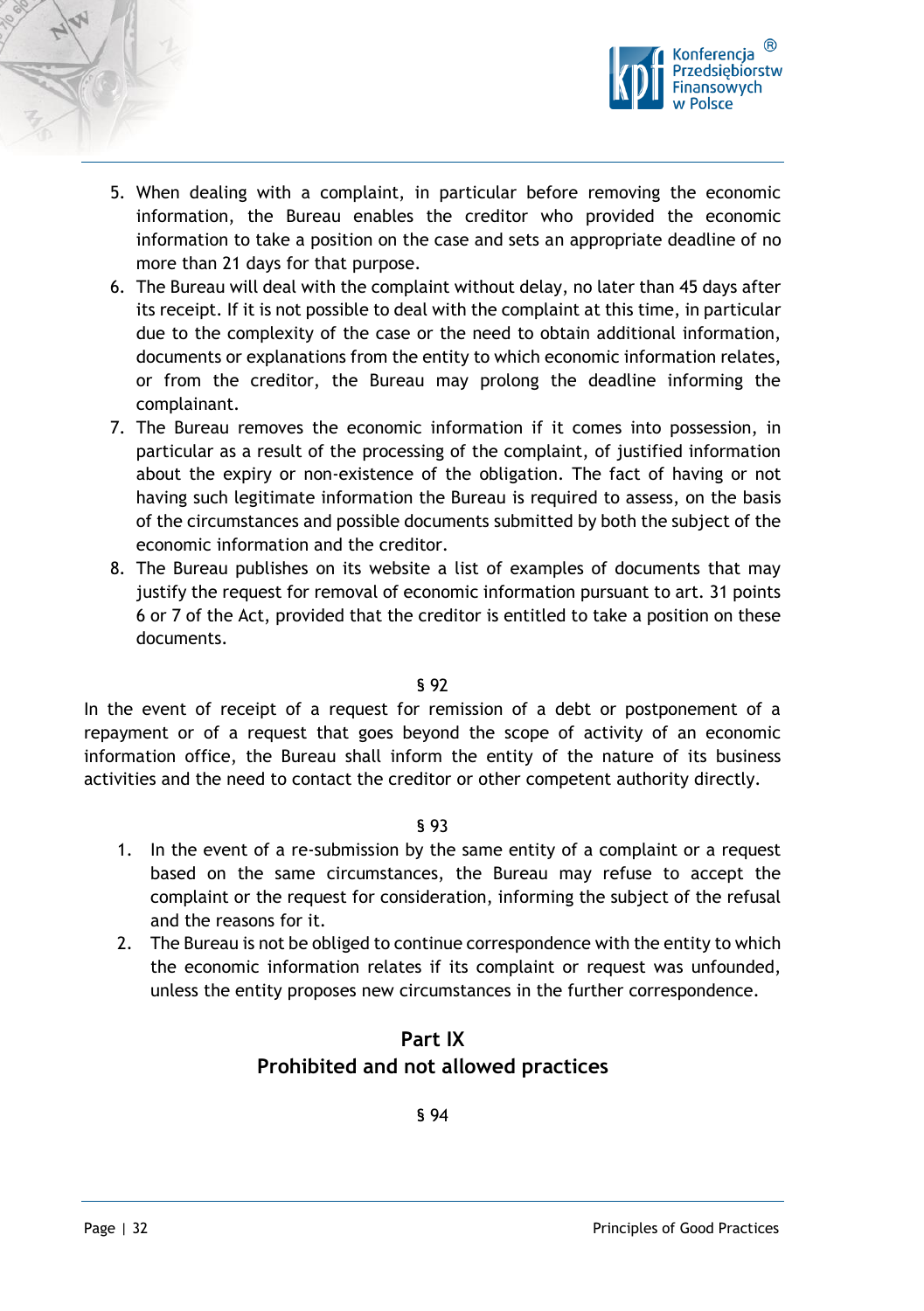



a) to take any action that may mislead the entity to which the economic information relates as to a legal status of the Bureau, core business of the Bureau as well as the effects of the provision of economic information, in particular to suggest that the register maintained by the Bureau is public;

b) to use force, threats or any attempt at intimidation or misrepresentation, in particular by giving false information in contact with the debtor, and also to use other methods of acting which violate the personal dignity of the debtor;

c) to use vulgar or obscene language or expressions that violate the rules of social cohabitation or accepted norms, and also rude tone of conversation;

d) to conduct any talk about the repayment of liabilities or to take any financial resources to repay the obligations referred to in economic information;

e) Making available or enabling access to economic information to unauthorized parties, or using this information for any purpose contrary to the Act.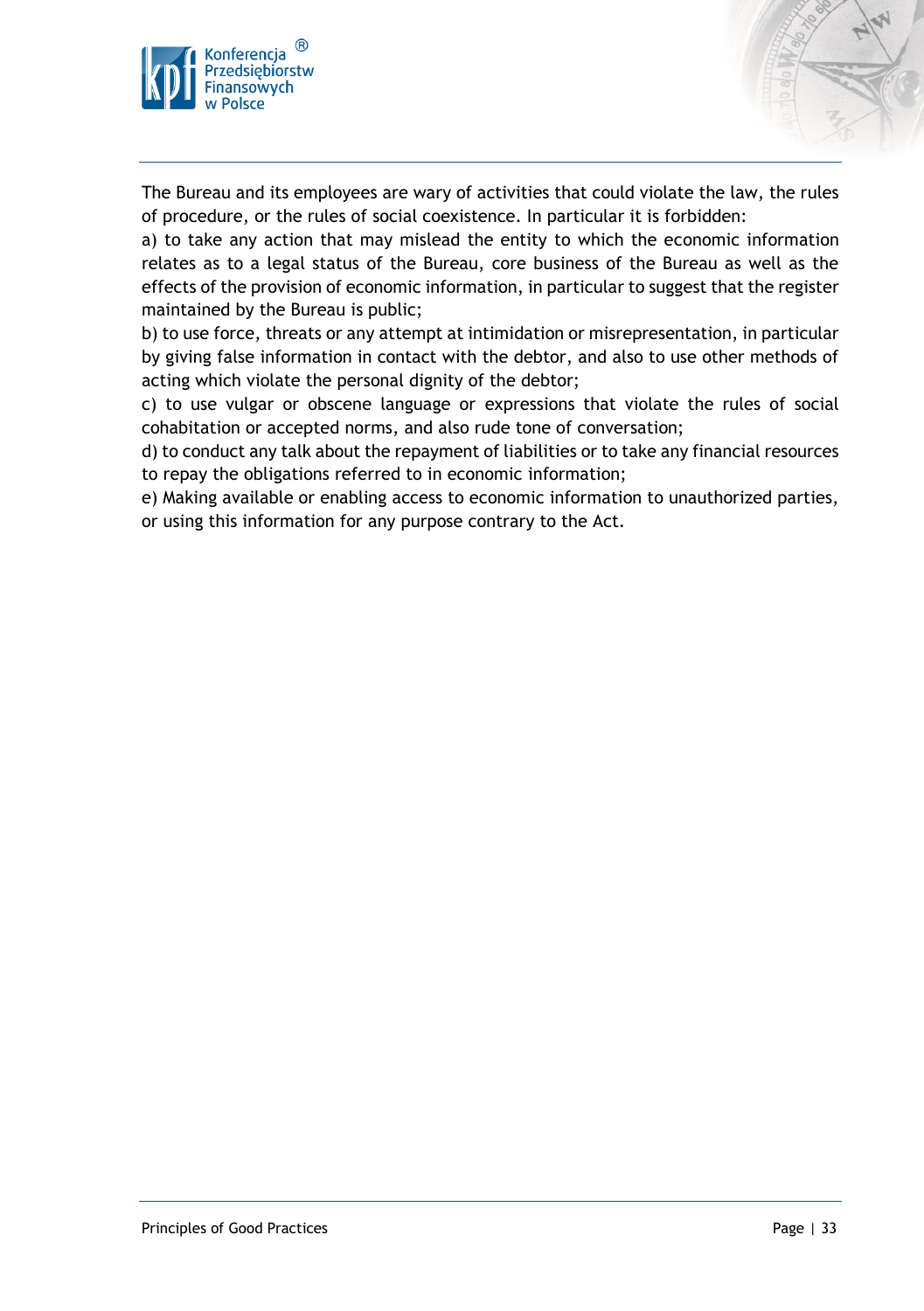



# <span id="page-33-0"></span>**Book Five GOOD PRACTICES IN MORTGAGE FUNDS**

#### **Part I**

# **General values and ethical norms**

#### § 95

<span id="page-33-1"></span>Independently of General Principles included in Book I of the KPF's Principles of Good Practices, a Fund is obliged to obey following values:

- 1. Reliability Communication with Seniors in a clear, reliable and precise manner, presenting all consequences emerging from a covenant; avoiding unreliability in contacts with elder people and third party contacts.
- 2. Counseling Directed on seniors' needs, helping with making rational decisions to increase their income due to a proper real estate management.
- 3. Competences having an essential knowledge and experience in order to help Seniors effectively and in best possible way , also by updating the knowledge and improving competence which Representatives of a Fund have at their disposal.
- 4. Diligence providing services for Seniors with the due solicitude, without the inessential delay, in a tactful way and according to all requirements of Principles and provisions of the law.
- <span id="page-33-2"></span>5. Standards care of high standards of service delivery- by providing access to proper training for representatives of a Fund and cooperating entities.

# **Part II**

# **Definitions**

§ 96

Following expressions, used in this Book, mean:

- 1. "Senior" –a person, to whom the product of a Fund is offered. "Fund" A Mortgage Fund is a legal entity, acting as the limited liability company or a joint-stock company, offering the product described in this Principles
- 2. "Representative of a Fund" person acting on behalf of and for a Fund, under the contract of employment, of the agency agreement or other type of the agreement
- 3. "Product" the agreement of the life annuity or the agreement of the life sentence:
	- a) The "agreement of the life annuity" means a nominated contract, described in provisions Art. 903 - Art. 906 of civil code,
	- b) "Agreement of the life sentence" Art. 908 means the nominate contract, described in the provision - Art. 916 of civil code.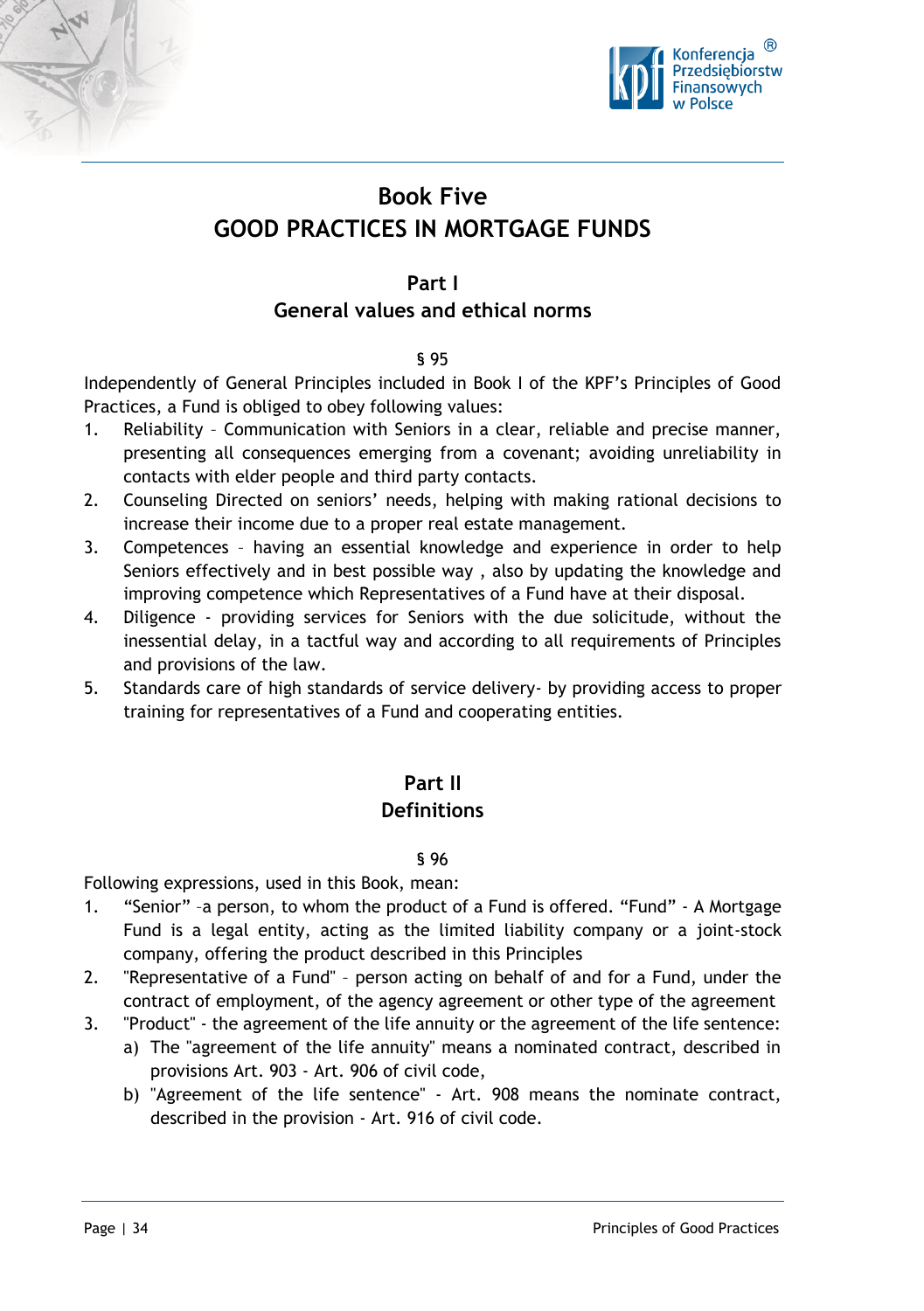



# **Part III**

# <span id="page-34-0"></span>**Activities undertaken by a Fund in order to recruit Seniors**

#### § 97

- 1. Irrespectively of the product's distribution channel to obtain a Senior, information about the offered product is provided in a reliable way, what means a bright and transparent presentation of the benefits and legal consequences of the covenant, including the specific and individual case.
- 2. The product advertising is based on a reliable, honest, explicit true and accurate message. The advertisement can not contain any information which may misinform a Senior.

# **Part IV Communication with Seniors**

#### § 98

- <span id="page-34-1"></span>1. A Fund has described and implemented communication standards with Seniors. The communication channels are phone calls, direct conversations, written correspondence, the electronic channel or the correspondence sent to the place of residence of a Senior.
- 2. Communication standards are based on elements and assumptions as: relevant, tactful conversation with a Senior, - collecting complete information, encouraging to use the offer, eventual tactful acceptation (or granting)of refusals and thanking for the interest, building the relations based on the confidence.
- 3. The correspondence sent to a Senior should be sent to one's place of residence or other, where a Senior can be attainable, in a closed envelope, without any annotation or sign on the envelope pointing to what it is regarding. Restriction concerning the visual signs on the envelope doesn't regard the marking and logos that identify a Fund.

# <span id="page-34-2"></span>**1. Phone calls**

- 1. Representatives of a Fund conducting phone calls represent ethical norms in detail described in this Code.
- 2. On the beginning of the conversation representatives of a Fund should introduce themselves with their full name, the name of a Fund they act on behalf of.
- 3. Representatives of a Fund may communicate with Senior in working days between 8.00 am and 8.00 p.m. – the other days only on Senior's request.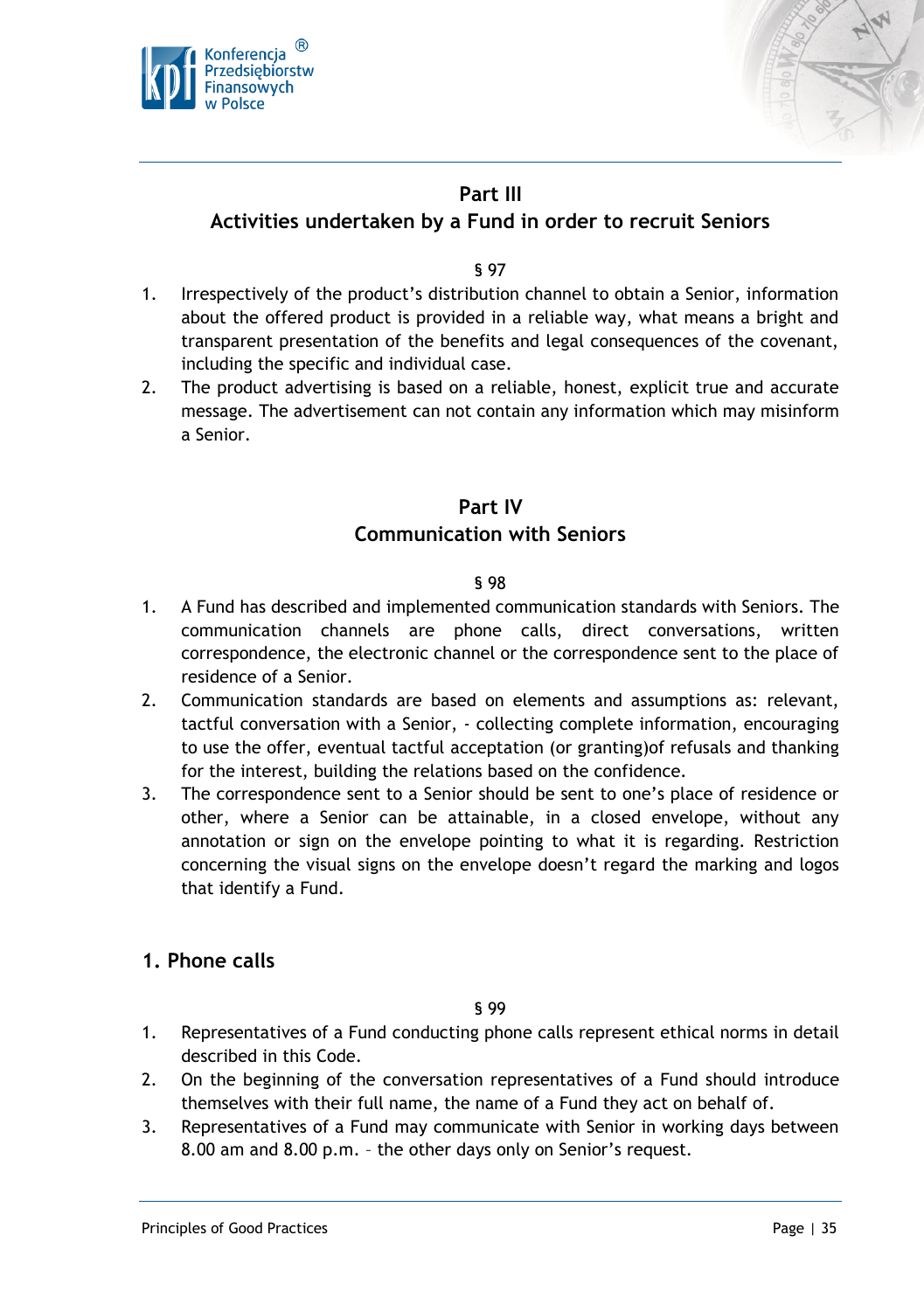

# <span id="page-35-0"></span>**2. Direct contact**

§ 100

- 1. Representatives of a Fund contact Seniors directly through meetings, lectures or talks held in a Fund's office, domicile of a Senior -, senior clubs, Universities of the Third Age or in every other place previously agreed with a Senior, or with an institution representing his/her businesses.
- 2. The date, time and place of the meeting of a representative of a Fund with a Senior are being established by way of arrangements between sides.
- 3. Representatives of a Fund encourage trusted persons of a Senior to participate in meetings, lectures and talks.
- 4. Representatives of a Fund should use a neat dress code.
- 5. Representative of a Fund during a direct contact with a Senior is obliged to introduce oneself, introduce an ID badge without being asked to and to introduce an authorization to act issued by a Fund, that determines the scope of one's authorization.

#### **Part V**

#### **Legal status and valuation of a real estate**

- <span id="page-35-1"></span>1. Analysis of documents delivered by a Senior, describing the legal status of the real estate, is being made in conscientious way and in compliance with the highest care.
- 2. Valuation of a real estate, that establishes one of the criteria needed for the determination of the benefit amount of the life annuity, is based on comparable method and effected in an objective way by an independent property valuer, whose entitlements are conferred by the Minister of Infrastructure.
- 3. A property valuer mentioned in pt. 2 is a person that is independent of a Fund holding professional entitlements in estimating real estates, that are authorized as regulations of the act of real estate management from 21 August 1997.
- 4. Expenses concerning the valuation are covered by a Fund.
- 5. Senior should receive one statement concerning the valuation survey.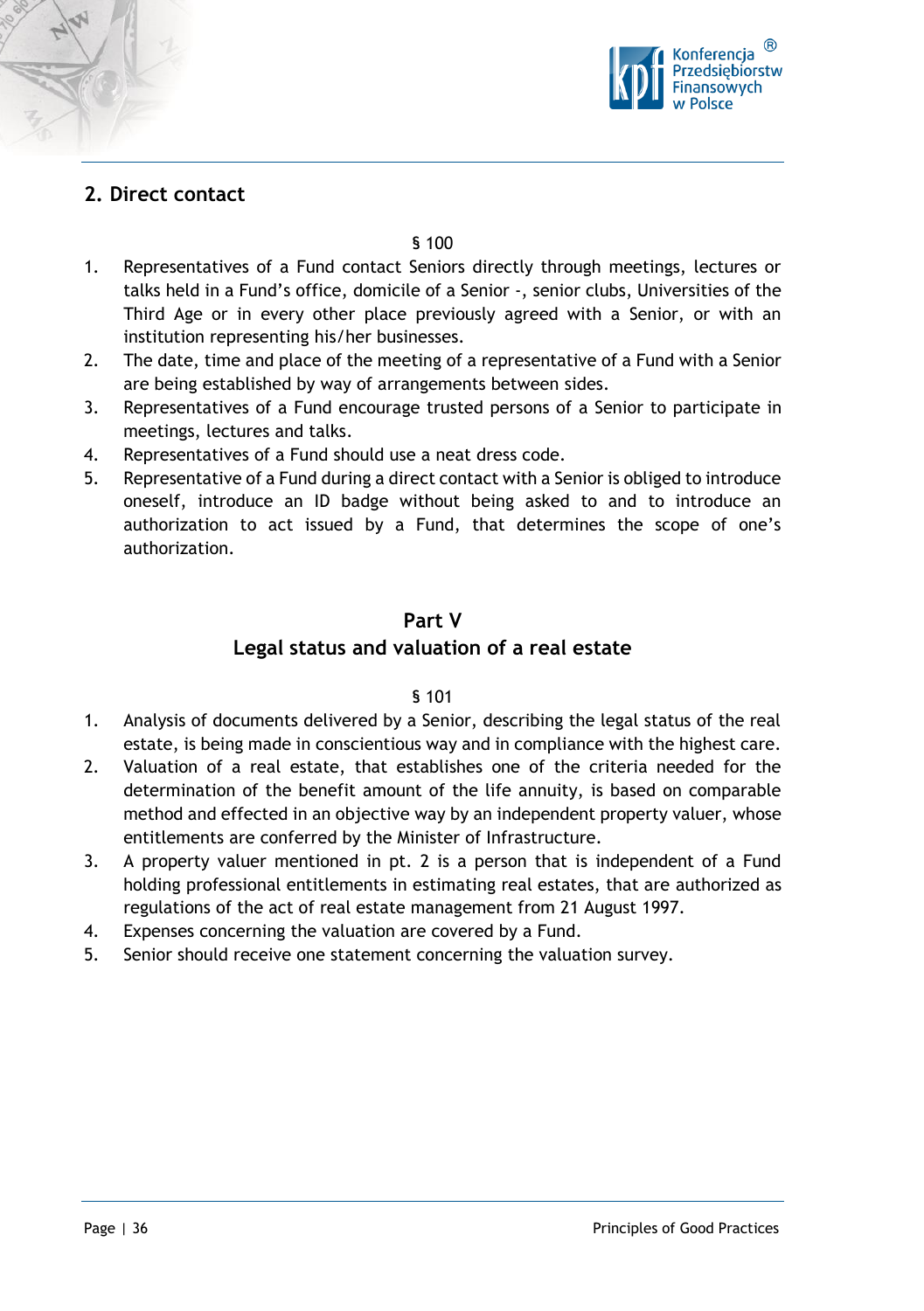



# **Part VI Pre-contractual activities**

#### § 102

- <span id="page-36-0"></span>1. A Fund provides Seniors with handouts that allow getting acquainted with conditions and terms of the contract, as well as answers all questions of a Senior which may come up after an analysis of these materials.
- 2. Handouts consist of:
	- a) Template of the life annuity contract
	- b) Forecast of benefit amount
- 3. Handouts primarily should provide the following informations: showing benefits as well as possible flaws in the solution suggested by a Fund, risks connected with such an agreement, especially consequences of a liquidation or bankruptcy of a Fund, pointing factors that affect the benefit amount paid to a Senior, showing the legal basis, based on which a Fund pays the life annuity.
- 4. Handouts are being passed on to a Senior free of charge.

#### § 103

- 1. A fund provides the possibility of keeping permanent, electronic, personal or phone contact for a Senior in order to offer him advice and professional help in the process of completing documentation, essential for the conclusion of a contract of the product purchase.
- 2. A fund adapts the frequency of the contact with a Senior to ones individual needs.
- 3. A Fund stays at a Senior's disposal at least on weekdays from 9.00 a.m. to 5 p.m.
- 4. Irrespectively of above, a Senior can go to a registered office of a Fund on weekdays in hours from 9.00 a.m. to 5 a.m., to get further information about the product offered by a Fund.
- 5. Days indicated above and working hours of a Fund do not cover statutory holidays.

- 1. A Fund delivers to a Senior a draft contract of the life annuity which enables a Senior to acquaint with the contents and to ask additional questions or clarify further doubts before entering into agreement.
- 2. A Senior has a possibility to consult the agreement of the life annuity with third parties, in particular family members, legal advisers, independent consultants, or other persons which a Senior trusts.
- 3. before entering into an agreement a Fund informs of all costs and obligations involving a Senior, that are connected to the life annuity contract, a Fund also verifies whether a Senior understands the legal terms included in the draft contract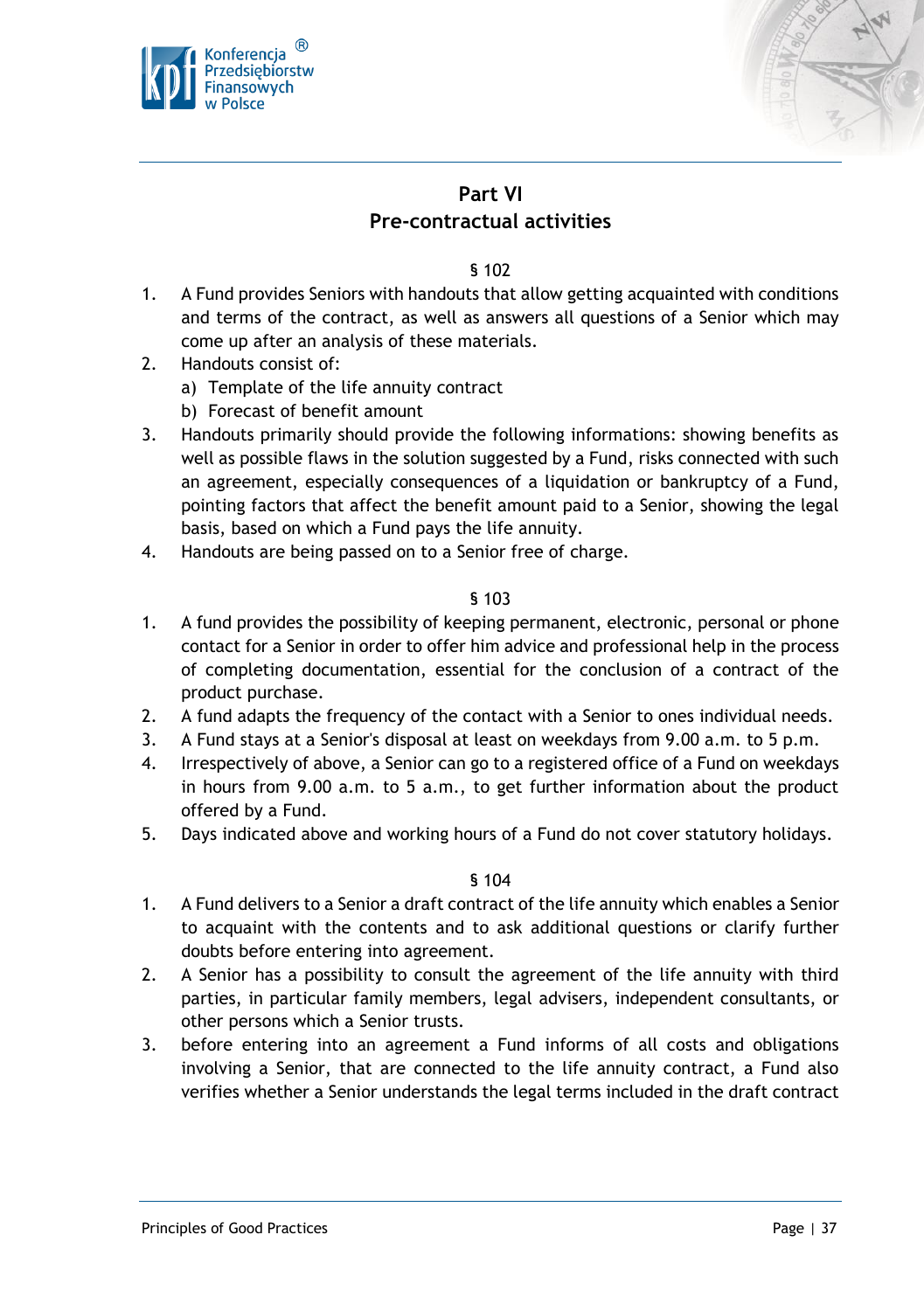



4. A Fund cares so that given answers to questions of a Senior are understandable, as well as is verifying, whether a Senior is aware of the consequences of the agreement which one is going to enter in.

# **Part VII Form of the contract of life annuity**

#### § 105

<span id="page-37-0"></span>A Conclusion of a contract of the life annuity in the form of notarial deed takes place not earlier, than after the end of the period necessary for a Senior to calmly consider the best possible decision , also by proper acquainting with contents of the the contract and the possibility of consulting the family or other persons, of which opinions trusts.

#### **Part VIII**

# **Ochrona danych osobowych Seniorów**

#### § 106

- <span id="page-37-1"></span>1. A Fund ensures a complete technical and legal protection of personal data and all the information, obtained from a Senior on every stage of the proceeding. The protection of personal data includes also not using this information for purposes they were not obtained for unless it is essential for conclusion of the life annuity contract.
- 2. A Fund obeys regulations determined in the Personal Data Protection Act.

- 1. The protection of personal data is being carried out by the compulsory registration of a Fund in a Nationwide register of sets of personal data, kept by the General Inspector of Personal Data.
- 2. Processing personal data is being effected only by persons entitled to it which are obliged for keeping them secret, also after standing still of the employment in a Fund.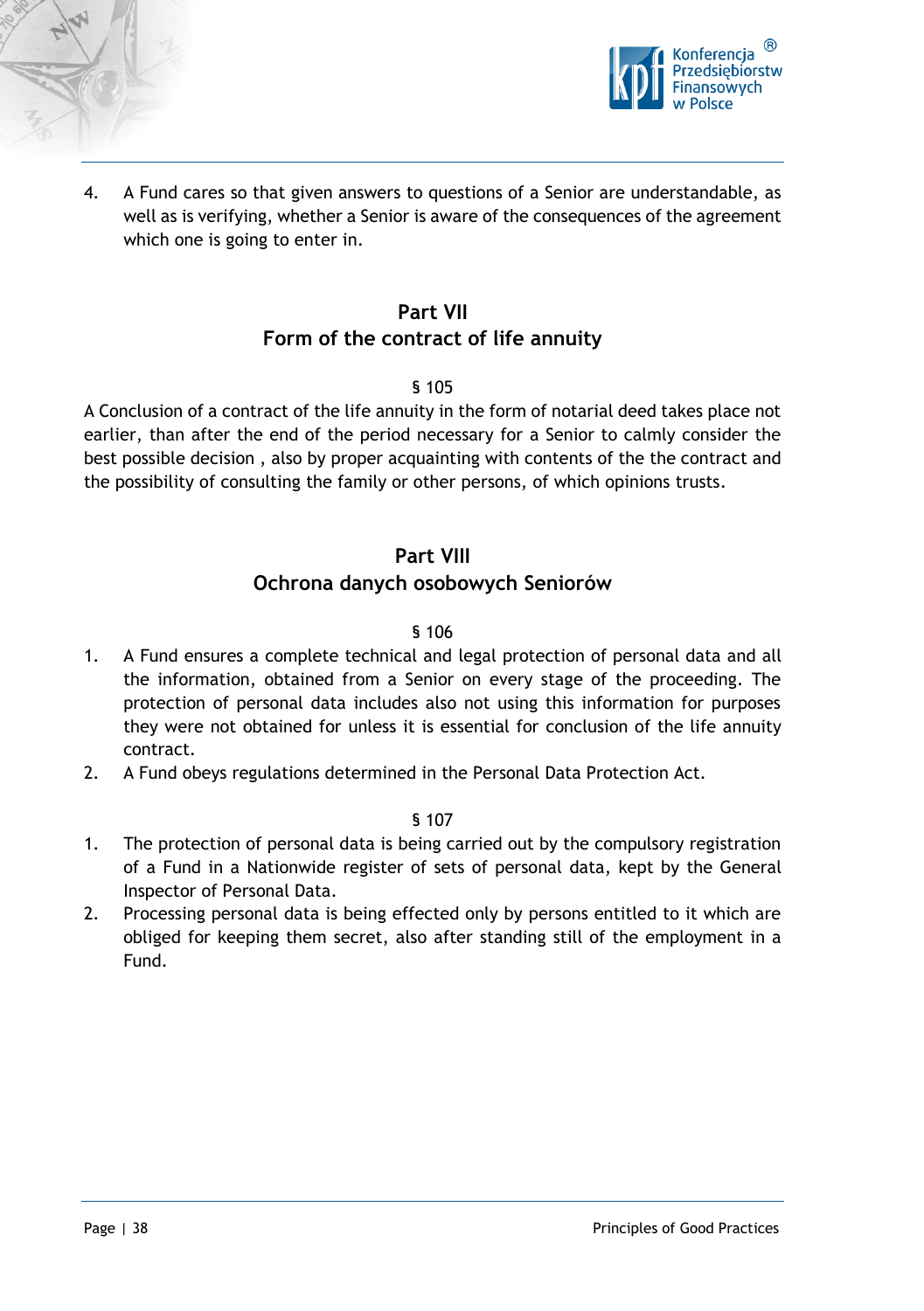



# **Part IX**

# **Fund Representative**

#### § 108

- <span id="page-38-0"></span>1. Only a persons which guarantee impeccable character and are essentially prepared for sale of products can become representatives of a Fund.
- 2. Representatives of a Fund and persons acting on its behalf assure:
	- a) performance of activities with the due diligence and care of businesses of Seniors,
	- b) appropriate representation of a Fund in front of Seniors and in their surroundings,
	- c) obedience both to the law and decisions included in the agreement , while performing official duties aimed at the conclusion of a contract of the life annuity. Reliable supervising and controlling propriety of agreements carried out with Seniors,
	- d) protection and discretion with handling personal details of Seniors who use services of a Fund – not handing them over to other operators, in particular other principals. Keeping secret any information a representative of a Fund obtained from a Fund or a Senior in relation with performed duties that were aiming to conclude a contract of the life annuity,
	- e) following procedures and regulations and other directives, guidelines and instructions issued by a Fund, associated with their activity,
	- f) informing a Fund of all noticed problems of Seniors and possibilities of solving them,
	- g) conducting all activities in a way that guaranties protection of the interests of a Senior, and at the same time pursuant to applicable law regulations , and good manners, in particular providing to Seniors information required by regulations.

# **Part X**

# **Forbidden and prohibited practices**

- <span id="page-38-1"></span>1. A Fund and persons acting on its behalf don't apply methods which violate law and good manners. the forbidden methods are
	- a) passing on or disclosure of information about a Senior to unauthorized third parties,
	- b) applying, using or threatening with using force or applying other methods, using the physical violence or disturbing personal dignity,
	- c) using vulgar or obscene language or terms disturbing personal dignity, as well as the naughty tone of conversations in contacts with Seniors,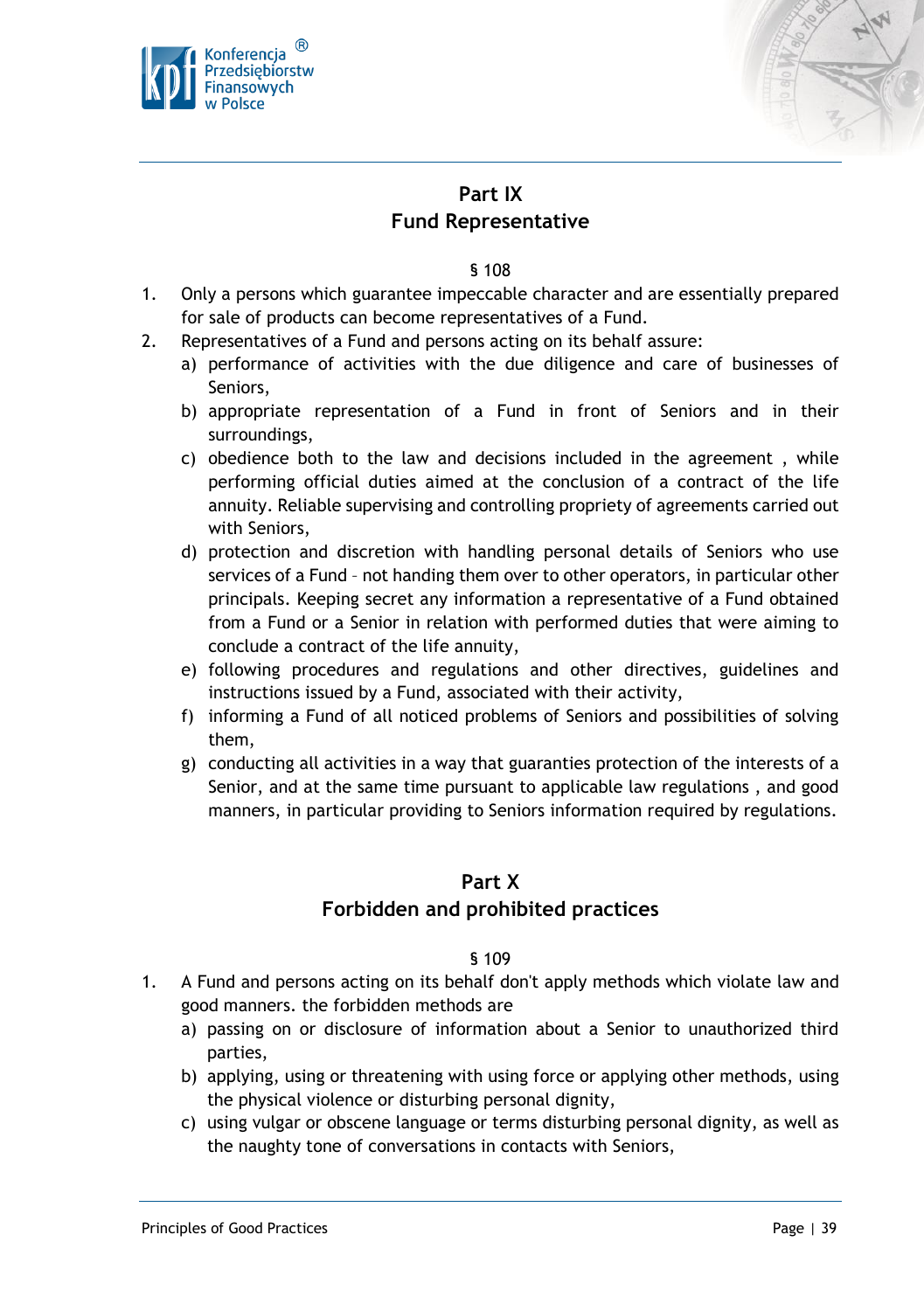



- d) applying methods of action which can lead a Senior into mistake, or any other person which is acting on behalf of or for a Senior to implement the uncertainty for the actual state of affairs or legal. In particular it is prohibited:
	- i. showing false data, concerning the offered product,
	- ii. giving false information about status, qualifications, experience or professional entitlements,
- <span id="page-39-0"></span>e) allowing signing blank templates of the contract by a Senior.

# **Part XI Withdrawal from a preliminary contract**

#### § 110

- 1. The conclusion of a contract of the life annuity can be preceded by preliminary contract.
- 2. A Senior is able to withdraw from the preliminary contract, at one's own discretion, until the day of conclusion of the promised contract by parties.
- <span id="page-39-1"></span>3. A Senior should be clearly instructed about the right to withdraw from preliminary contract and about the consequences of not concluding a promised contract.

# **Part XII**

#### **Termination of the agreement**

- 1. The agreement of the life annuity can be terminated at the request of a Senior, provided that both parties predicted the possibility of terminating in the agreement.
- 2. In case which is being talked about in pt 1, before the conclusion of a contract a Senior is able to read the detailed mode and conditions of the termination of the life annuity contract.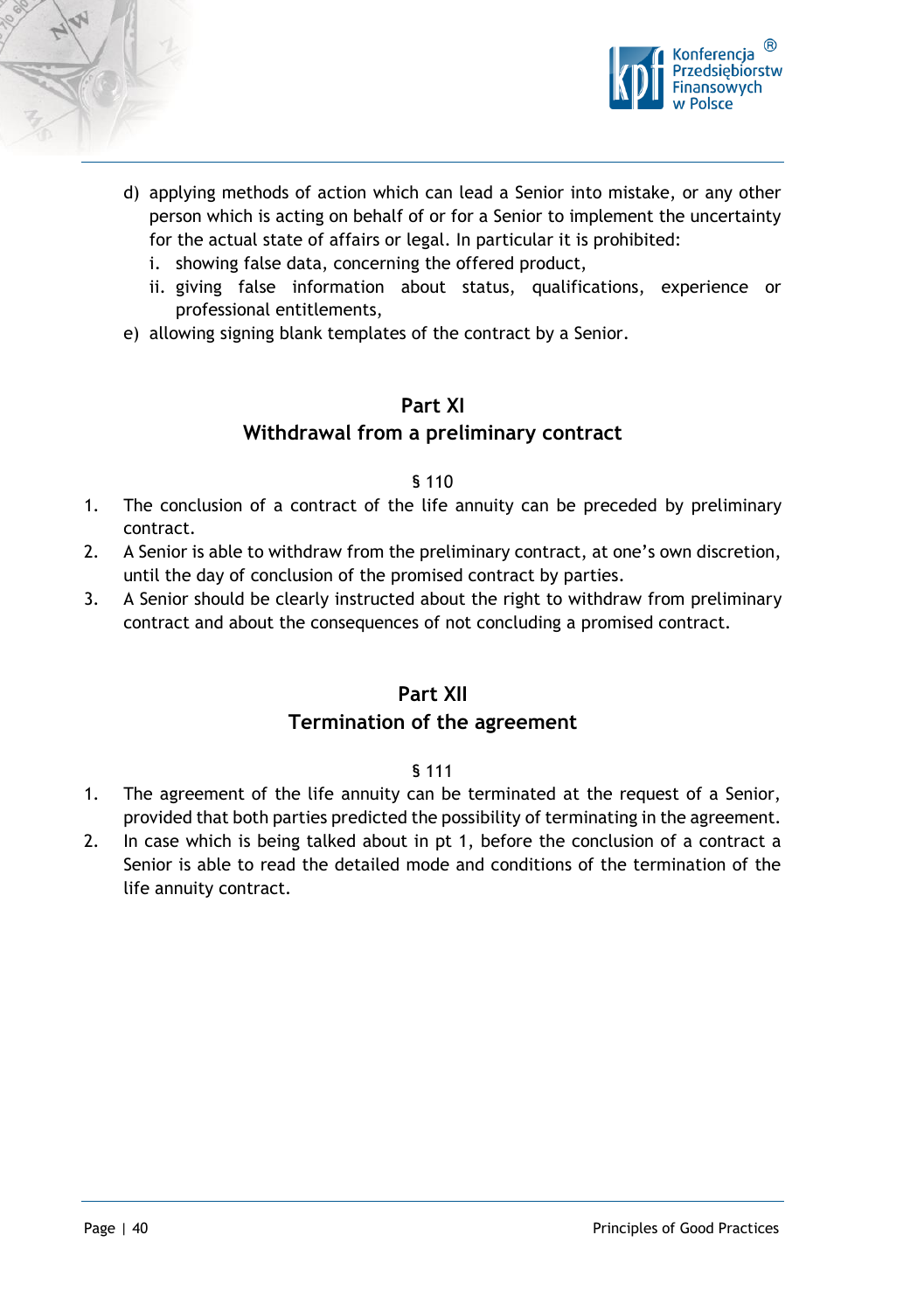



# <span id="page-40-0"></span>**Book Six GOOD PRACTICES IN FINANCIAL INTERMEDIATION**

# **Part I General values**

#### § 112

<span id="page-40-1"></span>Regardless of the General Principles contained in the Book One of the Principles of Good Practices, financial intermediaries are guided in their activities by the following values:

1. Responsible communication

The basis of financial intermediaries activity is to conduct responsible communication, in particular regarding advertising messages and information about the products offered. The way of communication with customers affects their decisions, which is why the information provided should be accurate and concise as possible and also formulated in simple language so that they were transparent and understandable to the client.

2. Improving knowledge and competence

The financial market is constantly changing in terms of regulation and products available. Financial intermediaries should build lasting and effective relationships with clients, their duty is to continuously improve the knowledge and competence, so that in addition to informing customers about the products available they were also able to present them with an advice based on sound analysis of the basic characteristics of the products, matching them to the situation and the capabilities of a specific customer.

3. Expertise and safety

Above all the customer expects help in choosing the right product but also expects that the given products do not expose him to excessive risk. The financial intermediary cannot therefore be limited only to offer a specific product, but should competently and on basis of merit work with an attention to the interests of the client.

4. Informing clients

The customer also expects help in understanding complex financial products. The financial intermediary should, therefore, reliably and accessibly explain to the customer all the essential characteristics of the product, noting the associated benefits and risks, as well as the consequences of its acquisition.

5. Fair Competition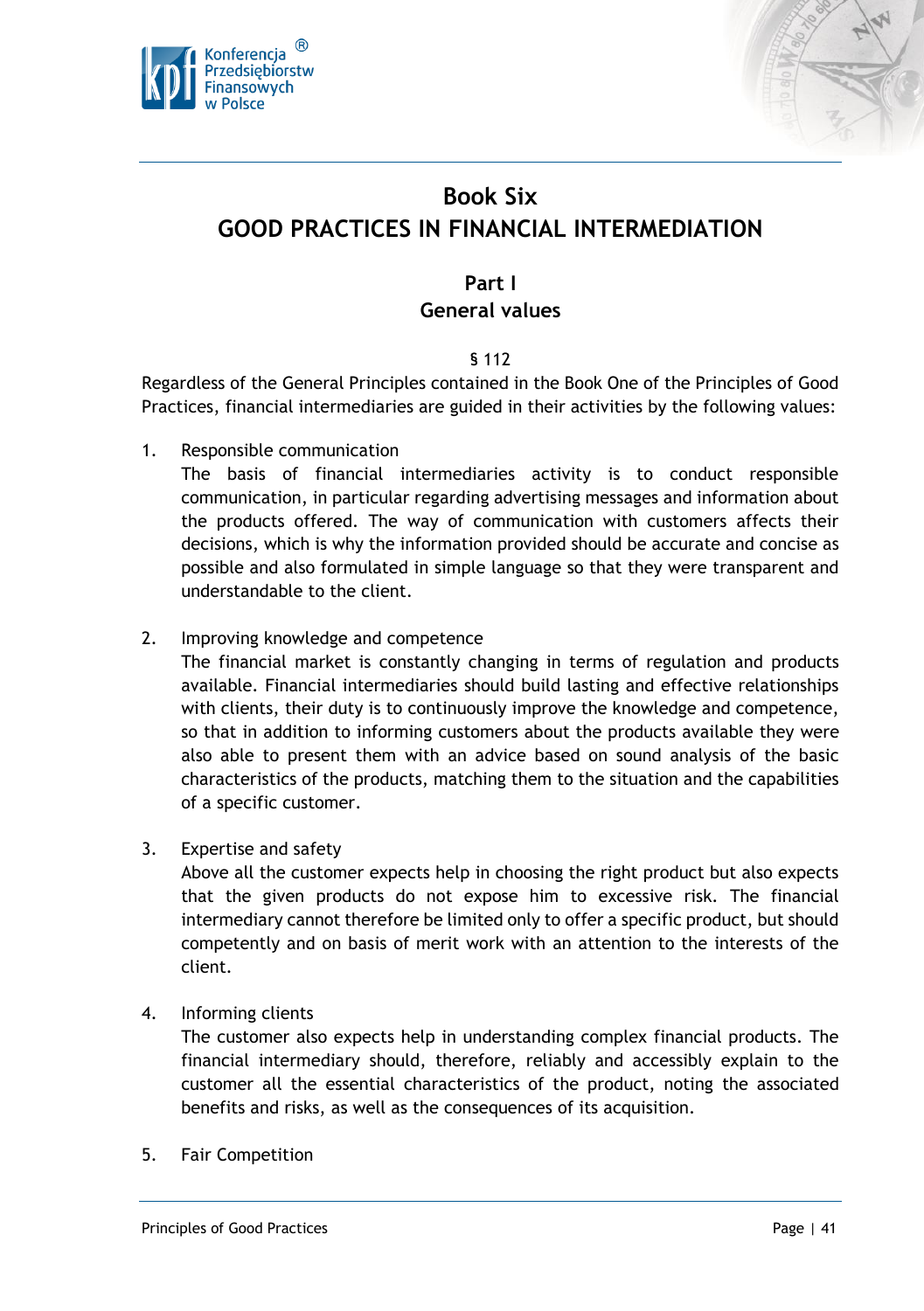



The basis of relationships with financial market participants, including the financial intermediation sector, is the principle of fair competition, understood as ethical behaviour towards all partners - customers, employees, competitors or suppliers. Doing so helps to build a relationship based on mutual respect and trust, and in the long run, improves the image of the industry and conditions for the development of financial intermediation market.

# **Part II Definitions**

#### § 113

<span id="page-41-0"></span>The following terms used in these rules, are:

- a) Financial intermediary a natural or legal person carrying out a business of financial intermediation;
- b) Partnership financial institution financial institution with which the financial intermediary has concluded an agreement on cooperation in the field of distribution of financial products or services offered by this institution;
- c) Product own product or financial service as well as product or financial service of the partnership financial institution.
- d) Customer a natural or legal person or entity without legal personality, which is provided with brokering services by financial intermediary, as well as the person or entity to which financial intermediary offers products with an intention of concluding an agreement to provide them with services.

# **Part III**

# **Responsible financial intermediation**

- <span id="page-41-1"></span>1. The financial intermediary cares about building effective and lasting relationships with customers by acting in a way causing mutual respect and trust.
- 2. The financial intermediary honestly informs the customer about the cost of its services and the manner of payment.
- 3. The financial intermediary is not limited only to offering products to the customer, but helps him in choosing products that suit best their needs and possibilities, taking care of his interests and security.
- 4. On the basis of information received from the client, the financial intermediary shall analyse the needs and preferences of the customer and his ability to discharge of his liabilities, and then provides the proposal of a solution or solutions supported by a reliable overview that allows the client to make an informed decision.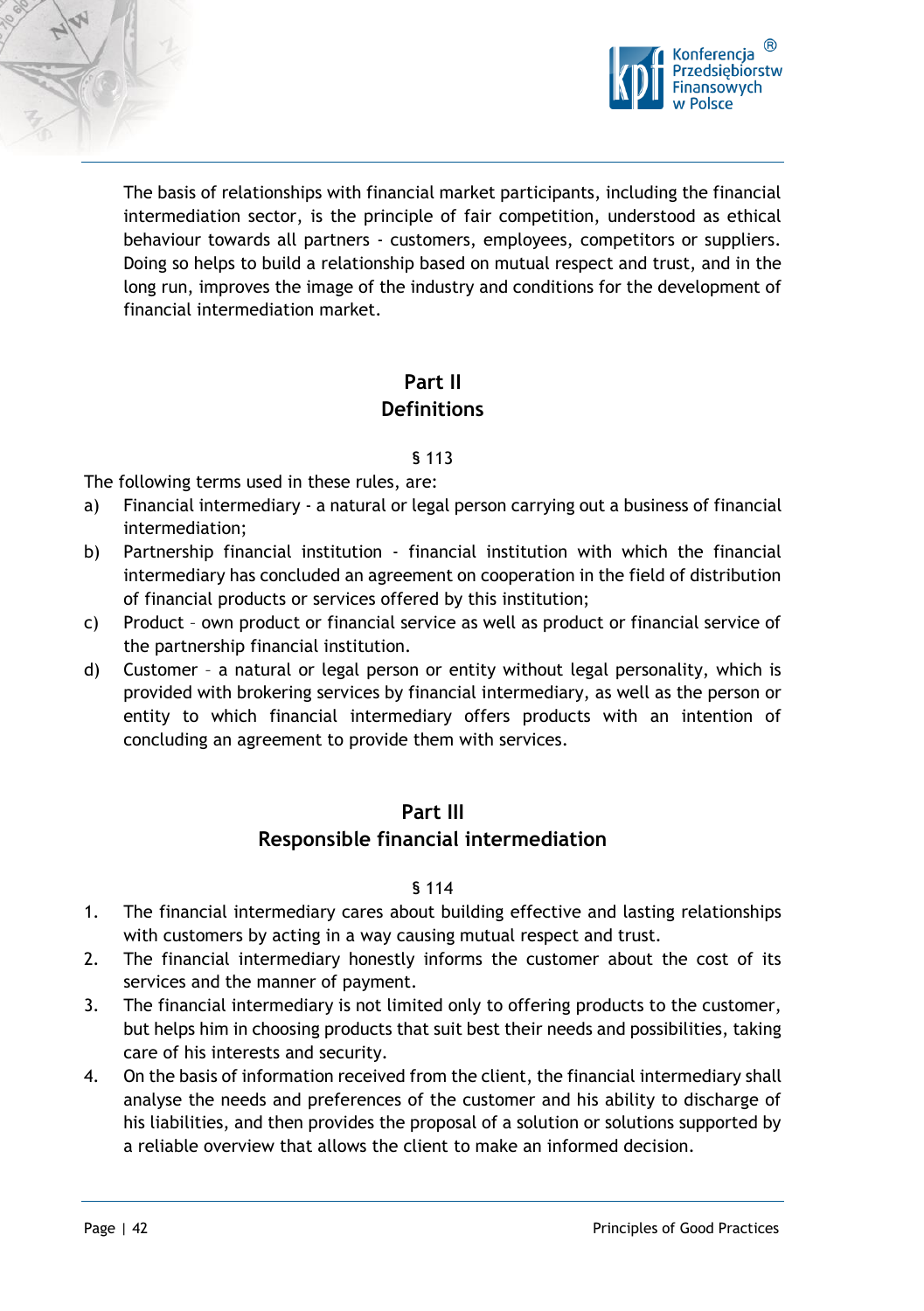



- 5. Analysing the client's financial situation, the financial intermediary takes into account the products already owned by him and liabilities arising therefrom.
- 6. By providing the customer with the information about the products offered, financial intermediary shall endeavour to be fair, complete and understandable to the client, especially in the design of these products, the cost, the benefits and risks associated with them, as well as the consequences of their purchase by the customer.
- 7. The financial intermediary shall ensure that the transmitted information does not mislead customer, in particular in the design, purpose and mode of operation of the product.
- 8. Offering to the client the combined product (sales combined) financial intermediary presents the customer with reliable characteristics of the particular products and the way in which they are interconnected, and also reports on alternatives, enabling the customer to make an informed choice.

# **Part IV**

# **Advertising**

#### § 115

- <span id="page-42-0"></span>1. In formulating advertising and marketing messages financial intermediary shall ensure that the information presented in them is accurate and not misleading.
- 2. Advertising and marketing messages concerning products of partnership financial institutions should be formulated in consultation with these institutions, so that the information they presented was consistent with the information presented in this respect by partner financial institutions.
- 3. Advertising services offered should be based on correct and complete data, and liabilities that may arise from using the product offered, verifiable by the recipient.
- 4. The advertising and marketing should be formulated in a clear and understandable way for the potential customer, and information about the costs and risks should be presented in a way just as readable as information about the achievable benefits.

# **Part V Customer information**

#### § 116

<span id="page-42-1"></span>1. The financial intermediary presents its products in a manner appropriate to the customer's level of knowledge of the financial market, so that the client was able to make a fully informed and responsible decisions.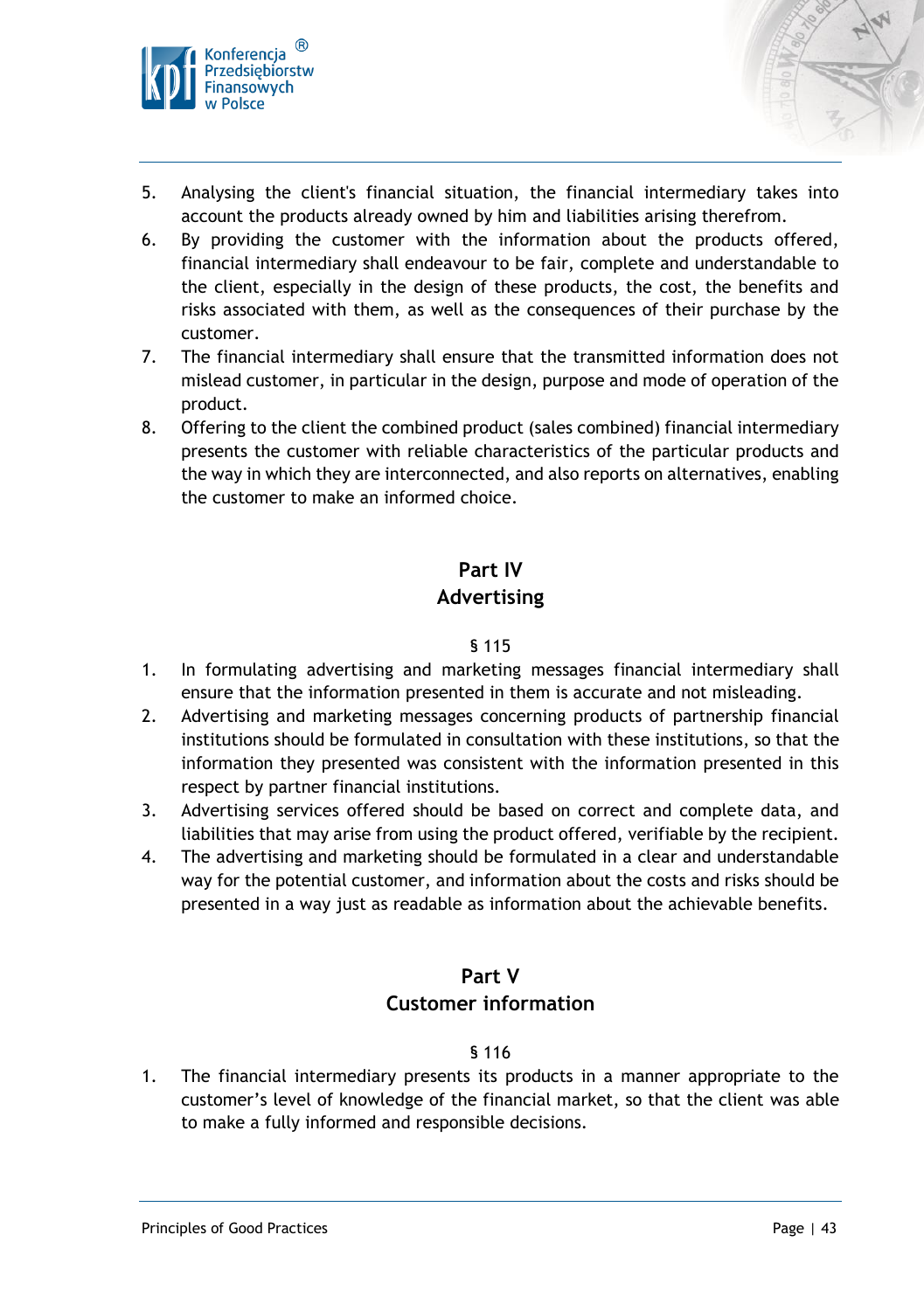



- 2. The financial intermediary ensures that the client had full knowledge of not only the benefits but also the risks associated with the purchase of financial products, especially the consequences that may arise as a result of the misfortune, hindering the implementation of its obligations.
- 3. The financial intermediary also makes sure that the customer was aware of the legal consequences of giving deliberately incomplete or outright false information, including at least those consequences which result in the inability to use by the customer powers provided by law.
- 4. The financial intermediary pays special attention to the fact that the customer has received the legally required standard contracts and has understood patterns of contracts, used mechanisms and their consequences.

# **Part VI**

# **In-service training**

#### § 117

- <span id="page-43-0"></span>1. Financial intermediaries ensure systematic updating and supplementing their general knowledge of the financial market and detailed knowledge of their specialization and the products offered.
- 2. Financial intermediaries are responsible for ensuring that their employees and those representing them have the appropriate level of knowledge and competence and update it systematically.
- <span id="page-43-1"></span>3. Financial intermediaries ensure that their employees, before starting independent work with clients, have received appropriate training.

# **Part VII**

# **Fair cooperation and ethical competition**

- 1. Financial intermediaries are working together to build the reputation and ensure development of the industry in which they operate, in particular by cooperating with making and observance of ethical norms and business standards.
- 2. Financial intermediaries communicate with each other in a transparent, open and honest way, respecting the confidentiality specified by the law, the principles of industry and internal regulations.
- 3. Financial intermediaries cooperate in raising the general level of knowledge and competence.
- 4. Financial intermediaries are competing with each other and with other financial institutions only by the quality of services rendered by them while avoiding criticism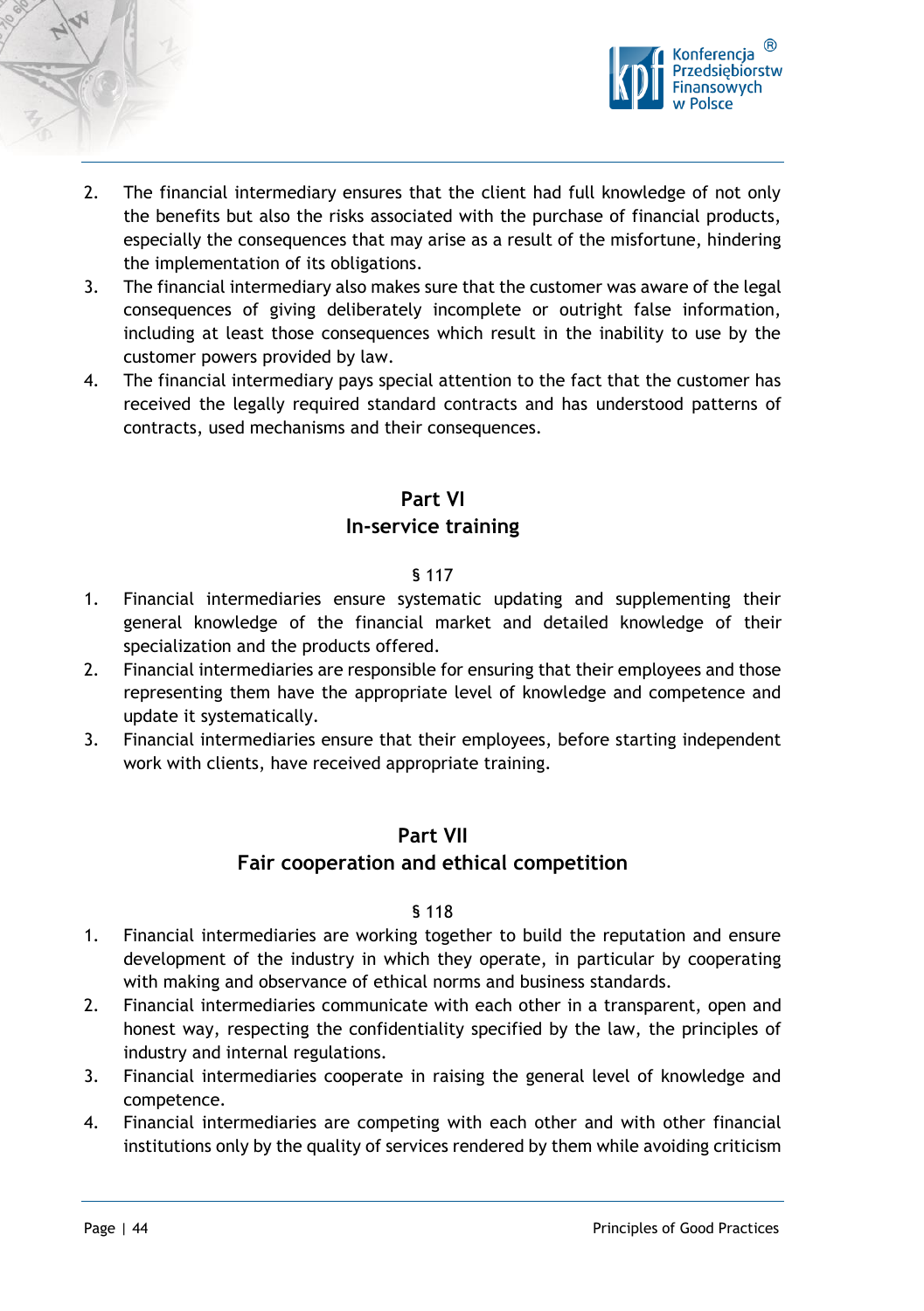



of the services provided by their competitors, unless it is a constructive criticism and is dictated only by customer care and client protection against falling into unconscious risk, or is intended to ensure implementation of the Principles of Good Practices, in a sense of responsibility for building confidence in the financial services market. In each case, the purpose of such constructive criticism should be obvious and possible to confirm to customers and other market participants.

#### § 119

Financial intermediaries do not use unfair competition. In particular, the following actions are prohibited:

- a) Dissemination of false information about competitors or discrediting them otherwise.
- b) Impersonating employees or customers of competitors.
- c) Industrial espionage.
- d) The use of corrupt practices.
- e) Limiting competition through price fixing or market sharing setting.

#### **Part VIII**

#### <span id="page-44-0"></span>**Cooperation between financial intermediaries and financial institutions**

- 1. The financial intermediary carries out constructive cooperation with partnership financial institutions, respecting the rights and obligations of the parties and taking into account the interest of the partners in the implementation of the agreements.
- 2. The financial intermediary cooperates with partnership financial institutions in creating solutions and developing products that make the most respond to changing needs and expectations of clients.
- 3. In the case of cooperation with several partnership financial institutions, the financial intermediary pays particular attention to the fact that cooperation does not cause the formation of a conflict of interest, and if such a conflict arose that does its best for its constructive solution.
- 4. The financial intermediary cooperates with partnership financial institutions in raising the level of knowledge and competence of its employees and representatives, paying special attention to the elimination of adverse effects that lower confidence in financial institutions.
- 5. In the event of a dispute with a partnership financial institution, financial intermediary is seeking for its swift, amicable solution.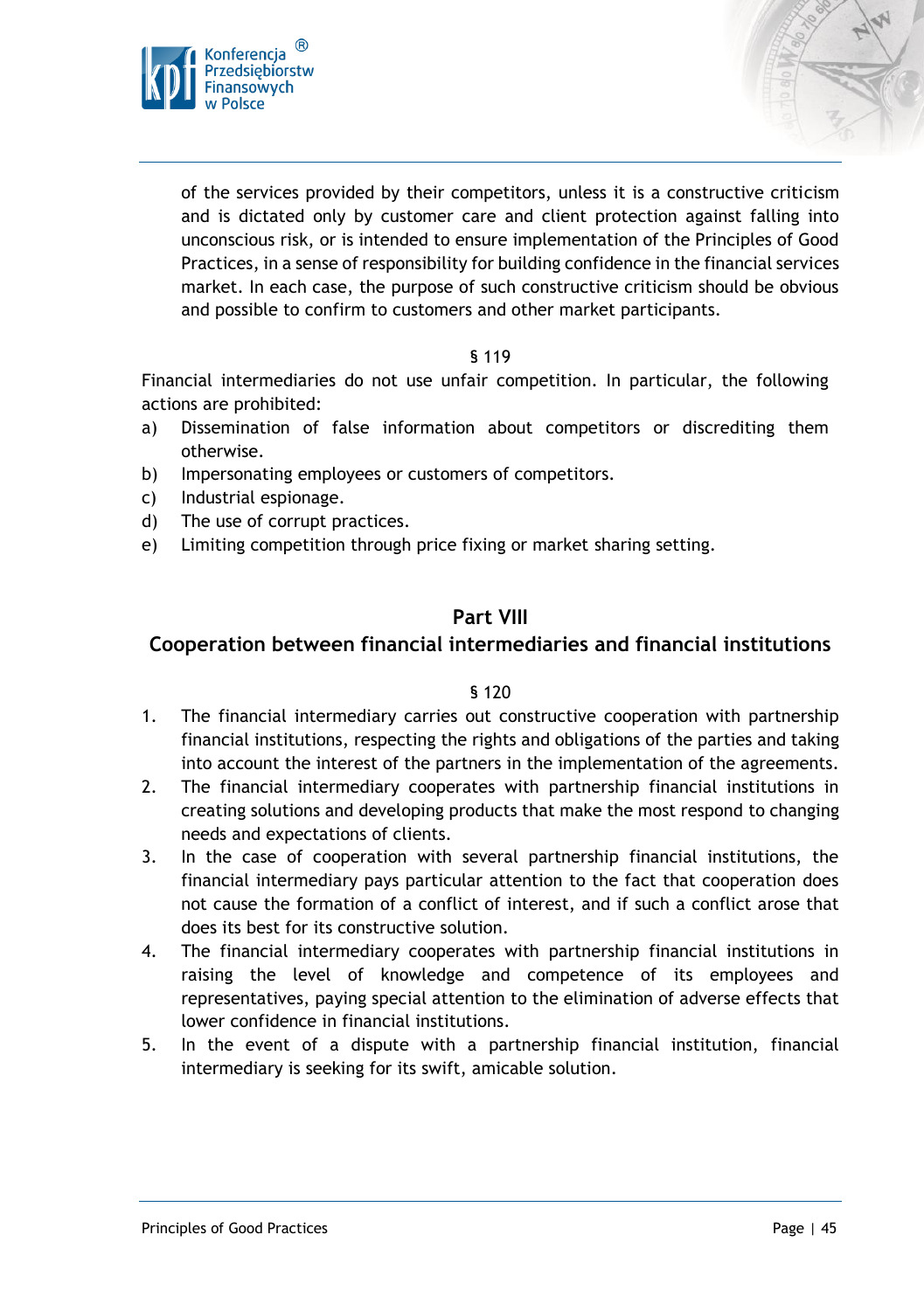



- 1. If a financial intermediary cooperates with several partnership financial institutions, makes sure that its customers are presented with a wide range of products, not unreasonably preferring one or a few selected suppliers of those products.
- 2. The financial intermediary honestly informs the customer which are its partnership financial institutions, as well as what additional fees can be charged on this account from the client.
- 3. The financial intermediary honestly and transparently informs the customer which partnership financial institution is the owner of the product, and pays special attention while offering combined products to clearly provide information about the suppliers of particular products involved.
- 4. The financial intermediary shall ensure that the credit and insurance applications and other documents sent to the partnership financial institution included information accurate and factually correct.
- 5. The financial intermediary timely and accurately informs the customer on the mode for carrying out customer's request forwarded to the partnership financial institution, as well as the final decision on this request.

# **Part IX Customer complaints**

- <span id="page-45-0"></span>1. The financial intermediary clearly and honestly informs customers about the possibilities and procedures for lodging complaints.
- 2. The financial intermediary quickly and reliably examines customer complaints, no later than within 30 days of their receipt.
- 3. Where it is impossible to consider the complaint within 30 days, the financial intermediary shall notify the client in writing of the reasons for the delay and the new date of considering the complaint, which may not exceed 60 days.
- 4. If the complaint relates partly or wholly to the partnership financial institution, financial intermediary transfers it to that institution and cooperates with it when examining the complaint. The financial intermediary shall immediately inform the customer about the transfer of the complaint, so that the client was aware who resolves it, and was able - where necessary - provide that institution with additional information that is useful to consider the complaint.